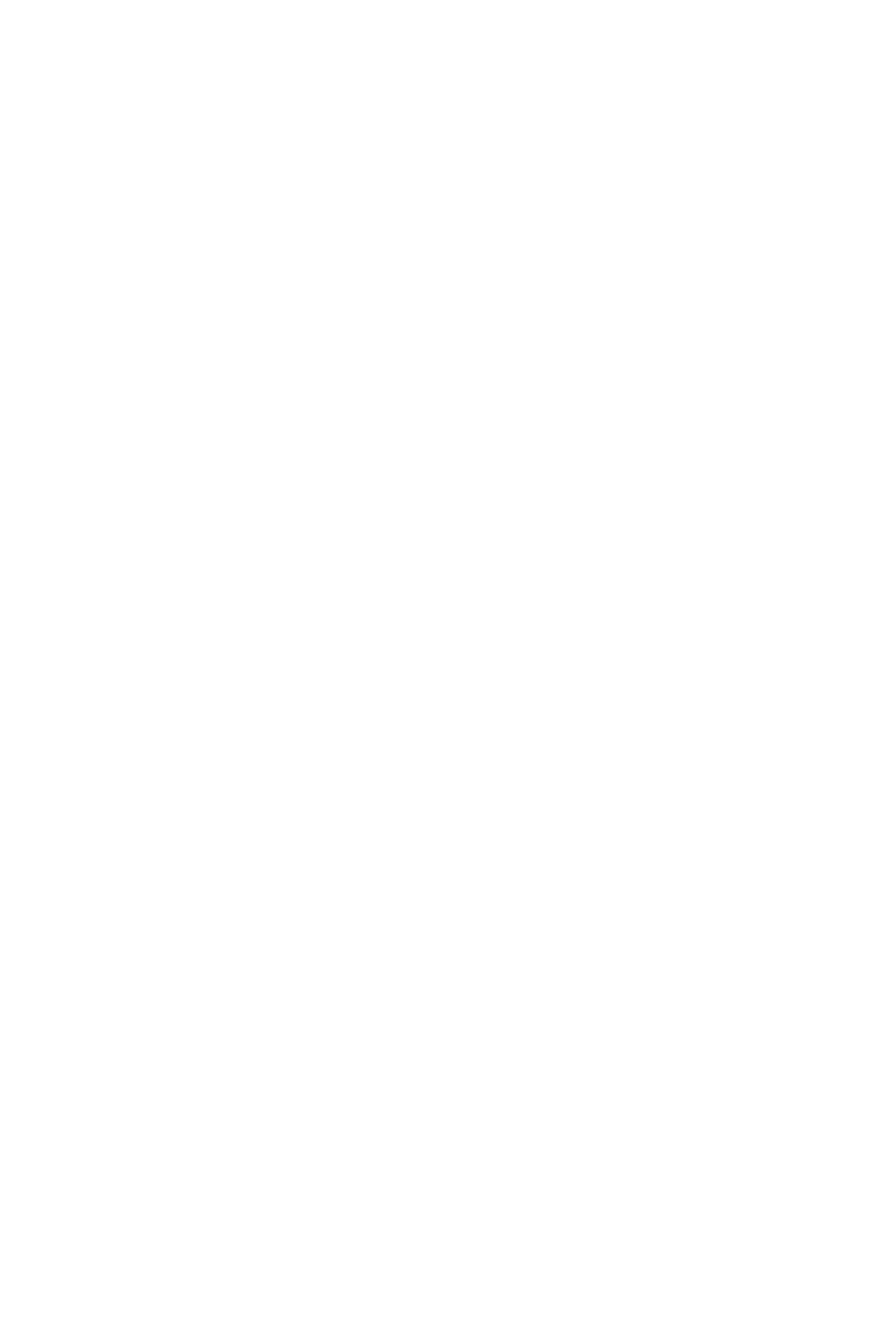

## **SUSANN COKAL**

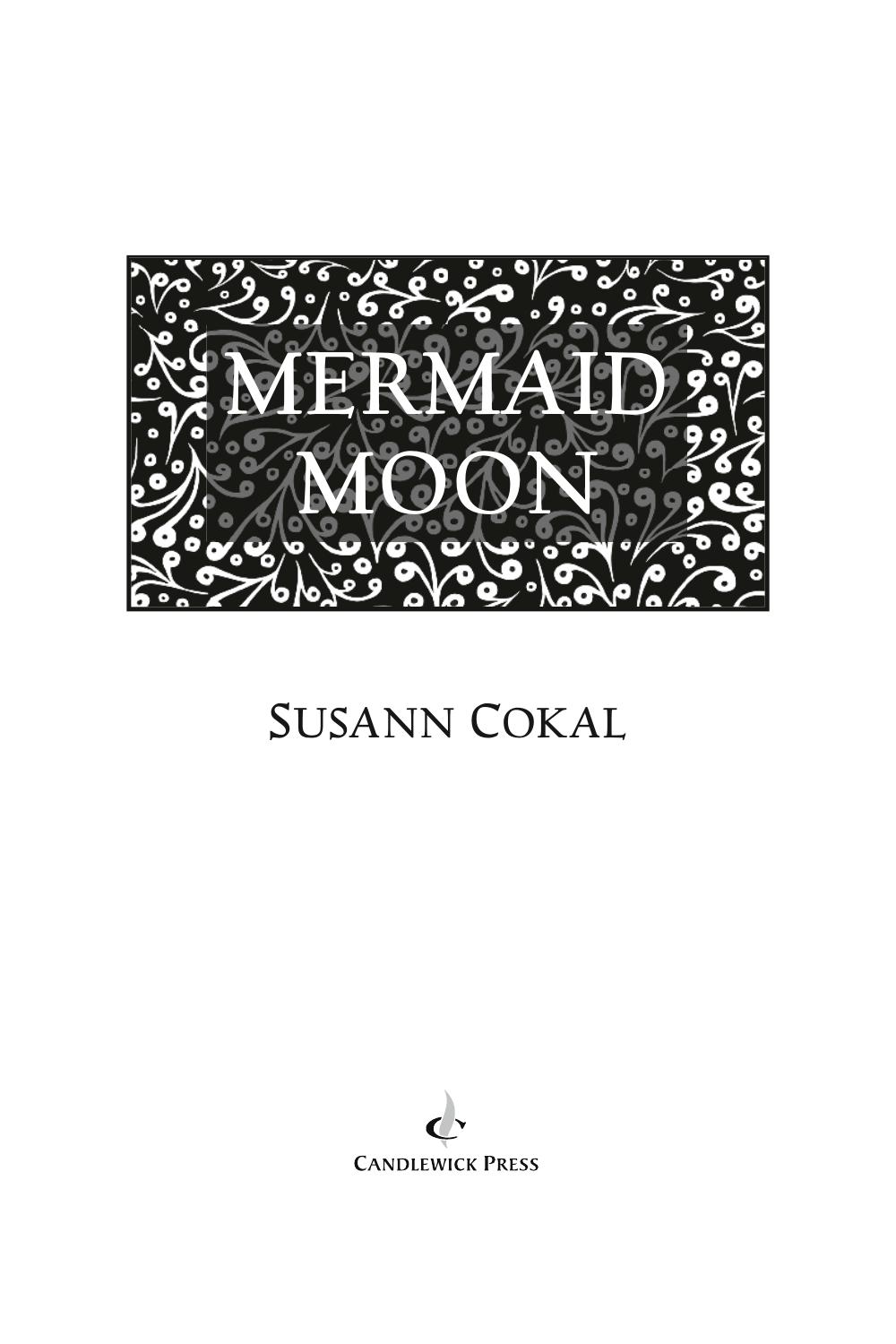## *For Leslie Hayes*

**•**

This is a work of fiction. Names, characters, places, and incidents are either products of the author's imagination or, if real, are used fictitiously.

Copyright © 2020 by Susann Cokal

All rights reserved. No part of this book may be reproduced, transmitted, or stored in an information retrieval system in any form or by any means, graphic, electronic, or mechanical, including photocopying, taping, and recording, without prior written permission from the publisher.

First edition 2020

 Library of Congress Catalog Card Number pending ISBN 978-1-5362-0959-4

19 20 21 22 23 24 DGF 10 9 8 7 6 5 4 3 2 1

Printed in Foshan City, Guangdong, China

This book was typeset in Centaur.

 Candlewick Press 99 Dover Street Somerville, Massachusetts 02144

visit us at www.candlewick.com

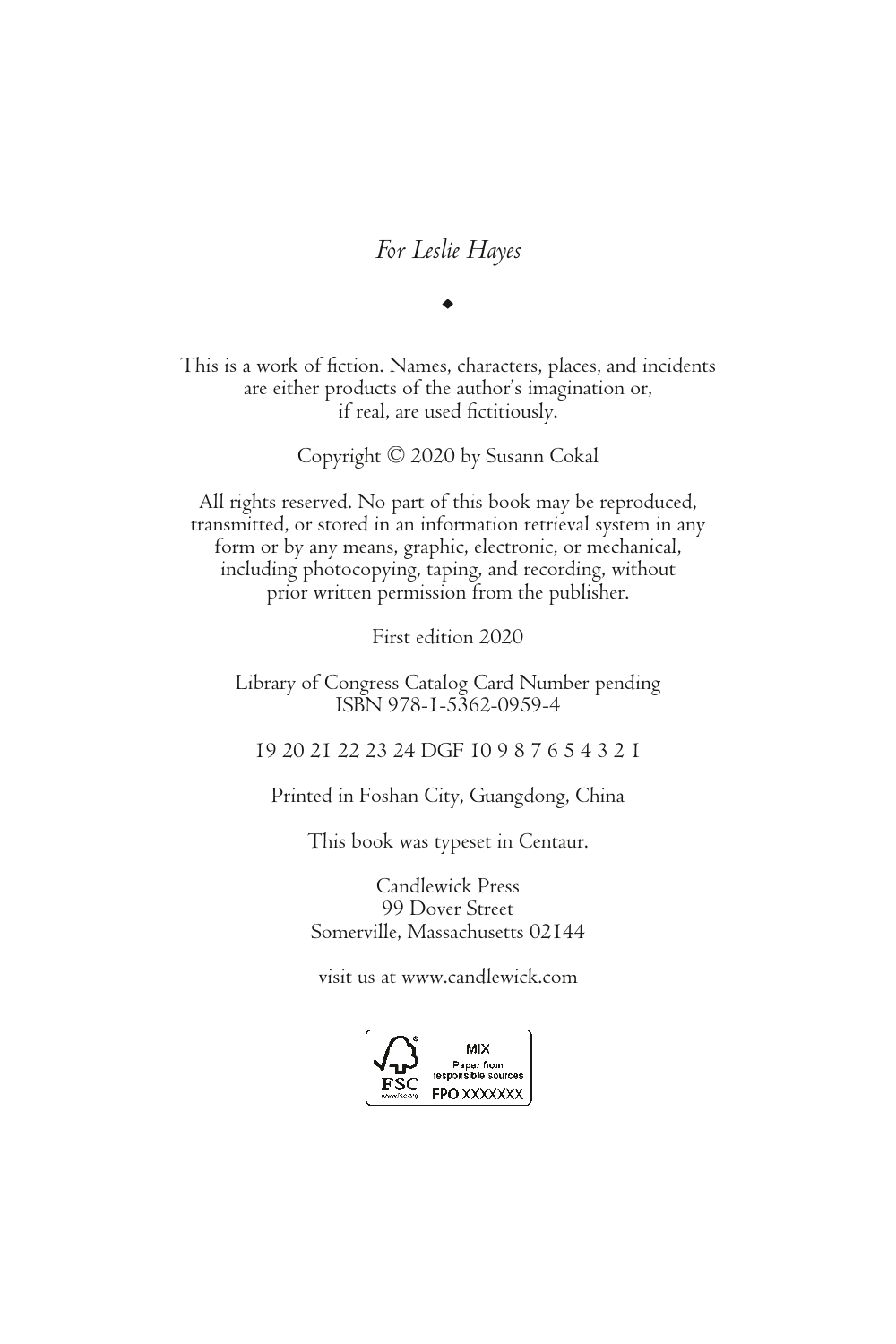*Fire leaves no history; Air ever forgets; Water washes away; Land holds on too long; Time is the measure of all. — The Mermaids*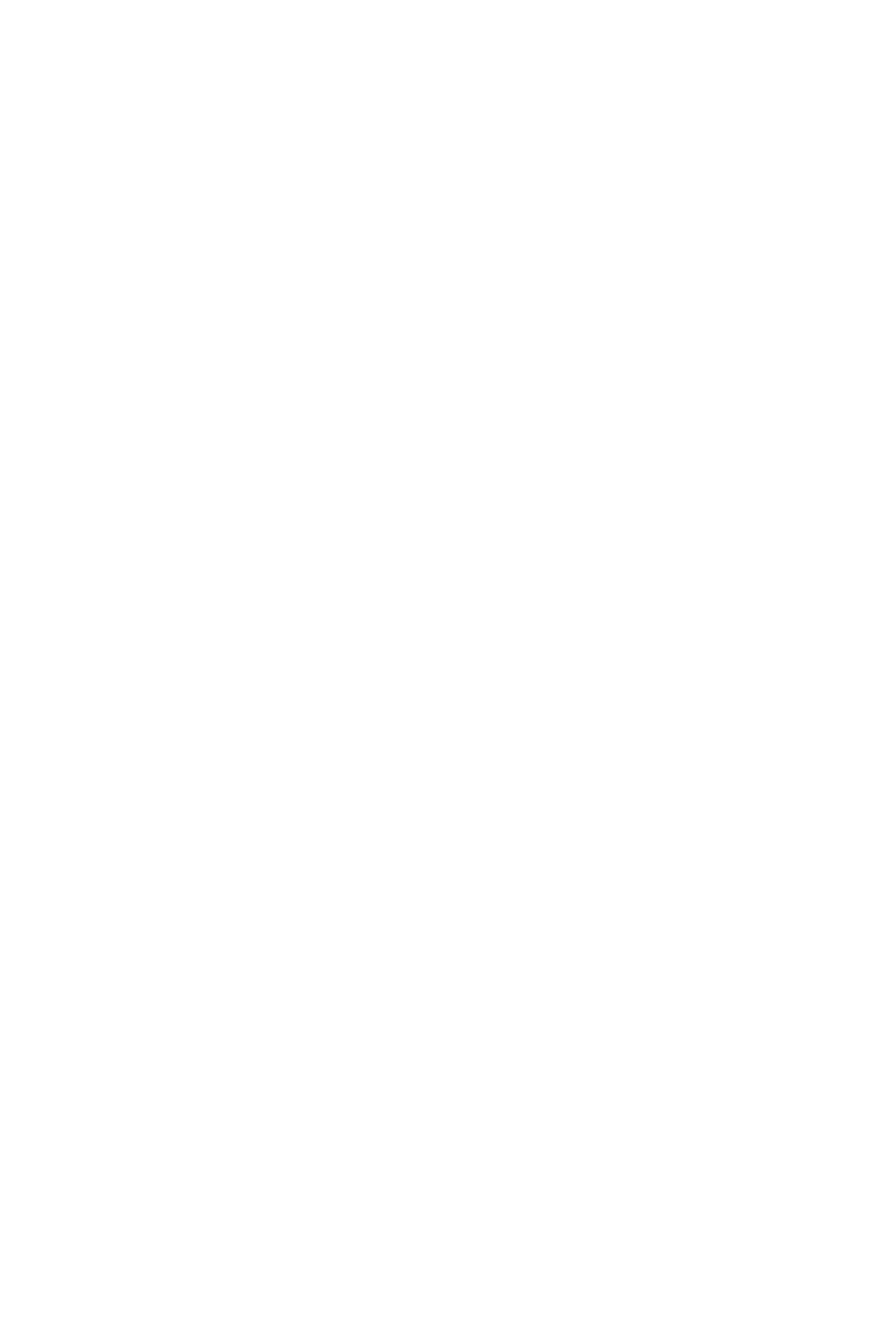

*The moon lowers herself to draw the tide.*

When she knew her time had come, she slipped<br>from the quiet of her father's house to make<br>her way down to the docks.<br>It wasn't easy. The pains came fast and hard, even at hen she knew her time had come, she slipped from the quiet of her father's house to make her way down to the docks.

the start. In the light of a half-made moon, she stumbled in the familiar ruts and puddles of the path she'd raced down many times before. Each pain was an ember blazing from her belly to the tips of her fingers and toes; pain blinded her and stole her breath. Only force of will kept her on her feet and stealing toward the waterfront, the one place she knew — or hoped — she'd be safe.

Her body was ripping apart. She was being drawn and quartered like the worst kind of criminal, a thief or a murderer whose limbs were tied to four different horses and the horses then spurred in different directions. Blood sport. Something to think about as she both gasped for breath and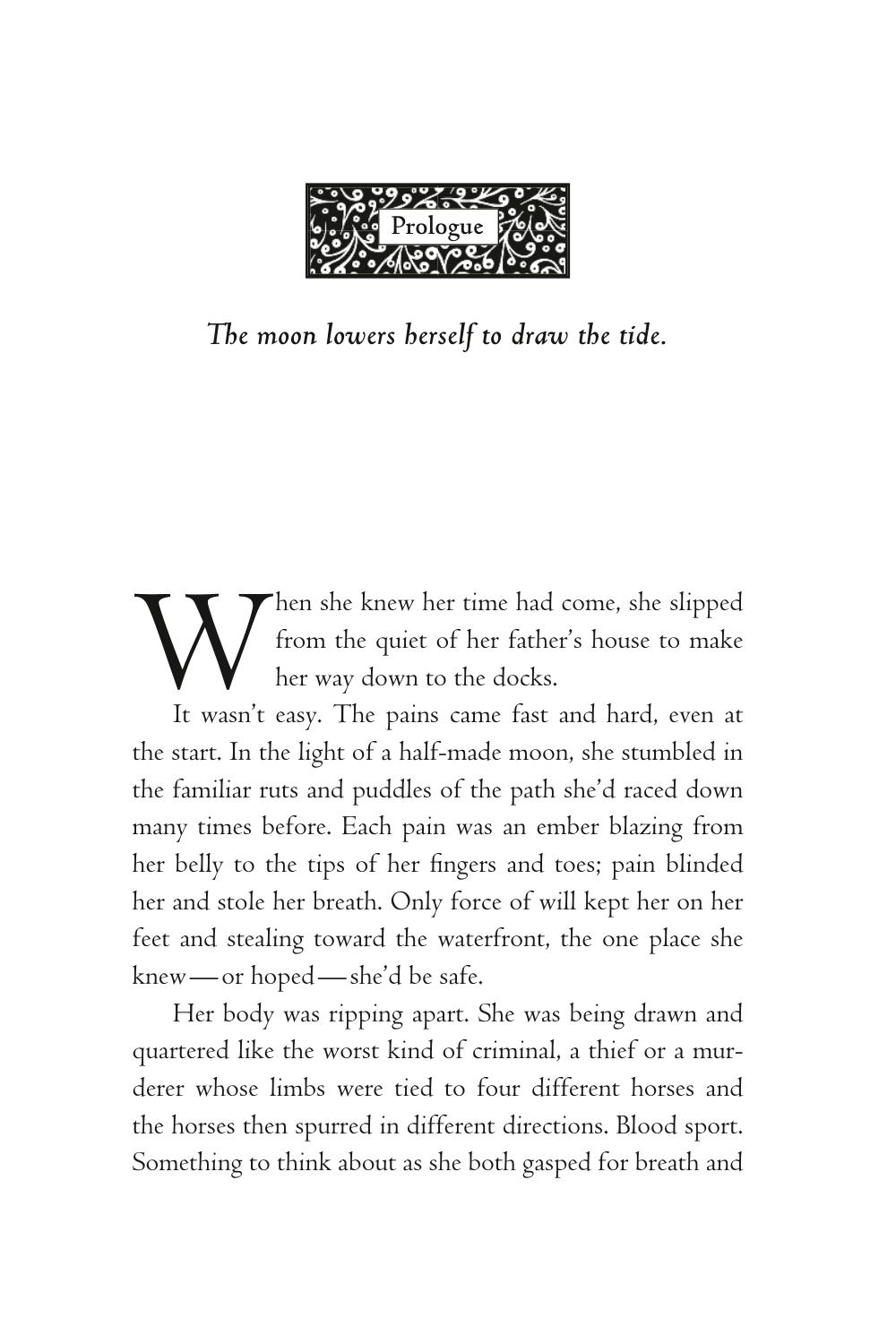tried to keep silent, because the worst thing she could do now would be to make a sound loud enough to wake her neighbors. If things were as bad as she thought they might be, the villagers would come after her with torches and sharp- tipped hoes. Her parents, grudgingly kind as they had been to this point, would lead the charge.

 Stars swaddled the sky while she sweated through her linen chemise and into her coarse wool dress. She fixed her eyes on that half pie of moon as her knees buckled under an especially terrible pang. She clutched her belly and pushed herself against the streaky wall of a butcher shop. It held her up as she smothered a groan. The butcher and his family slept above the shop; she shouldn't wake them.

The smell of her blood mixed with ripe meat was nauseous.

Pain is thirsty work, even in a cool month when green things are just beginning to take on summer hues. She wished for a barrel full of rainwater but instead found a pebble to pop into her mouth, and she sucked to draw the water from inside her own body.

In all her eighteen years she had never felt so alone as tonight, under the thick white stars. But soon she wouldn't be alone anymore. Soon she would have a baby.

A large — another rending pain — an enormous baby.

And that was about all she knew. She knew it was coming, yes, and she knew what she'd done to make it, and she knew she had to get down to the water fast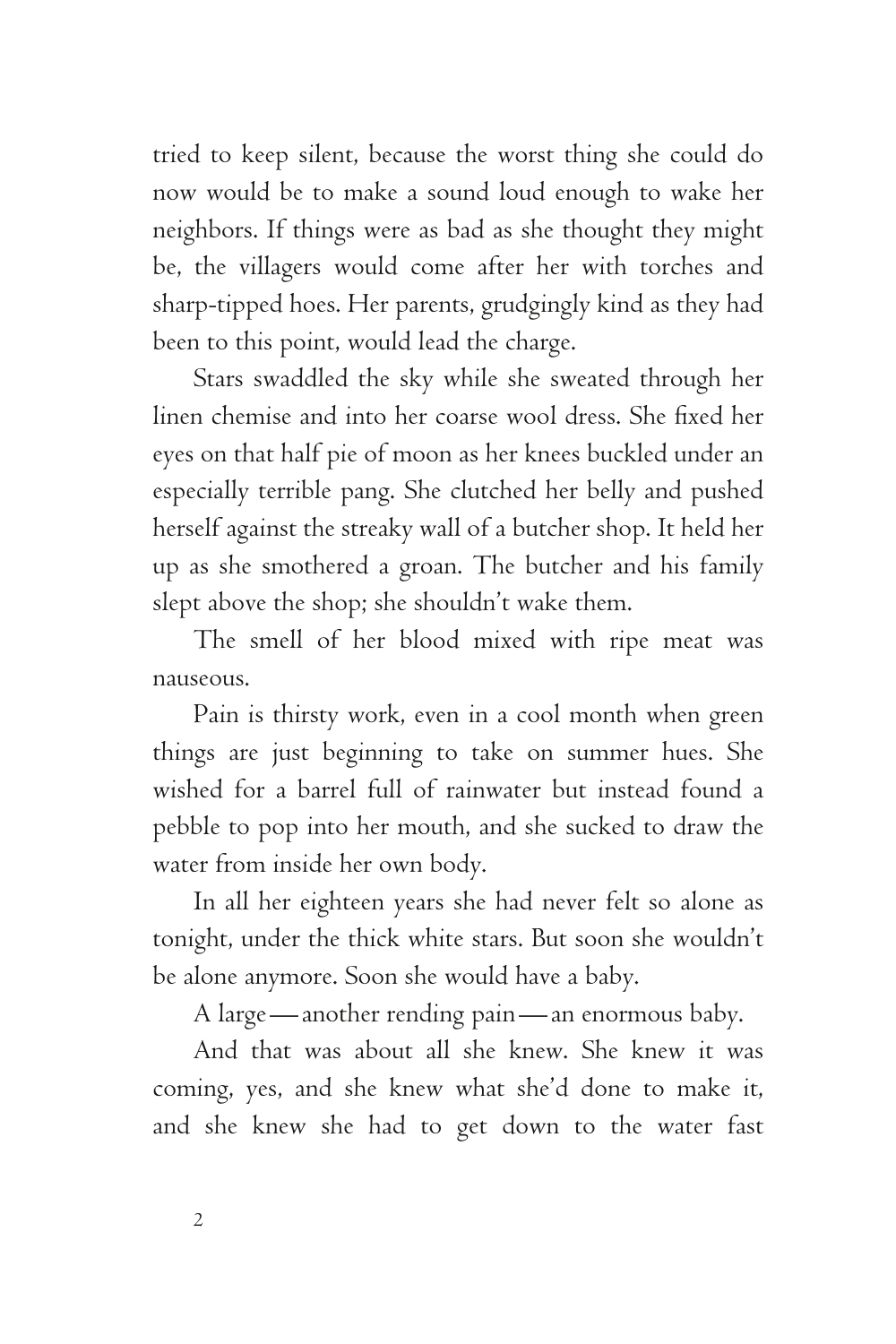because — because — because that was the only place she could birth this baby safely.

This would be a special baby. No one in memory had given life to a baby such as this. No one had dared.

By the time she reached the narrow strip of sand that was the only beach in this country of cliffs and caves, she was exhausted, crawling on hands and knees. Not easy to do with her belly heaving and her skirts, soaked with birthing waters, tied up beneath her arms. But she had no choice. This was where she had to be.

The tide was slowly swelling to meet the half-moon. The sharp blade of it was cutting her open and drawing her tides, too, as it sank gracefully toward the horizon.

 Would her lover meet her here? Would he bring sisters and aunts and cousins to help, as he'd promised he'd try? His people had unusually keen hearing, but she had done her best to make no sound at all. They might find her by smell, though; she smelled like an animal, sweaty and afraid. And of course he'd warned that the women of his clan might not come. They disapproved of what he and she had done as much as her own people would, *if* they knew-and she was determined they wouldn't.

The sand was cool against her palms and knees and shins. It felt like comfort. She let herself sink onto one side and press her temple against that yielding damp, breathe deep of the clean wet air. The *lap- lap* of the bay's rising little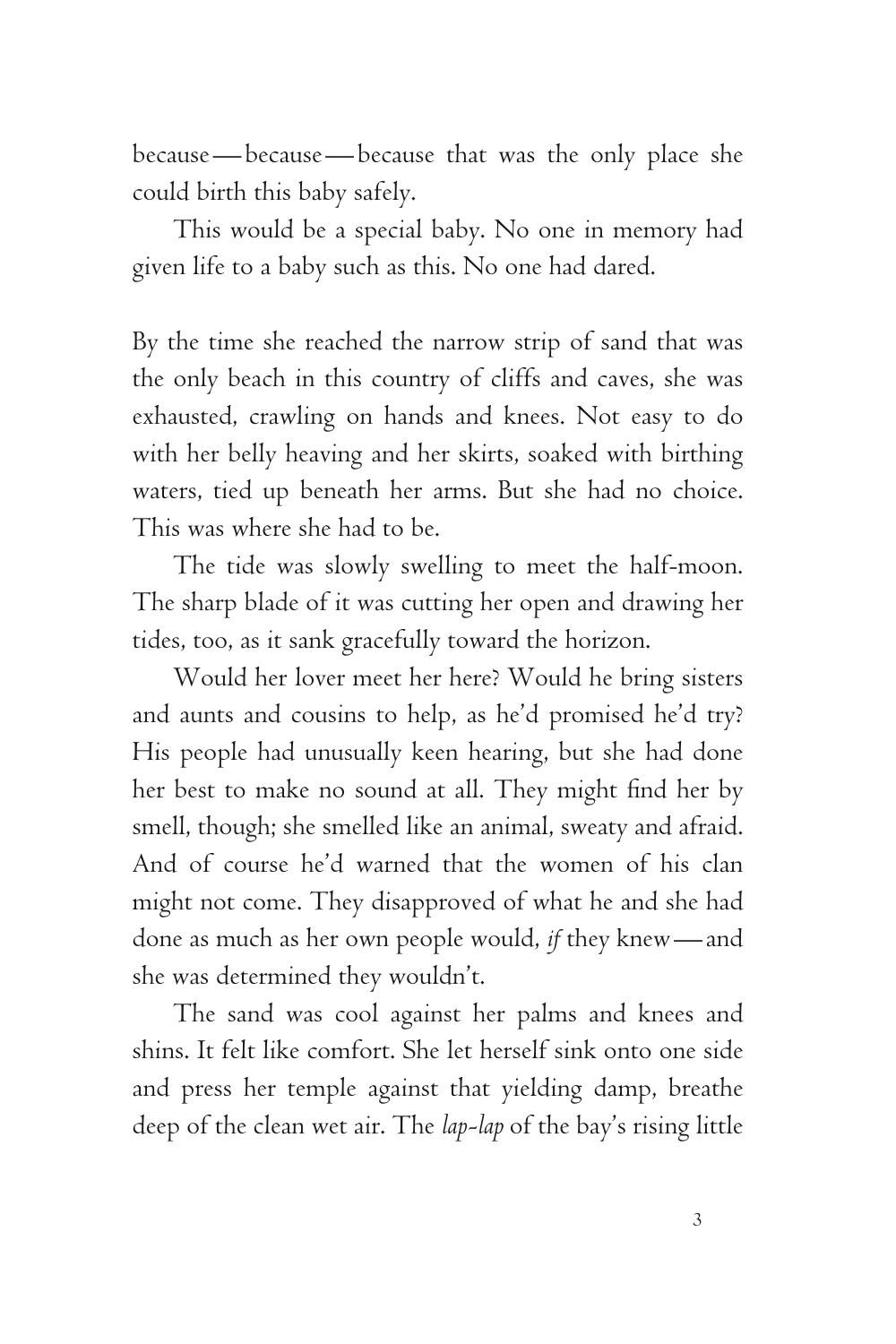waves was soothing, too; even the stars seemed gentle and kind, floating behind wispy drifts of cloud, now that she'd reached the place that was her entire plan.

She lay there, let the pain and the elements take her while she prayed. *Holy Virgin, Empress of the Seas, have pity on a*  sinner . . . And: *Bjarl*, my love, please find me.

He did find her. First a wet head bobbed out among the waves — it could have been a seal. She didn't even notice it at first, but then came the steady plash of water as he propelled his powerful body along. He was flicking and steering in a way that both fascinated and revolted revolted because it might mark this baby, too, and what would she do then?

She moaned. It did not give as much release as she wanted, but it was all she could allow herself.

Soon Bjarl's arms were around her, and the chilly skin of his chest was propping up her head. He had humped his way onto the sand where they used to make love. His hands somehow raised her knees and shifted them apart, though in a way very different from their old giddy nights. It was a position at once awkward and reassuring; in arranging her this way, Bjarl seemed expert, as if someone had trained him for precisely this moment. Maybe he was taught by a woman of his people — which might mean the women would not come to help at all.

She realized that Bjarl was pulling her from the sand into the shallows. The little kidney-shaped bay's salt water bathed her most fevered parts, stinging where they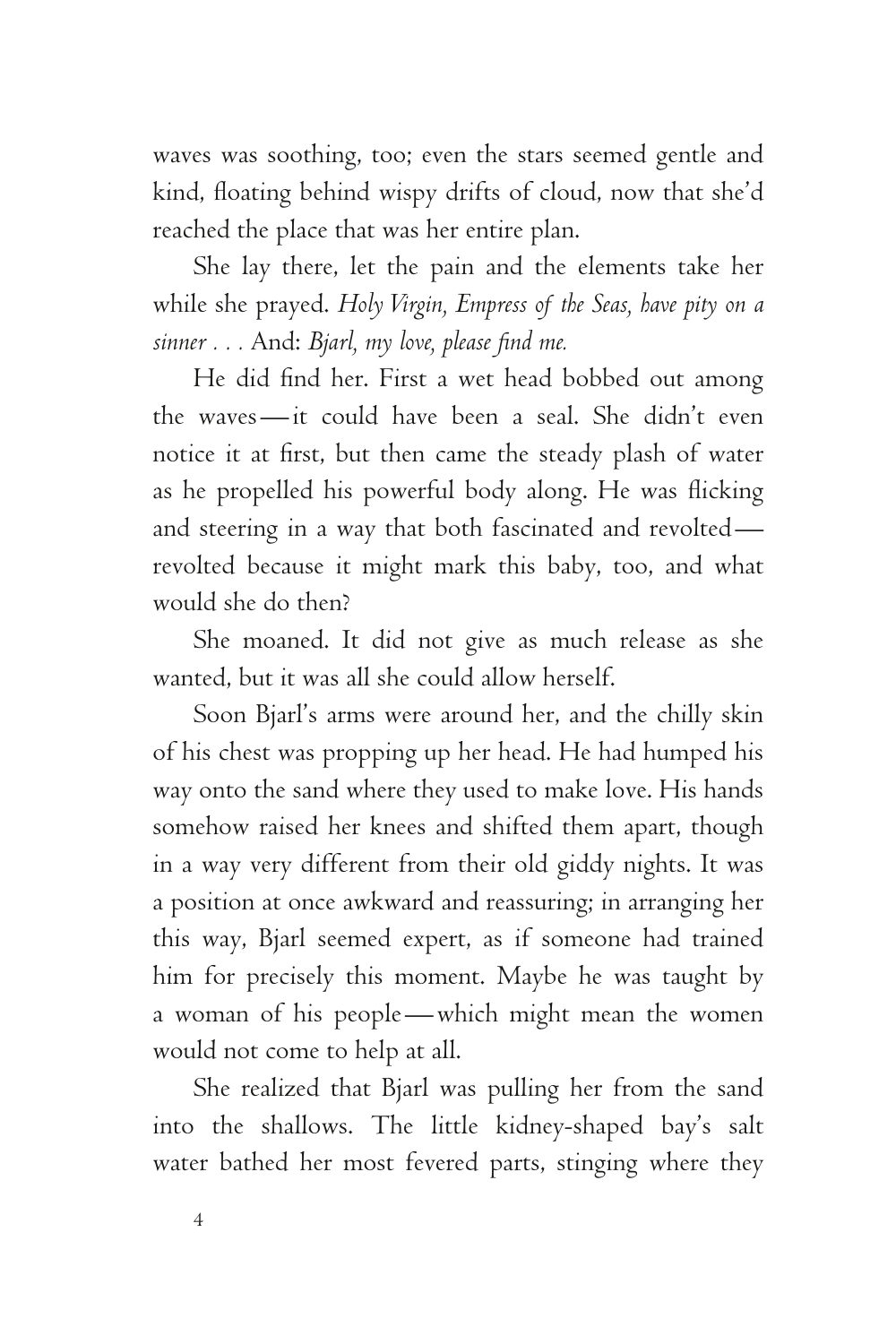were already starting to tear but otherwise soothing with coolness.

"It won't be long," he promised, pressing his lips to her brow. "Our babies come quickly."

She wished he'd tell her that he loved her.

"I love you," he said, as if he could hear her thoughts. She believed him. His people, the *marreminder,* claimed not to set much store by love, he had explained, because it was not something they could eat or hoard, and in their long, long lives they usually outgrew all emotion. But if Bjarl said he loved her, then surely he did.

She gasped out a few sounds to let him know she loved him too, and then she growled, because for a moment the pain became stronger than love.

In a lull she heard others surfacing, nearly silent splashes followed by snorts to clear waterlogged breathing passages in nose and neck. She heard palms digging into sand, bodies scraping over it. The women of his *flok* were here after all.

An old creature of vaguely female outline propped herself between her legs and studied them with the keen eye of one who sees in the dark. She slid her fingers inside (pain), feeling for the baby's head.

"All as it should be," she assured the parents-in-waiting.

A cloud drifted away from the half-moon, and a shaft of light revealed that old woman's face — horrible, cracked, snaggle- toothed, and moldy — leering over her.

She recoiled and closed her eyes.

"*Shh,* beloved, the old one has powers," Bjarl said.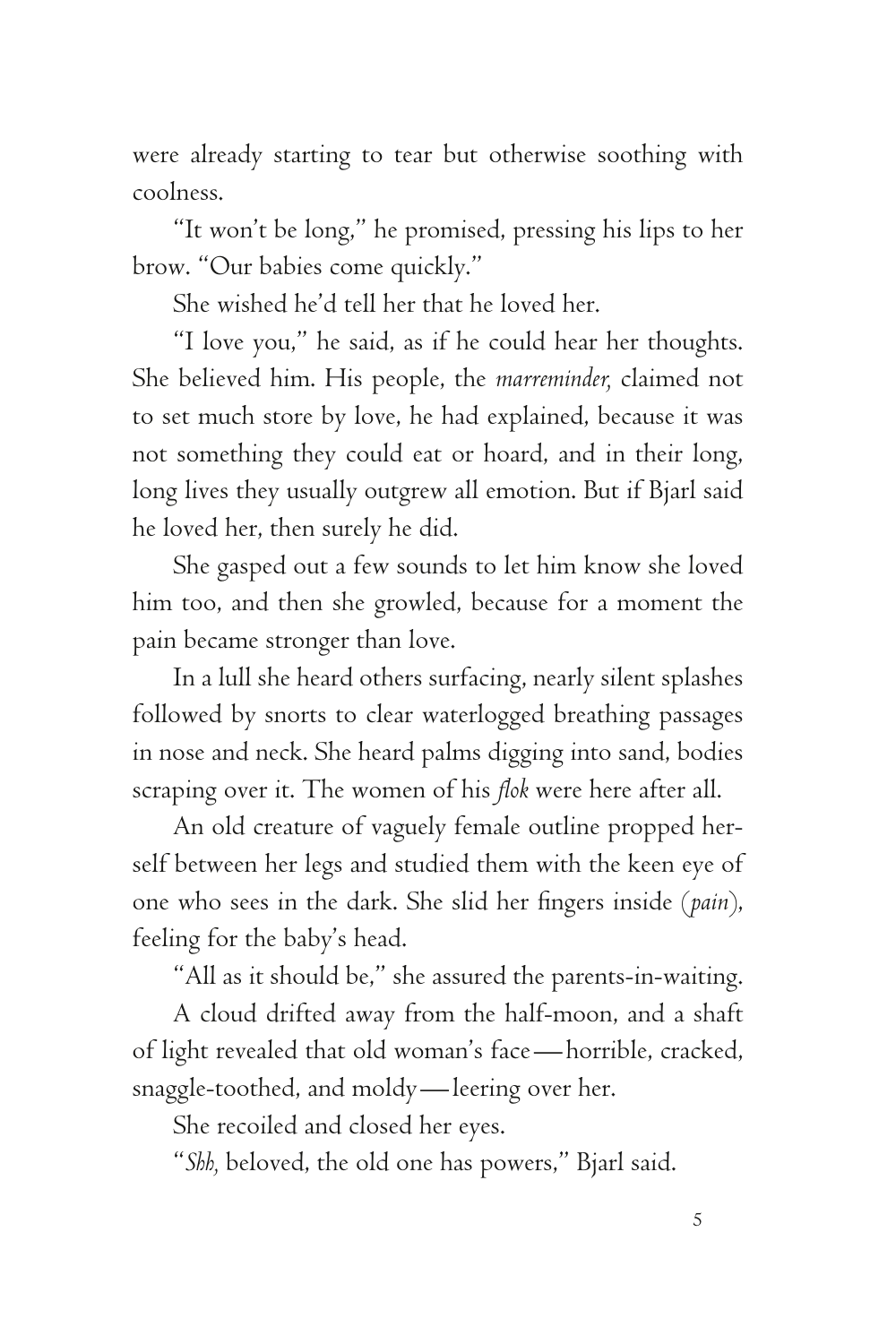The hideous crone cackled as if deliberately to frighten the poor girl, who had known nothing but her own village until the day she looked into the water and saw Bjarl looking back at her.

"Call me a witch," said the crone, "if it comforts ye."

The word was not a comfort, but she trusted in Bjarl's choice of helpers. At this moment in her short, violent life, she had no one else — certainly no one who had shown her kindness.

The younger women set to work on her belly, rubbing it gently and singing to it in their trilling voices. One pair of hands circled her temples in a way that lifted much of her pain; another rubbed her scalp in a way that would have been pleasurable if not for the pain elsewhere; and of course Bjarl's arms remained around her.

 Oddly enough, at this moment, she felt more loved than at any other in her life.

"Tell me how we fell," she whispered, delirious with suffering but still hoping he would understand her. "How we fell in love."

She knew he was smiling; she felt his beard against her cheek, shedding water that sprinkled her neck with droplets.

"You were crouching on a rock," he said, "and scrubbing linens against it. You were crying because your mother had been cruel to you that day. And I'd been fishing nearby when I felt your tears dropping into the waves, and I thought I'd never tasted anything so sweet. I swam up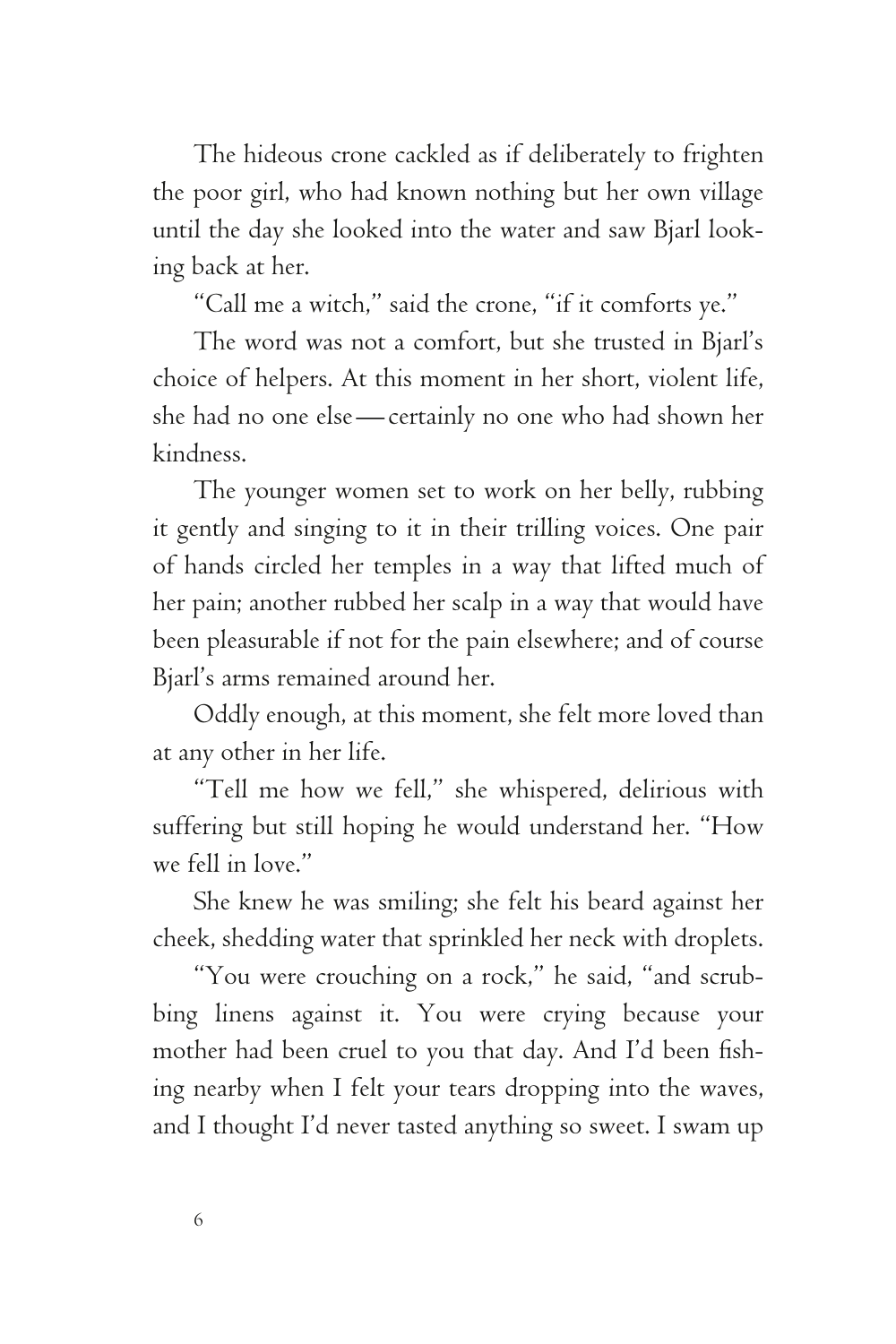and looked at you through the waterskin, and you looked down and saw me. You were so astonished, you fell off the rock and into my arms."

In spite of the pain, she smiled. It was her favorite story, and Bjarl told it a little differently each time she asked. The one part that remained constant was this: *They fell in love.*

"That afternoon I gave you a sea star and asked you to be mine," Bjarl finished, so quiet she was almost certain his women could not hear him.

More cold water splashed against her split legs and mounded belly, even her face, from the old one's hands. She was glad for the cold. She looked up again, blinking, and admired the iciness of stars and moon, forever fixed in the blue bowl of sky. Sometimes, in the months when the sun never set, the moon was visible along with it, waxing and waning according to its own wishes. Sometimes it shimmered in yellow-green streaks of light that (though familiar) seemed to promise some life beyond the one lived on this hardscrabble island.

"It's time to push," said the old woman, spreading the girl's legs wide, as if to pull her apart like a chicken.

The wavelets *hiss- hiss*ed as they receded down the sand. It was a pleasant sound.

 Bracing herself against Bjarl's strong chest, surrounded by his people, she pushed.

Now, at last, she let herself scream as loudly as she wanted. She screamed both pain and love.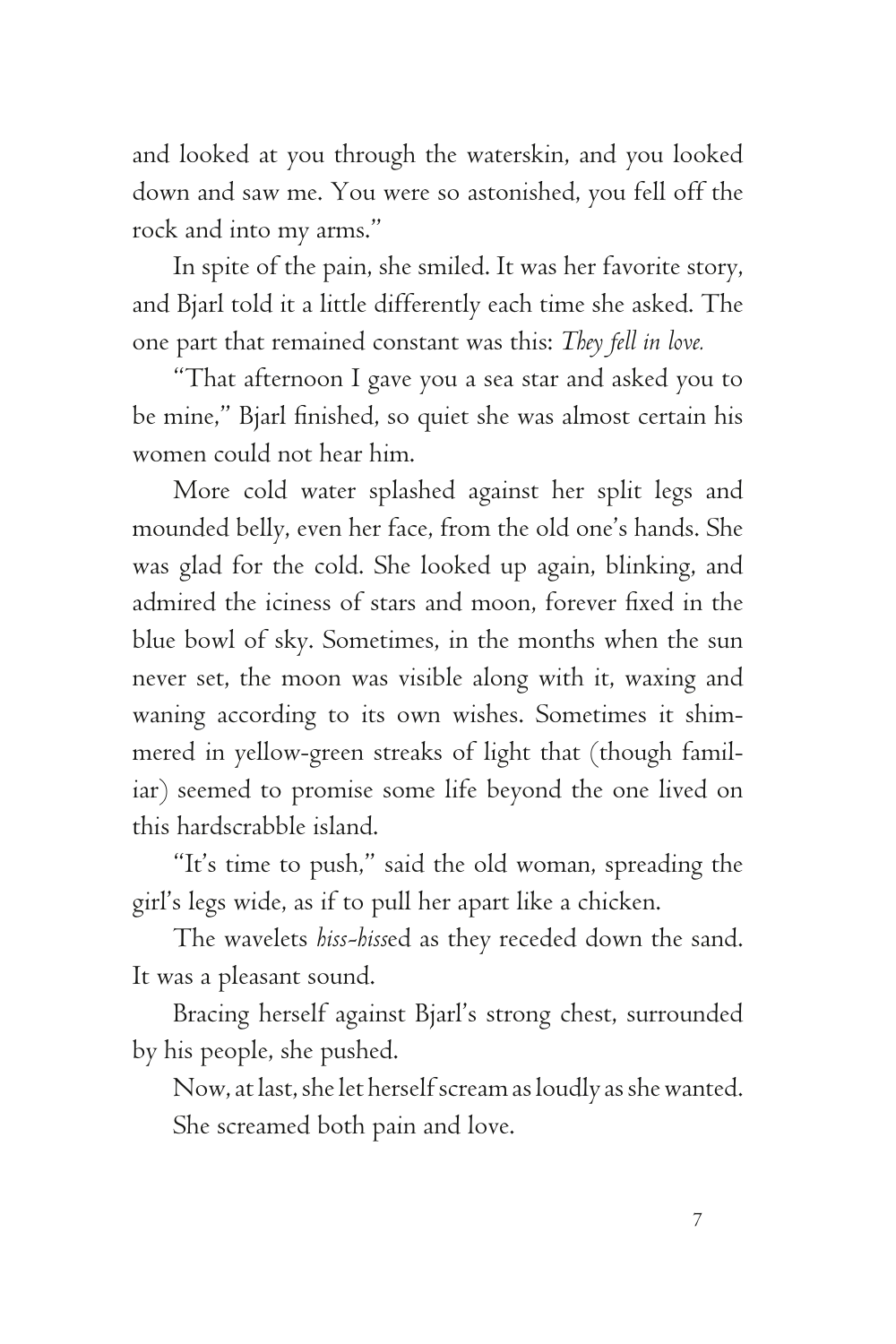**• Chapter 1 •**



To the list of events I never intended, it is time to add this: the first of the so-called miracles that have made these Dark Islands famous on land and sea.

The miracle, as these people have named it, begins with my first step on a pebbly shore; it ends in a wall of flowers stained red. In one form or another, it becomes the stuff of song and legend and even, I'm told, an entry in the books written by monks and illustrated in paints made of ground stone and gold and beetle shells, to be kept among other such objects in a place called Rome.

My own people sing of it, naturally. Their songs focus on my bravery and cunning, but the truth is that I wasn't brave or cunning at all — just lucky or unlucky, depending on how you view the events that followed.

This is how the songs go. I don't need to point out that I never sing them myself.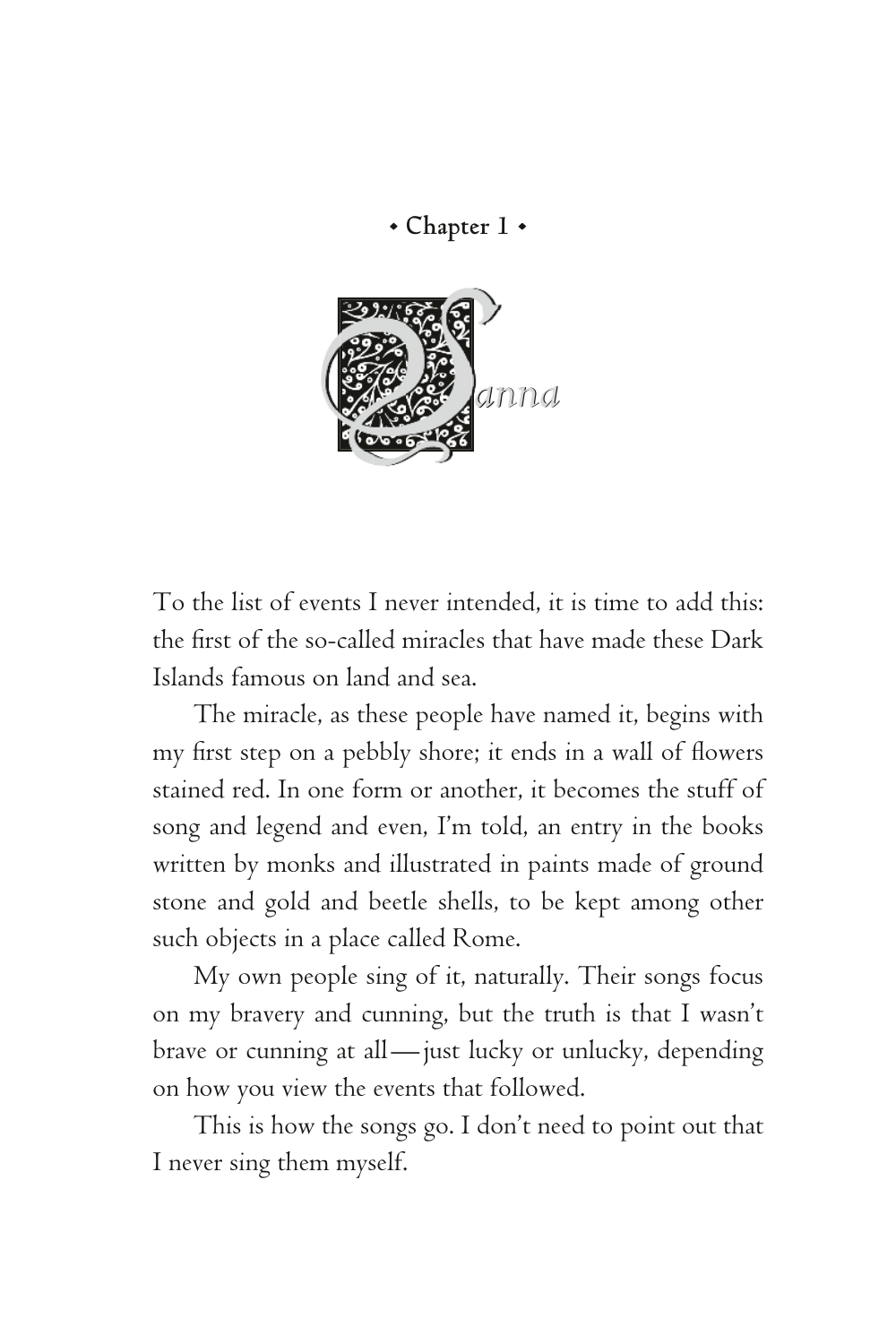*Sanna the Lonely, Sanna the Meek — She who was first to set foot on the land*— *In the midst of their feast, In savory and sweet, Her body sang out the elements: Air and earth and fi re and time Dyed themselves red in her blood. Sanna the Clever, Sanna the Wise; Sanna both Never and Always.*

I don't like what they call me, but who is ever entirely happy with a name given by others? And in any event, my names are not the worst exaggeration. The story grows and blooms as it passes each pair of lips, and soon the singers will have me slaying an empire and taking its wealth for my own.

I intend to narrate everything here exactly as it happened.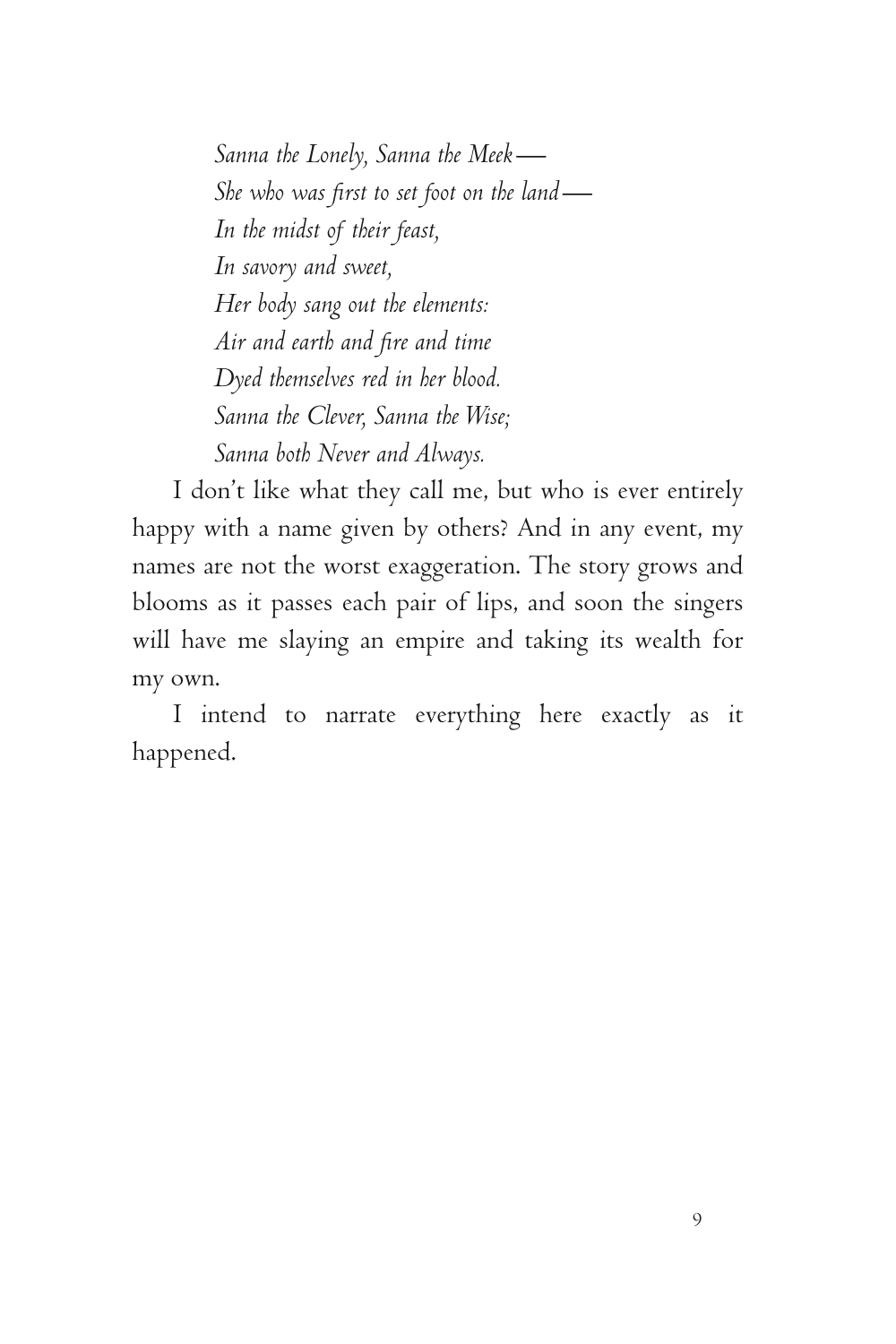**• Chapter 2 •**



When I first come to the Thirty-Seven Dark Islands near the northernmost reach of our known world, what I imagine, what I intend, is finding my mother. She was just a girl when she made me, and she must be a woman now; but blood calls to blood, and though I was taken from her at birth — in a place my people don't remember because the witch of our *flok* worked a magic of forgetting — still there must be something, *must* be, in me to spark recognition from her.

I think my mother and I will recognize each other, all at once and completely, on first sight. I have my father's yellow hair and pale green eyes, with something of him in the point of my nose, but the rest of me (I believe) must be hers. She and her people will know me by my high cheekbones, sharp chin, and wide mouth, and they'll rejoice to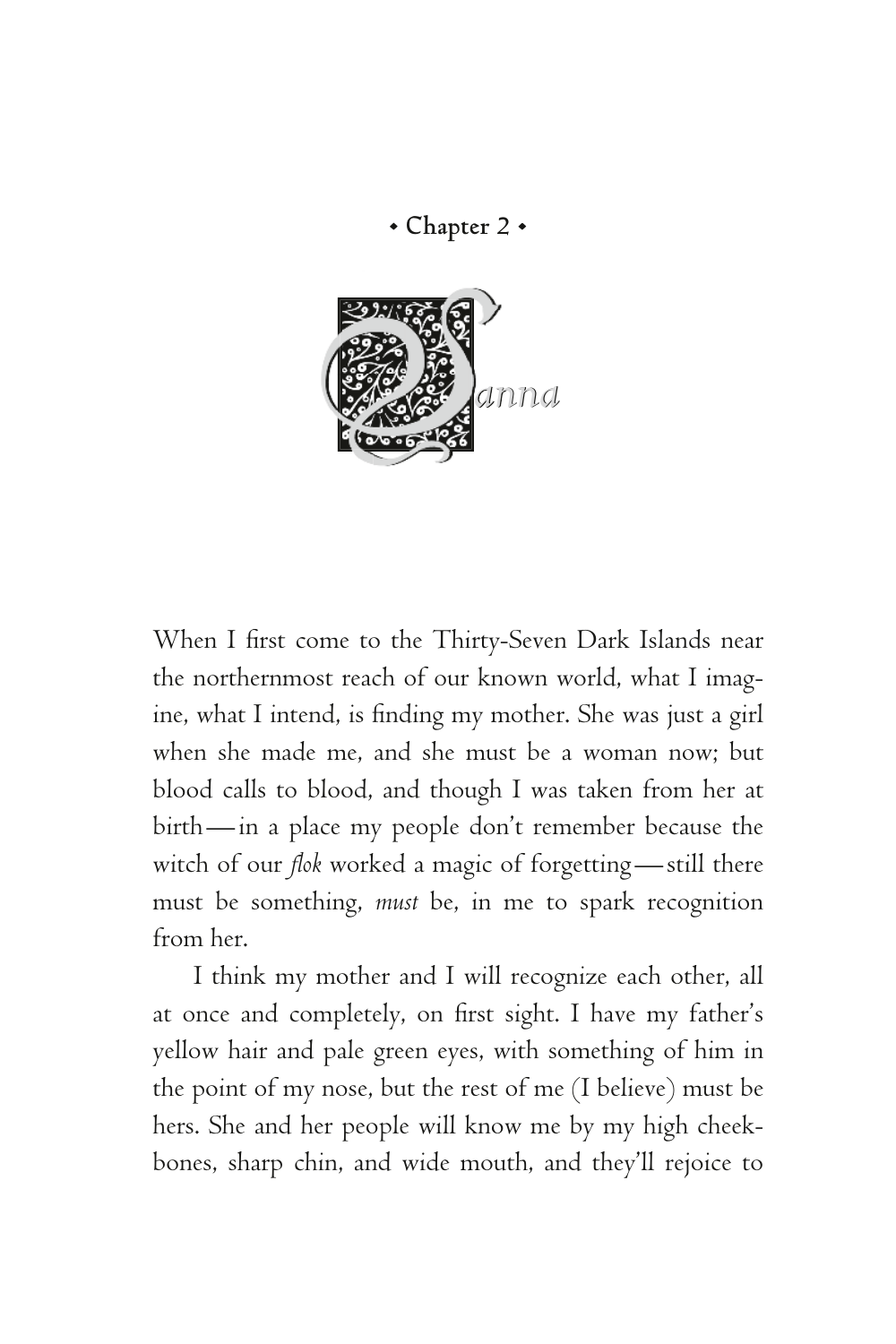find the baby was not lost; then some missing, broken part of myself will be found and fixed.

That doesn't happen.

As I approach the castle where my quest truly begins, the ground rolls and twists. My legs tangle in the soft blue skirts of the dress I'm wearing, the overgown I chose from a chest that obviously once belonged to a fine woman. I also took a white veil and a silver diadem for my head.

I anticipated this awkwardness — *getting my land legs,*  Sjældent calls it, and it happened each time I practiced on solid ground. In a way I'm still practicing now, as I have a few islets to cross after the pebbly beach where I landed myself. Sometimes there's no bridge from one islet to the other, but I don't need to jump and don't trust my legs to do it. I find it's easy to wade, skirts hiked to my knees. But all of this is tiring, and I'm soon winded from effort.

I ache in unaccustomed places. With each step, I wonder if I should turn back or perhaps wait for another day, as my destination seems all but impossible to reach.

"Go to the castle," said Sjældent, the oldest of the *flok* but still not considered an elder, one with the duty to govern, because she is so strange. She is the witch who taught me my magic and also, on the day of my birth, made everyone forget.

"What castle?" I asked, because I'd never seen one from where we liked to float just beyond the bay's waters; also, I'd learned from our travels that the word *castle,* or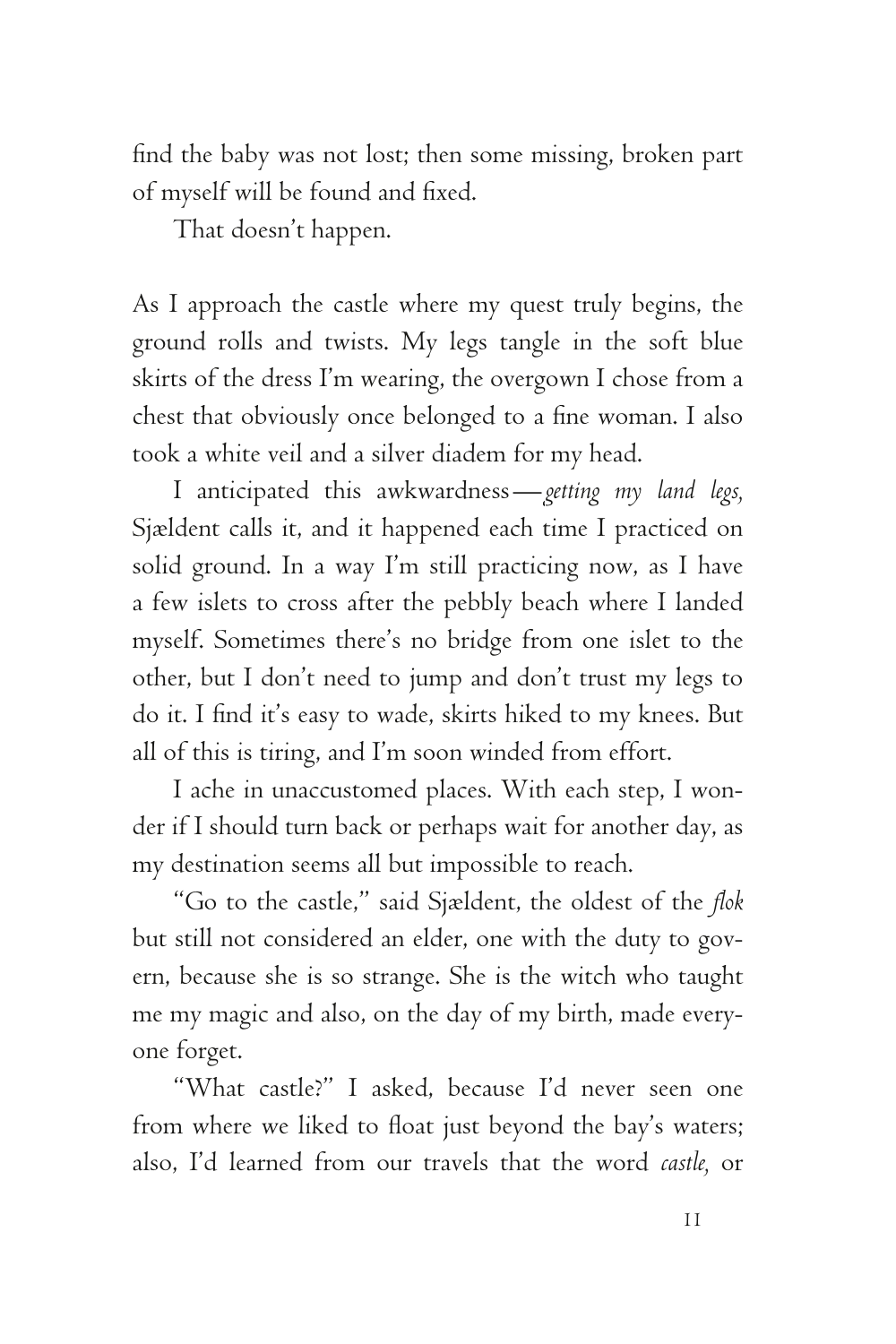something like it, is used to describe all manner of landish buildings.

 Sjældent (squinting, as she always does to make things a little clearer through the white fog over her eyes) explained what a castle is here: "A many- chambered place where people live with weapons and treasures. This one grows out of a big rock farthest to these islands' west, and it's the only one in the whole miserable place. Ye won't be able *not* to find it, if ye follow the wind."

"And my mother will be there?"

 Sjældent cackled, one of those coughing laughs that she thinks are so unsettling to the rest of us — because they are. For her they're as natural as a burp to a child just learning to hold her breath underwater. My father says that when one is finally as old and ugly as Sjældent, a laugh commands a kind of respect.

And fear. Most of our people fear the old witch, and for better reason than her laugh.

"Ye'll find something," she said to me that day. She rarely answers questions directly. "Ye'll find the whole landish *flok* gathered in one place. A woman who can help ye. And something to bring back here. To me."

It would be easy to become irritated with Sjældent, if I didn't need her so much. I've grown used to her during the suns and moons of my apprenticeship. So I asked her then, "Will the something be my mother?" I also thought, who better to help me than the woman herself?

She cackled again, ending with words children use for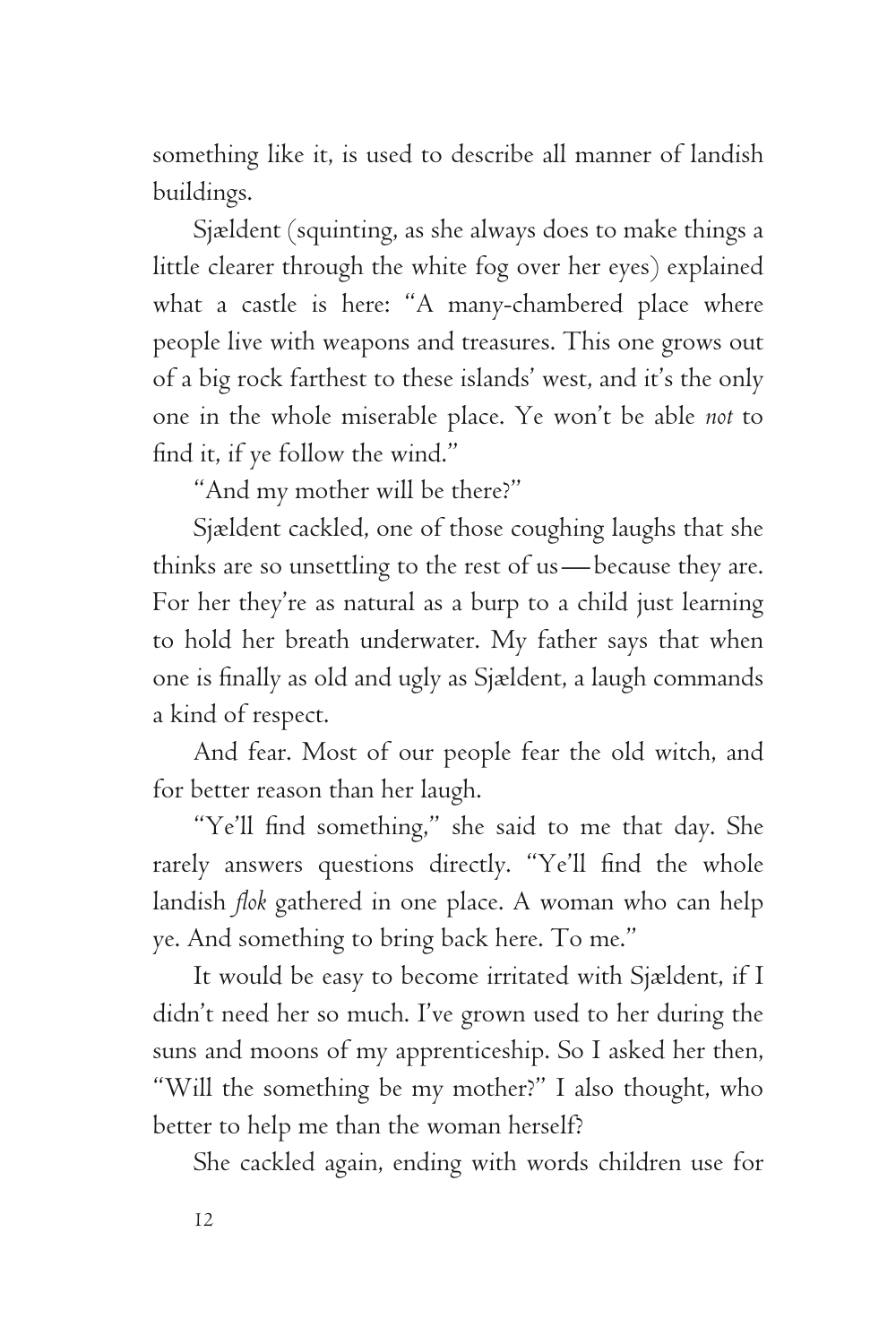taunting one another: "That, my girl, is for me to know and ye to find out."

"I suppose I will find out," I said, calm as could be, "and then we'll both know, won't we?"

She liked that. "Not so meek as when I found ye," she said smugly.

I said, "I'm the one who came to you," and then dived off the rock and deep under the seaskin, to show her that I might leave just as easily.

 Arriving in the Dark Islands, as this place is called, took far more effort than a dive; it required nearly a year of training and chanting, trying and failing, breaking my pride over and over. And now that I'm here, my whole body stings and soars and throbs at once.

 Excitement. Hope. Fear. Magic. So many questions perhaps to be answered . . . One big question, rather. And a single, secret name that Sjældent conjured for me to tuck in my heart, far (for now) from my lips.

I can tell the castle is close when I emerge from a place covered in so many trees that I know to call it *forest.* I smell fire, and sweetness, and meat cooking, and people massed together. When I leave the trees, there it is — a great pile of rocks rising from the sea at a place where the currents are strong and the waves beat a spray as high as I stand. A castle, in fact, so much a part of the rock that it seems to *be*  the rock and is not easily seen from the sea.

So close, now, but how my feet ache! First there's a bridge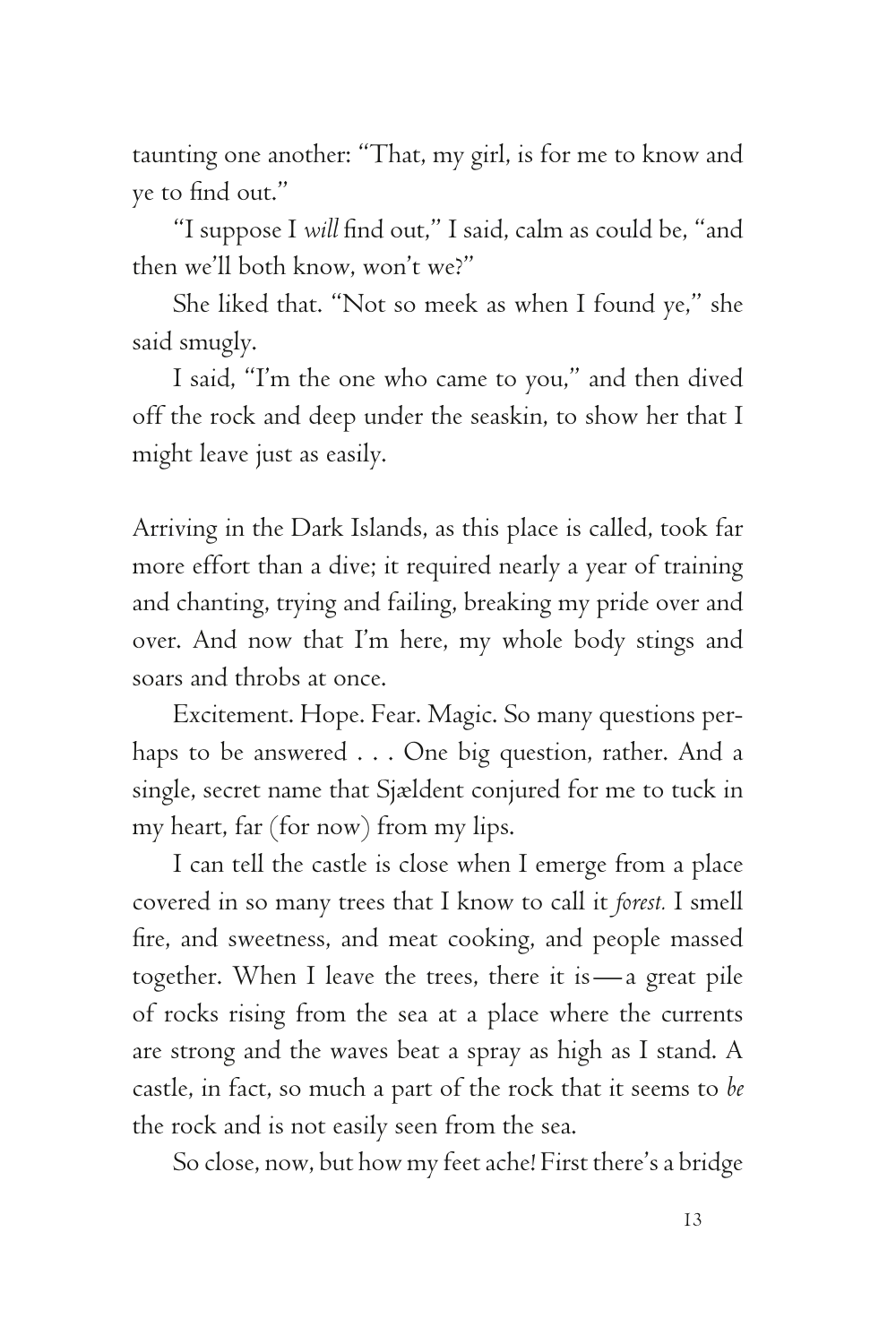to cross over a freshwater channel, then a wide island shaped like a bowl with a well-trodden ridge down the center.

To keep steady, I count each step I manage without a stumble or a stubbed toe. One, two, five, and then I start counting again. It will take a while longer to learn, this walking over rocky earth.

The ridge is bounded on either side with a garden where plants grow in arithmetic patches and straight lines, which landish people find a useful way to organize nature and thus control their element, because they are anxious folk who cannot accept that there's no such condition as control. I sniff at the various rows and recognize some things I've tasted before, berries and small fruits for which we've traded with friendly peoples, but I've never seen them actually growing from the earth before. The wind blows their leaves the way the tide pushes and pulls at the weeds undersea, but both more gently and more fast.

On that wind, I catch the unmistakable odor of bodies together: landish bodies, moist with landish sweat. And the sounds of landish voices, speaking and exclaiming, and at least a hundred pairs of jaws at work.

I also smell pleasure, which adds a sweetness to the cloud of their scent. It carries easily on the wind and has a tangible substance, like a kind of web that might tangle me up.

I won't let my step falter. I push myself, willfully, a last dozen paces over the green-bowl island and across a woodbeamed bridge caked with mud, then finally - a *big* pushinto the castle itself.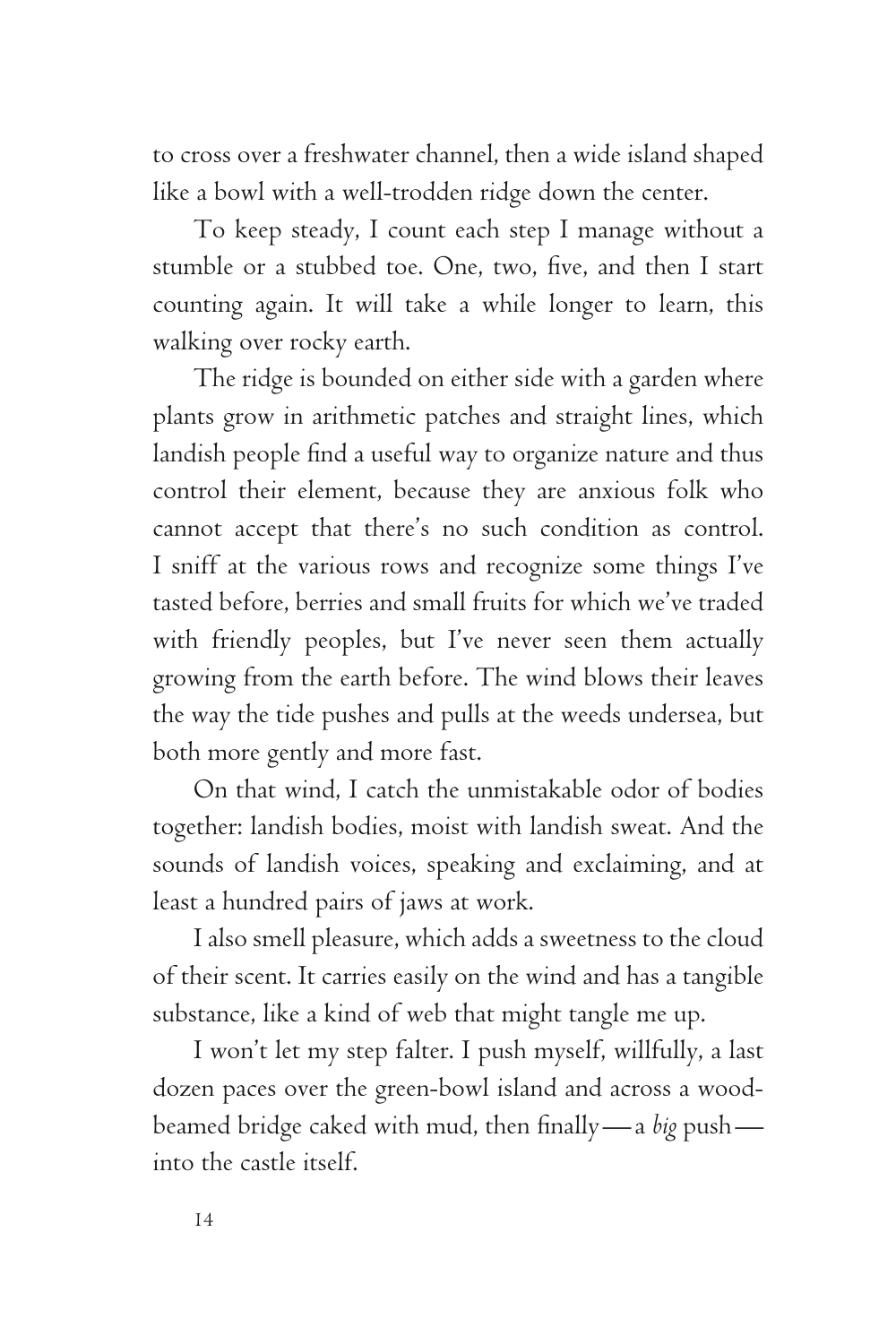Cool. Stone. Crusty with salt from the sea. I can draw strength from that.

" Surely you can manage ten more steps," I say out loud and sternly, for the benefit of my feet. They feel as if someone has smashed them with hammers and set them on fire, which is not too far from what they've endured today.

I limp under a series of archways, and then I see them: the landish folk. There are many more here than belong to my own clan and *flok*, and they are sitting on broken trees arranged within a big five-sided hollow of stone, with so many shining objects around them that my eyes are dazzled. I smell them fully, and hear them — all at once, overwhelming with sensation, as if smell and sound are always tangible things (to us, they are) and batter my body like waves.

"How are you going to bear them?" my age-mates asked when they heard of my plan. Especially Addra, who is flame-haired and dark-eyed and the most beautiful of all, forever admiring the reflection of her face and breasts in a rock pool — though she has the tongue of a dead clam, as Sjældent likes to say, and must rely on her beauty, not her singing, to win her way in the world.

 Whenever the subject of my quest arose, Addra shuddered exquisitely, completely disdaining the people from whom, after all, we take much of what makes our lives feel so joyous.

"Their smell," she said, and she counted landish flaws on her fingers, where the webbing is as delicate and pink as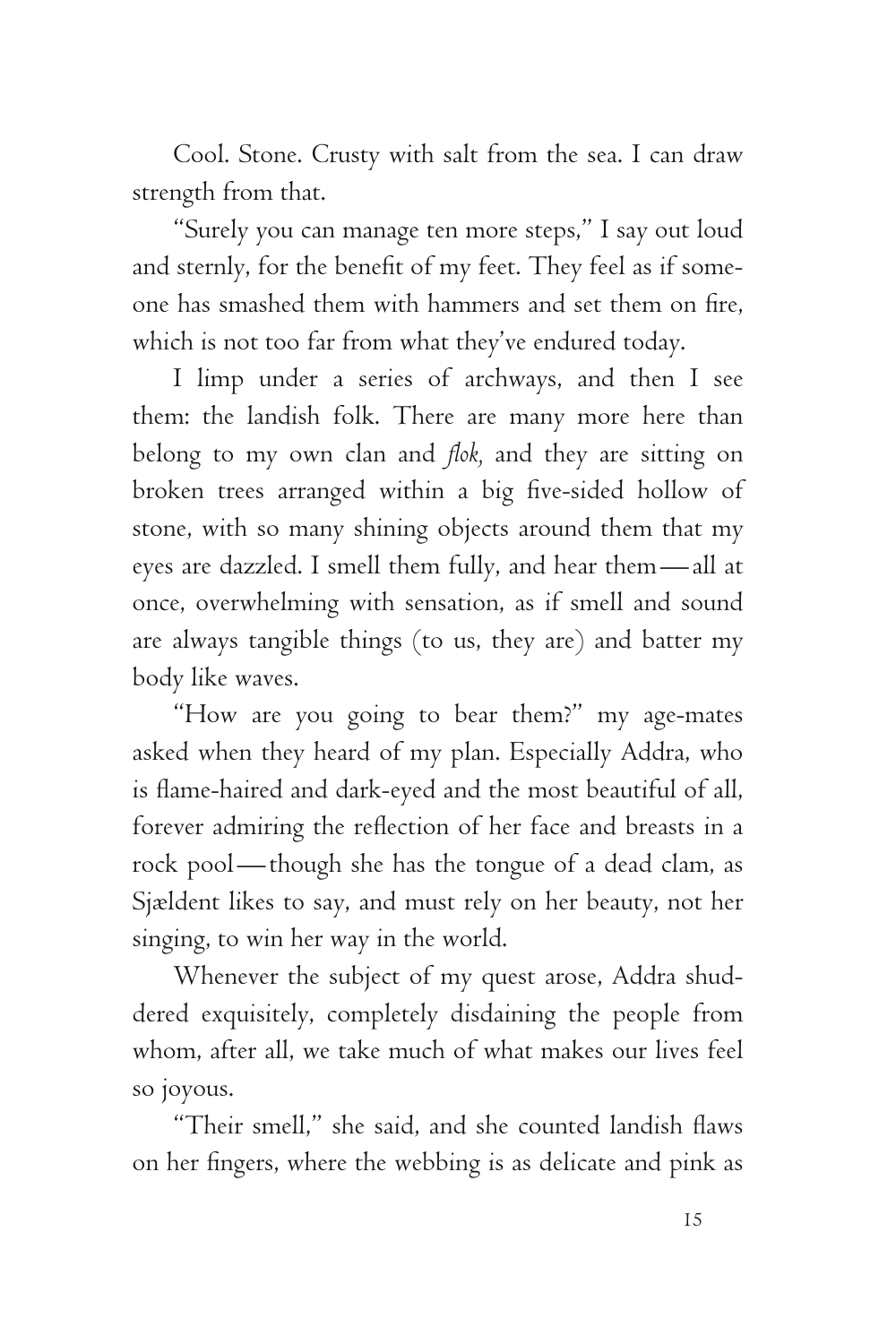her nails: " Their awful, raspy voices and their breath that reeks of corpses; the taste —"

"She's not going to *taste* them," my loyal cousin La put in. "Are you, Sanna?"

Of course not.

"To be fair," Pippa the Strong said once, to shut Addra up ( Pippa is practically an elder by virtue of strength, and she finds Addra as irritating and unimportant as a sand flea), "you think that the landish reek of corpses because by the time you keep your promise to kiss them, they've died."

And that is true, too. Addra's face, if not her voice, has lured many a sailor to his death.

But in many other respects, Addra was speaking the truth. Landish breath, especially when so many are gathered together, *does* reek of the dead, and it's enough to make my knees weak now, even as my mouth waters with a mix of hunger and revulsion. The landish *flok* has been feasting on landish animals, their earthy meat choked in smoke from a fire and stuffed with plants from the dirt, then drowned in sauces made from other things that grow in the ground. If only they ate a raw fish once in a while, they wouldn't smell so bad.

As I step toward them, I get another sensation, that which we call the *Down-Below-Deep*. I feel as if I'm moving below the sea's striae of buoyancy, so far down it takes days first to swim and then to sink to the bottom. Anyone who reaches that place risks being held by the weight of water until it crushes her to death.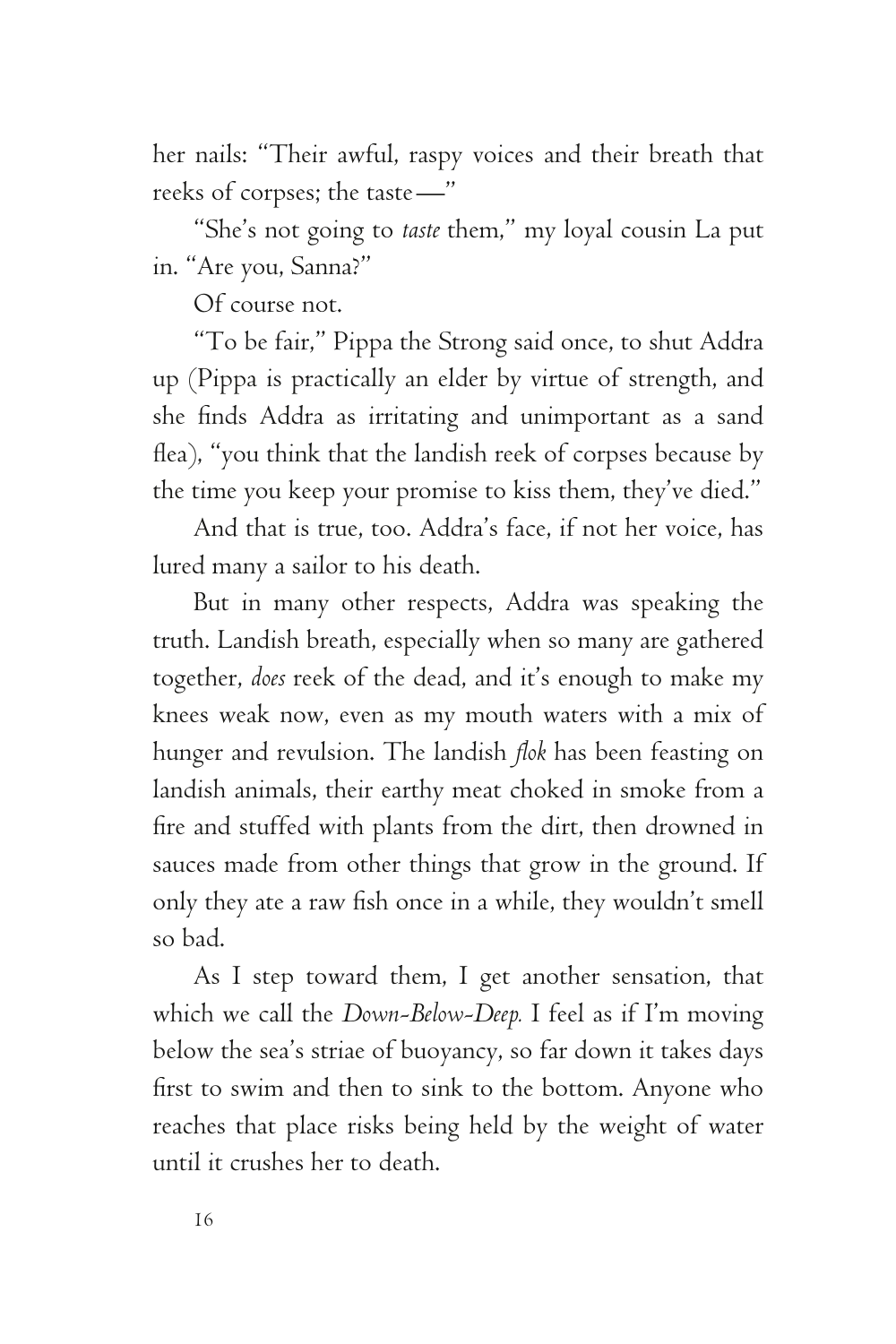I am almost afraid enough to turn back, but I don't. I am sworn to the quest. And anyway, my poor new feet can't walk to the water again, and my grip on my magic is weak; I might not be able to change.

So I take a deep breath, and then the last few steps into sun and the edge of the crowd.

In the sunshine, on the walls, grow dazzling white landish flowers. They are one source (but not the only source) of that sweet aroma of pleasure. Above the people's heads on the westernmost wall, in a nook where no flowers grow, stands a lady in a yellow gown and a veil to match, lips bumpy and pink, face also bumpy but bluish white. Not a real lady, I see very soon, but one of those figures that imitate the real. The landish like them for reasons we don't quite understand; perhaps the false figures make them feel less alone. This one has arms outstretched at her sides and is missing some fingers. Her flaking lips smile as if to welcome me home.

She makes me happy deep down, for reasons I can't explain.

But happiness here is a danger.

 Seeing her, I fall. In front of all those staring landish people, I tumble. Into the flowers that cling to the walls, into branches that tear at me. They rip my fine blue dress apart, right down to my tender new skin.

I feel blood leaking from me — tiny drops, little red pearls — and I hear it hiss and sizzle in the air.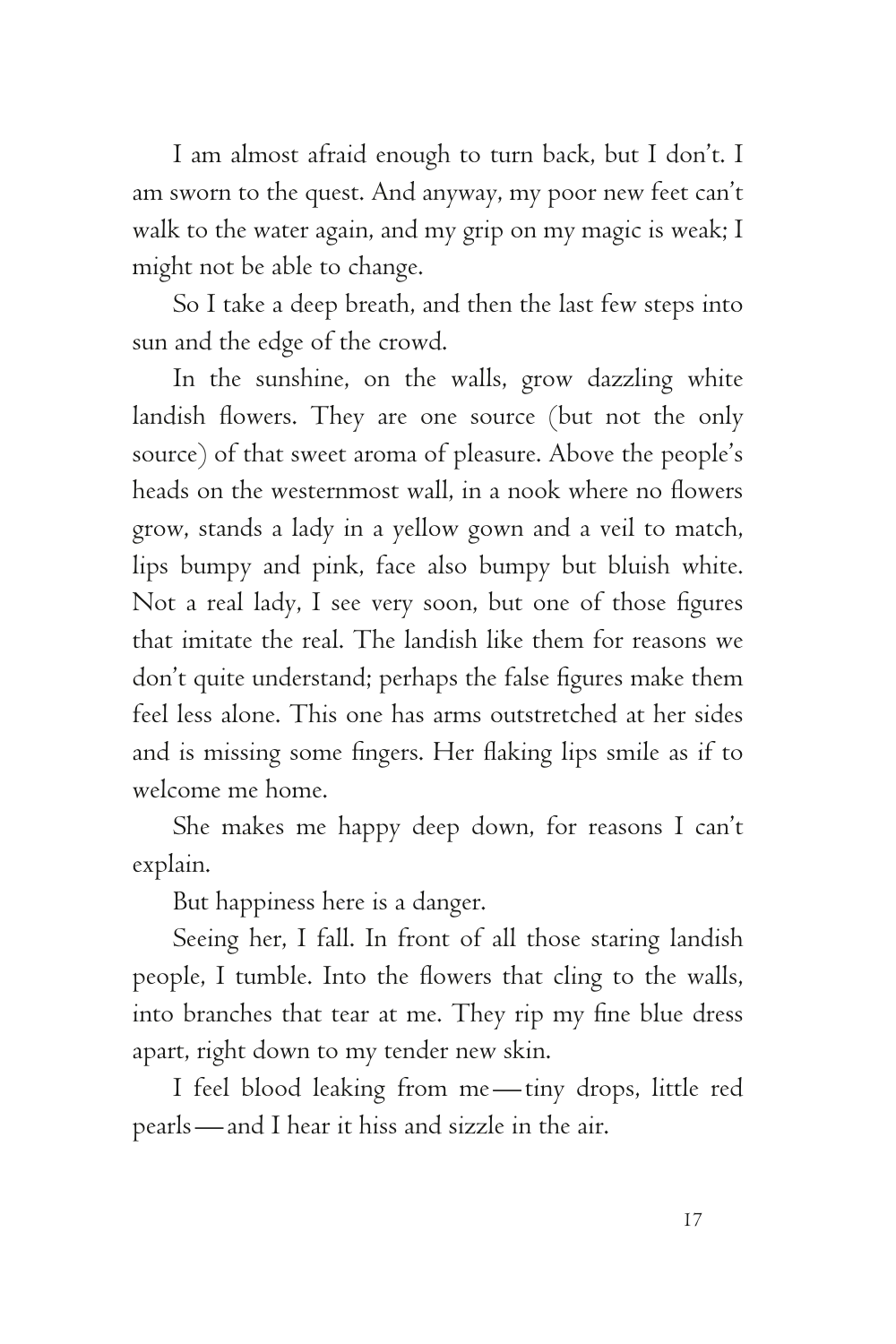**• Chapter 3 •**

*A feast of virtues and sins.*

It falls on a warm, windy day in late summer, this Feast of the Virgin's Assumption. When they wake at dawn to the toll of the church bell, the farmers who haven't yet finished their harvest are of one mind, and that mind is on crops.

 Wheat. Rye. Oats. Hay. The people stretch and shove each other out of bed, thinking of the ordinary things that they and their animals will eat in the lean, dark months that are coming, when most of their work will be done by touch as the moon passes in and out of her phases and the sun appears rarely if at all.

 Turnips. Beets. Parsnips. Apples. A very few pears. Preserves of summer berries stored in clay jars. And ropes of onion and garlic, the poor man's (and woman's, and child's) staple flavoring. Salted fish kept in stinking, briny barrels.

This will be their fare, if they are lucky.

 Except today: Today is for a feast. They can eat whatever they want, as much as they want, on a holy day that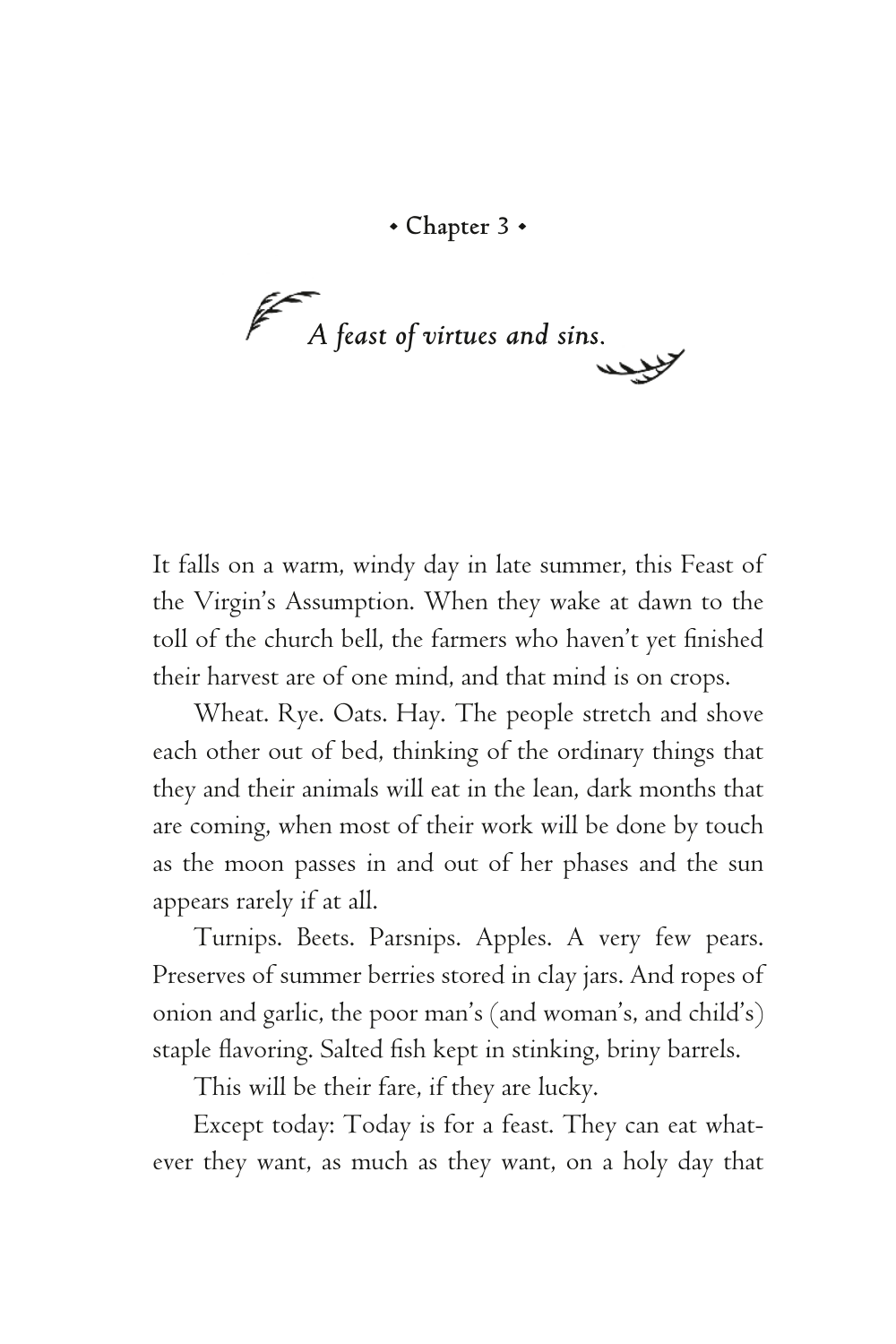coincides with harvest — the single day of the year that Baroness Thyrla opens her gate and unlocks her larders, ordering her cooks to do their best for the town. It's the day she welcomes the islanders to carry Our Lady of the Sea into the courtyard and set her in a niche, the day when she shares her own stores. And there will be plenty of the exotic goods brought in by ships that dock at her private harbor and never venture into the much larger Dark Moon Bay, on the shores of which these good people raise their crops and their children but almost never their hopes, because the land is rocky and very far north.

 Father Abel says that August 15 should be devoted to all things Holy Mother. The day marks the Virgin's earthly dormition or death, and her body's rise up into heaven on a crescent moon lifted by angels' wings, But who can really be blamed if, as the lone church bell rings tinnily over the islands, thoughts of delicacies to be eaten mingle with the Blessed Mother?

Like all good things, the bounty from the Baroness's kitchen must be earned. So the townspeople assemble (stomachs growling) in the church nave to pray with Father Abel. The elderly priest leads the ceremony in a language they don't understand; they know only that it is holy. *"Shh,"*  a dozen mothers hiss to their fidgety children, perhaps with a knock on the head. "Look at the Virgin. Think of your virtues and sins." They guess that's what Abel is running on about in his inscrutable Latin.

And who wouldn't want to gaze at Our Lady? She is the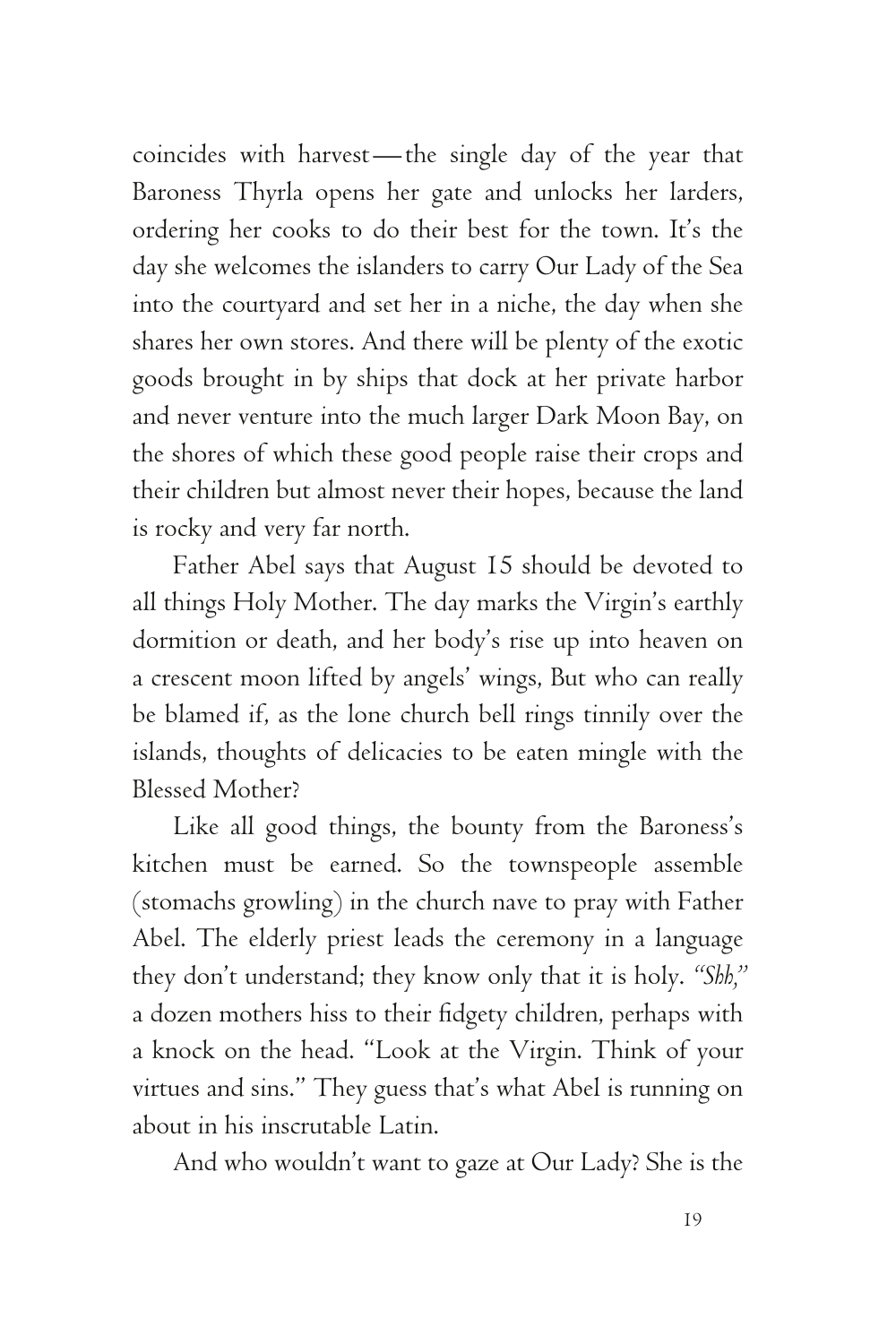town's pride — except that pride is a sin, too, so it's best to say they simply love it. Her. The statue.

No one knows how old Our Lady of the Sea is or who made her, but they do agree that at one time she was carved out of wood, a great piece as big as a living woman. She is somehow larger than a real woman, though, and more beautiful, with her lips parted and her arms spread to welcome good men and sinners alike into eternal forgiveness.

It is an honor to perform her annual cleaning and freshening of paint, preparing for the trip to the castle. The most skilled men in town (a town of very limited skill, it is true) vie for the honor of passing a cloth over her white face, stroking a new layer of yellow paint onto her robe and veil.

The years have not been kind to Our Lady of the Sea. Salt air and freezing temperatures corrode and shrink her paint, so her surface has become bubbly and uneven; her face and dress flake away at the touch. Also, in all the well meant repainting, her eyes have migrated, such that the left one sits a thumb's width above the right.

 Sheep's urine, that's what makes the yellow paint. Other towns might pay through the teeth for blue stone mined far to the south and east, to grind into the color the Church Fathers have unofficially associated with Mary. But in this town of fishers and farmers who struggle to pull a living out of the rock, a little urine is no dishonor. They use it to strengthen the wool of their clothes, to paint their houses, to fertilize certain plants in their gardens; there's no corner of the islands in which a body can take a breath and not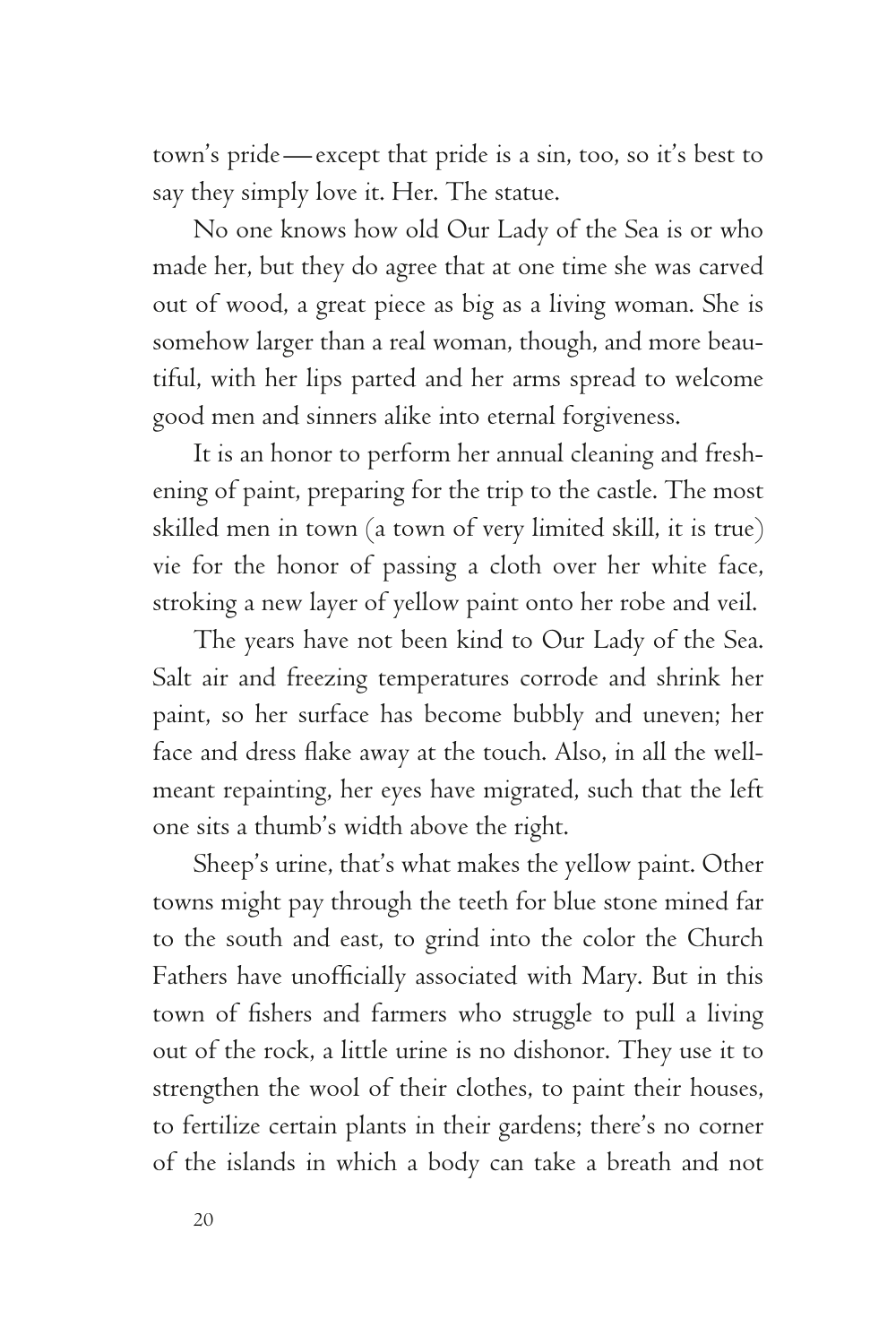smell waste. The church, just now, as the day warms up, reeks like a baby's napkin, and nobody minds a bit.

At last, Father Abel begins a drawn-out, singsongy *A-a-a-a-a-a-m-e-en.* 

As the final note dies into the church walls, six sturdy men approach Our Lady of the Sea. They lift her from her pedestal and onto a bier already decorated with late-summer flowers. Girls of the town (all virgins themselves, skinny and mouse- haired under their caps) heap more asters and daisies and stalks of grain at the statue's ankles.

 Father Abel opens the church's big door, and the sturdy men carry the bier into the light, to loop around the church and westward through its garden of graves, on to the series of Islets that skip like stones to the sunset.

Now, walking, the girls and boys sing songs about the Virgin. She may look even shabbier in the bright outdoors, but she is theirs, and today she will gain them access to the castle. Their songs give her glory.

 Steadily, singing, the villagers follow their Virgin up slope and down gully, over bridges, past fields fed by freshwater springs, through woods and over an island shaped like a bowl, where greens and vegetables and other sallets are grown for the castle. Then to the castle itself, squatting dark and gray and jagged on the last bit of rock that could be called an island. This rock is so big that it is said the builders needed no mortar to fashion the four towers and countless rooms; the castle was almost entirely carved out of bedrock, with additional rubble from the ballast in the ships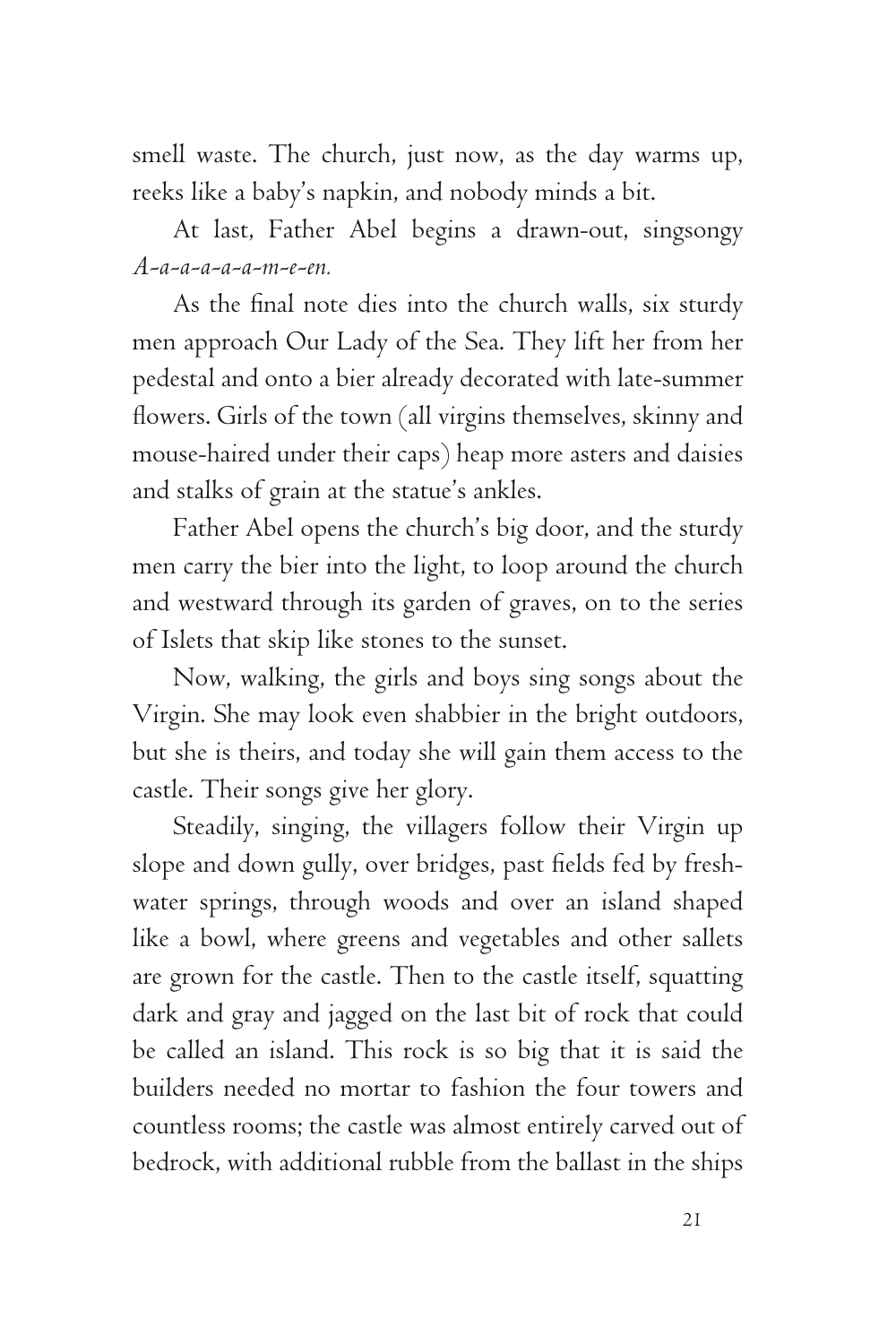that traveled far to bring riches back to Baroness Thyrla and her family (she must have had family at some time, though no one remembers them now). The castle has five sides and is widest to the north, where a towerless corner juts like a ship's prow into the sea-or, as mothers tell naughty children, like a blade-thin door for the dragon who lives in the rock below to burst through at the Baroness's command.

 Preceded by Father Abel and the Virgin, the villagers pass the guards stationed at the castle gate with halberds erect. Then (still singing) they enter the five-sided courtyard and circle its rose- clad walls to set the precious statue in a niche at the far western end. She nestles into a gap among the roses that spring white as salt from the vine that runs all around the yard and that is also older than memory, perhaps as old as the rock. Feeding the castle's bees, who dance over the white blossoms before sinking inside to drink.

With the statue in place, the people find benches to sit on, at tables laden with their particular favorite treats. They see young pig and venison, honey cakes and spiced ale, fried squash blossoms and pies of unknown but no doubt delightful contents. Thyrla has had three of her cows butchered, and an exaltation of larks has come to ground in the center of each table, dressed in a fragrant sauce.

The people exchange covert smiles. When children squeal with excitement, they are hushed quickly, as is Old Olla, who greets friends too loudly (she's gone peculiar, living with the bees) with an "Oh, it's you!"

They remain standing while the Baroness and her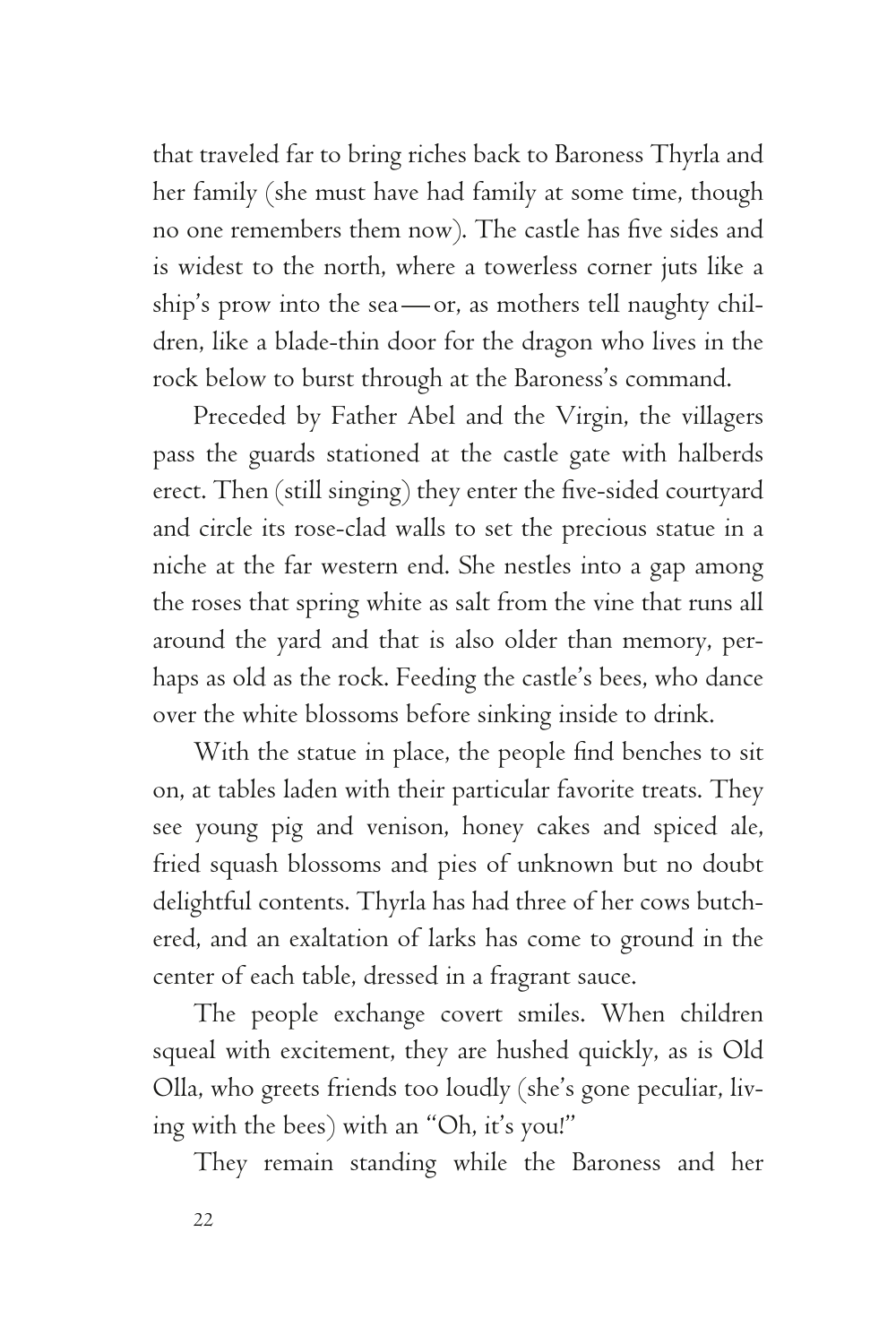seventeen-year-old son, Peder — both lavishly dressed, even regally so, in cloth of gold and ropes of jewels that set off their bright hair and silver-gray eyes-enter the yard and assume their places on the dais, where only the Virgin statue and Father Abel are allowed to join them. Even young Peder's paid companion, a boy of the village named Tomas, sits among the commoners on this day, with his widowed mother, known as Inger Elder, and his sisters and brothers.

As one body, the villagers bow so low they could lick their own shoes. So low they smell little of the food and much of the roses, which are lightly and pleasantly sweet.

" Please, good people, do stand," says the Baroness in her imperious manner. She keeps herself so beautifully adorned that her mix of gold and silver hair (tending more toward silver now) has become the feminine ideal. She is so forceful, so sure of herself, that she would be magnificent even if she were covered in warts. As it is, she wears a patch over her right eye that would have disfigured a lesser woman but on her is another ornament, a triangle of white silk delicately embroidered with the outline of an eye closed in a wink.

No one has ever seen beneath that patch.

"Stand," this marvelous woman invites them again. "And then sit."

*"Eat! "* her son interjects. " Drink! Eat and drink until your bellies burst!"

"We give thanks for the Lord's bounty," Father Abel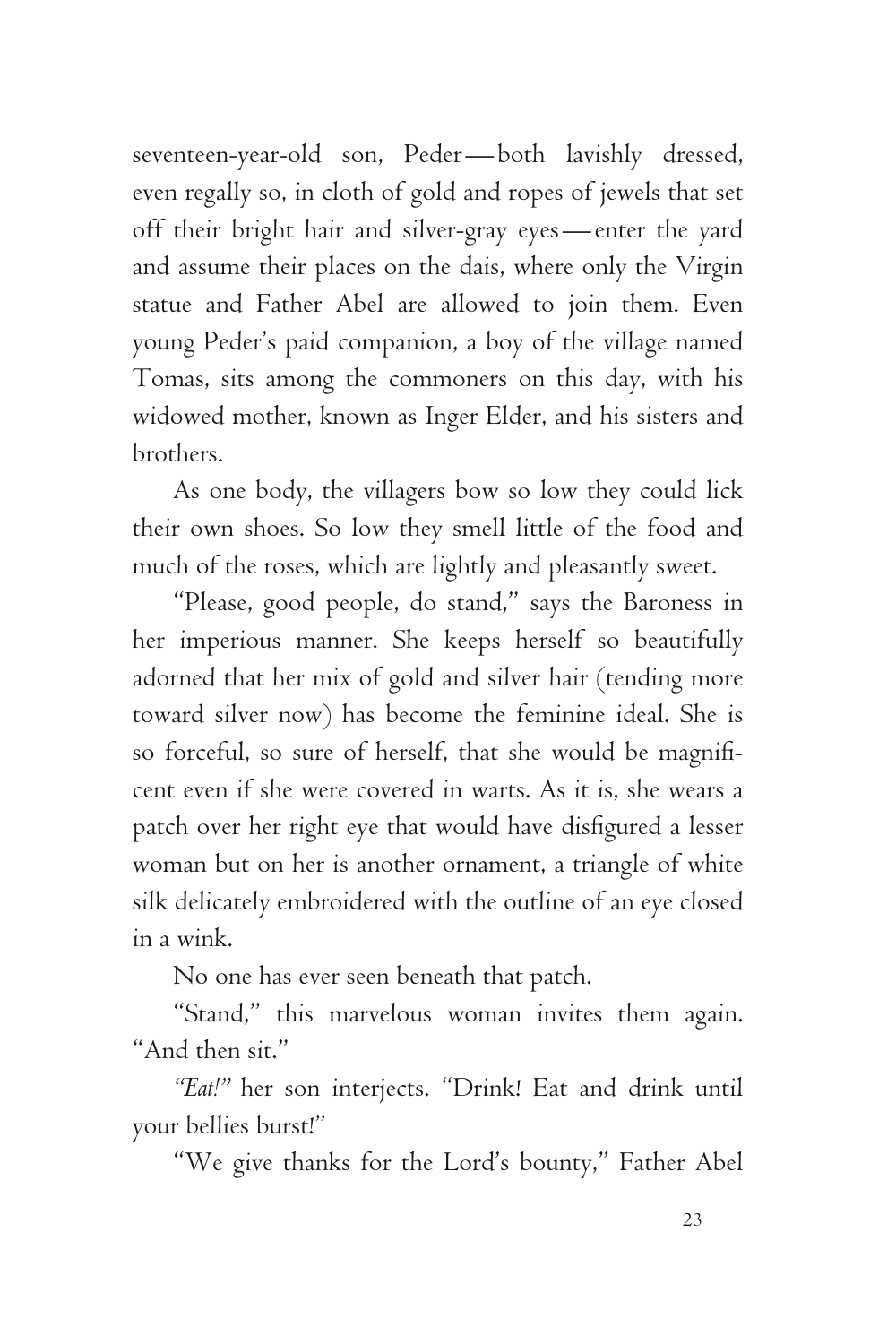says humbly, facing Thyrla and her son. "We give thanks for the Blessed Virgin and for the fruit of her womb, Jesus."

He holds a Bible in trembling, knotty hands. Tradition dictates that he must stand as others begin the meal; he will read to the crowd what little the Bible says about the Virgin Mary, followed by pages of old writing about how her Son's life reflects well upon hers. Only when Mary's tale is thoroughly explored, and a good bit of Jesus's, can he share in the feast.

" Begin!" Thyrla commands them, her people, as she waves her white hands.

Father Abel opens the cover of his precious book.

The townspeople have been invited three times now, so they are ready to eat. And to make each bite a prayer. They reach for their favorite morsels, shaking with the hunger that will finally be satisfied.

Everything seems ready and right.

But they are not prepared — because never once has it happened before — to see a stranger crashing into the yard. Tall, blue, a blur. She *really* crashes, perhaps tripped by one of the dogs that twine around legs looking for scraps. Stumbles and falls into the vine that holds the wall together.

What happens next puts a stop to the prayers and the pleasure. Food drops from mouths to the ground, where animals eat it.

The white roses are turning red.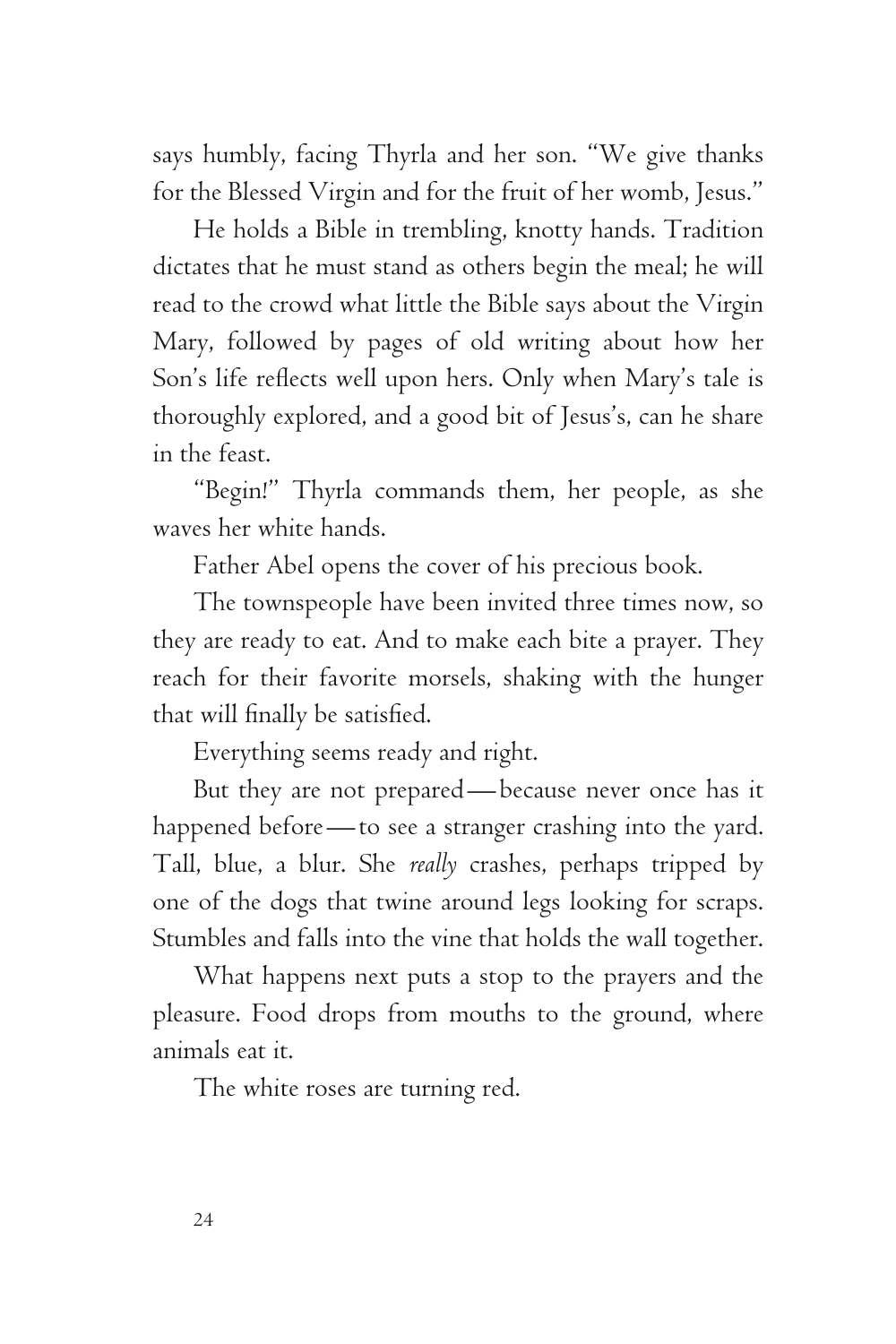**• Chapter 4 •**

*It sounds like a sigh.*

In the silence, they hear the change. It sounds like a sighas if flowers are relieved to become what they've wished to be all along, or as if the dragon inside the rock has turned over in his sleep.

 Maybe it's just the wind from the sea. But for one moment, there's not so much as the call of a gull to distract anyone from what's happening on the walls.

The tide of red washes through the flowers of the ancient vine that has suckled on the courtyard stone as long as anyone can remember. The flowers, too, have never changed in memory, but everyone who sees them now somehow knows that they will always be red hereafter.

 While the people watch, they're tickled with an unfamiliar feeling. It wells up within them like their own blood, but it's even stronger than that and much more foreign.

It's bliss.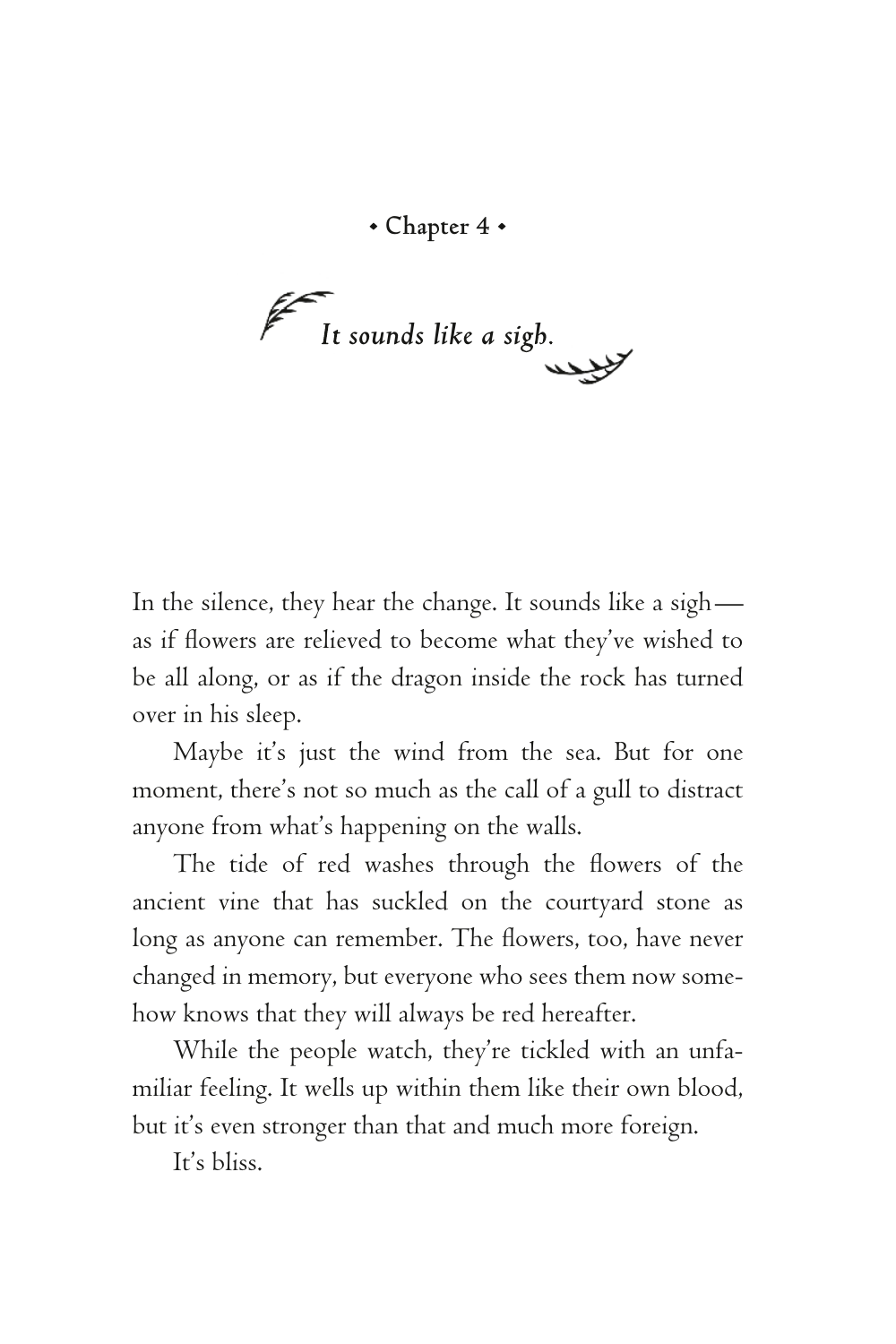The roses are pouring forth a deeper scent, one that plunges to the bottom of the belly. It is the best scent, and the red is the most beautiful color, any of these poor people have known in their lives.

And the cause of it all-that stranger, the pale-haired, blue- robed girl — now lies in the rose vine's embrace, with thorns in her skin, her own blood glittering richer than Baroness Thyrla's jewels. Richer even than the red of the roses.

The people break out both laughing and weeping. When at last they can speak, they cry, "Miracle!"

They rush toward the stranger, knocking benches and tables on end. They want to, *need* to lay their hands on the miracle, get her blood on their fingertips, taste the salty wine of it. They lick the drops away while the lavish feast from the Baroness's kitchens grows cold and flavorless on the tables and the roses bloom and bloom and bloom.

Even Father Abel joins the rush; even Peder, the boy who has grown up with so much pleasure that he thinks any fresh brush with it is his due. Only Baroness Thyrla hangs back, watching her people descend like brown beetles on the once-bright, highly irregular, lavishly dressed intruder.

Only the Baroness, that is, and Our Lady of the Sea, the wooden statue presiding over the feast. The edges of her niche mark the last place where the flowers change, the last place where white yields to red with a billow of that perfect scent. They bring a flush of reflected pink to her chalky white cheeks.

Thyrla's single gray eye glitters, hard and steely.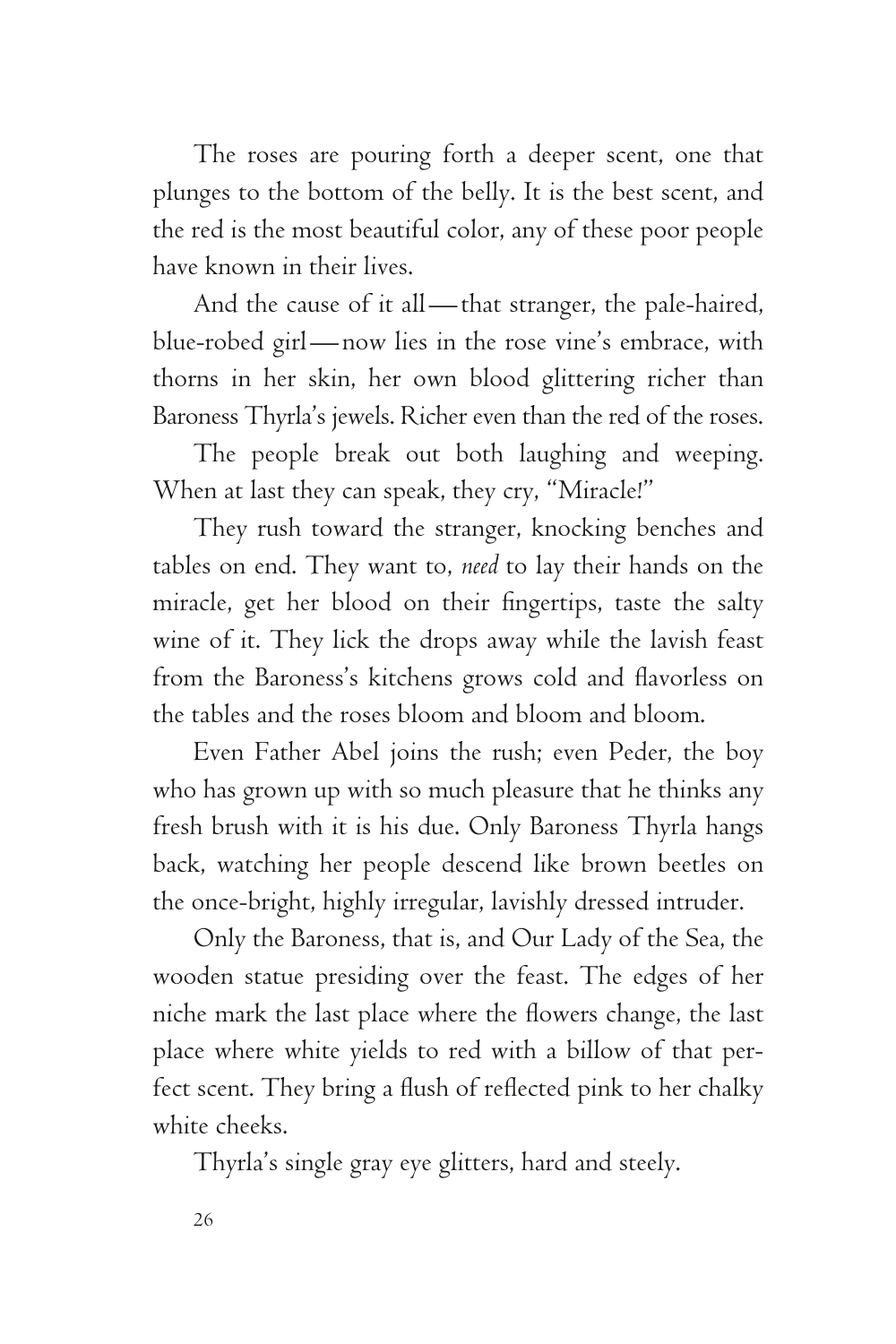**• Chapter 5 •**



I know what a miracle is, because Sjældent explained it to me as part of the faith these landish people have in a powerful man, a father, who lives above them in the sky. A miracle is a bit of the absent father made visible, to keep the people behaving as they should. It is magic used to their benefit, the same thing witches do when people call them angels.

I may have laughed when Sjældent outlined this landish belief, but now I am quivering. In fear.

As the thorns bite into my flesh and the plant takes hold, I hear the people using that word. It bounces off the rocks and melts into the sea spray, and then it rushes toward me — because *I am the miracle.*

But what's just happened is *not* a miracle. I know this. It has nothing to do with some unseen person but is merely an accident, a misstep from legs not used to land — not used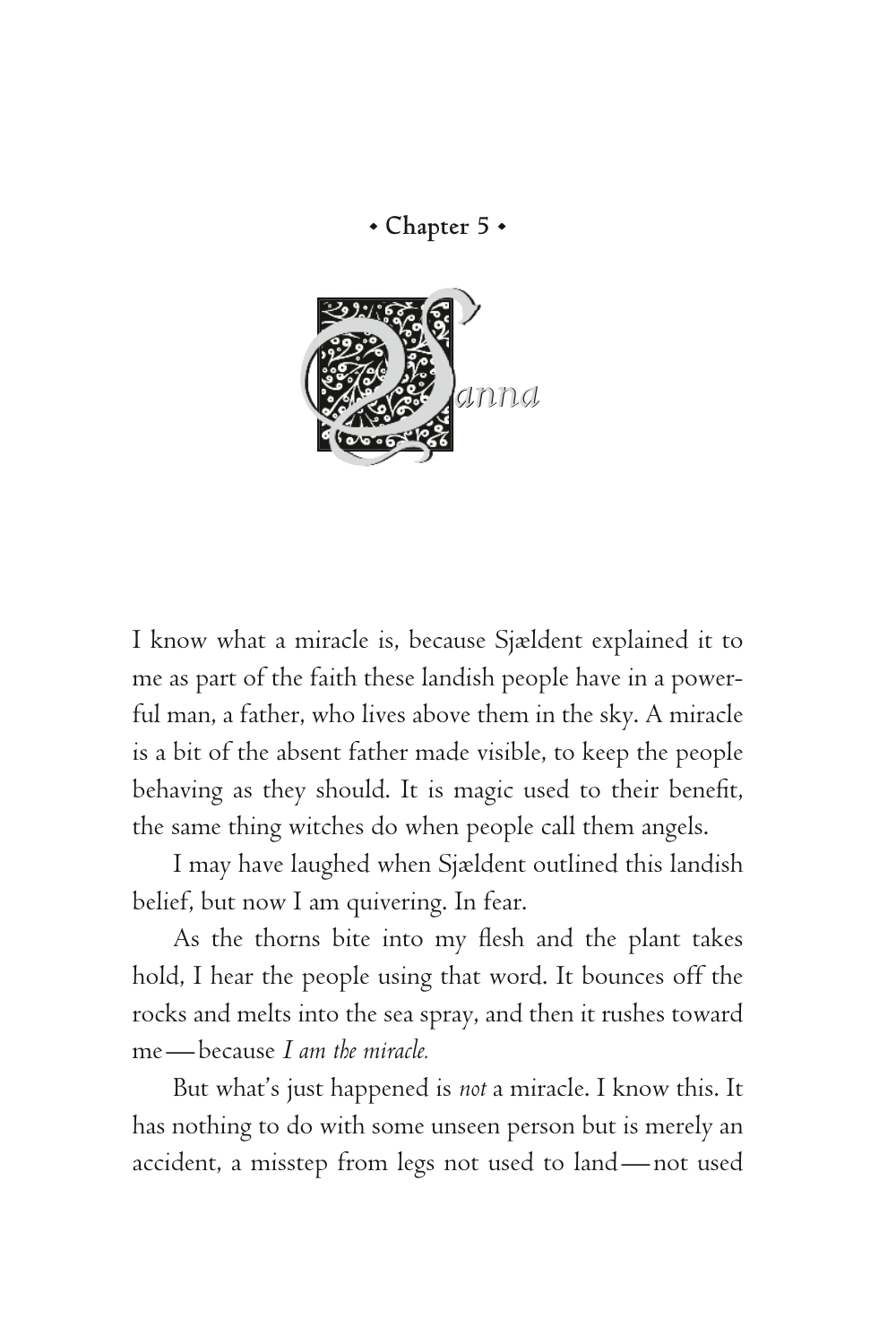to being legs, for that matter — and the magic I called to my body so I could come here. It is magic of alteration, and it didn't stop working when my own body changed. Or rather, I didn't remember to stop it, to limit it to my body, and so it spilled over into the prickling plant.

At first I can't make this much sense out of what's happening; understanding comes later. When I stumble, it seems the first thorn barely touches my skin before I'm falling deep into branches that have been waiting for me, and then there's the landish smell of earth and urine and meats cooked with fire. I am pinned under the branches but under people as well, all the people who were here before me and who now want to be exactly where I am.

It takes a moment to realize they want to be just here *because* of me. They are touching me, licking me. The branches wind tighter around my body, and my dress and veil tear. I hear a snapping of twig after twig as the landish people rush to pluck the flowers, to chew and swallow as they collect my blood.

*They eat magic,* I think hazily. *I have to tell Sjældent and Father.*

I hear Sjældent's voice in my head: *To them, eating is magic itself.* And that seems true, too.

 There isn't much room for thinking beneath the squirming mass of landish people reaching through and shoving each other away. Not much room for breath, either. And the nauseous smell of them, with the sweet scent of these flowers, makes my final thoughts spin till I could hardly say my name if anyone asked.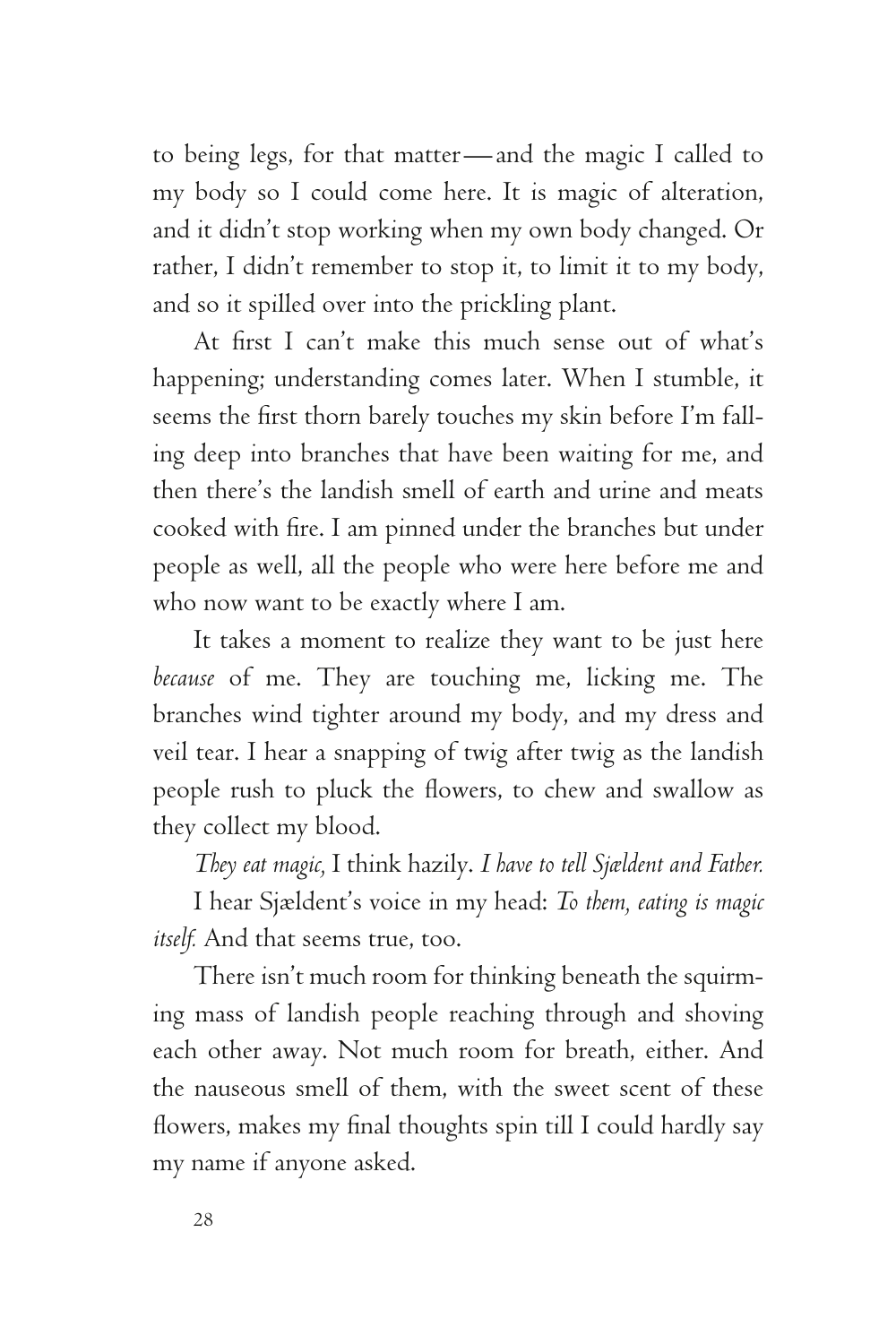Just as I am about to drown in this churning tide of landish bodies — hungry as sharks, grasping as octopuses — I feel a jolt. In my arm. A jolt as from one of those eels whose bite carries the same power as a lightning bolt, only this sensation is much sweeter. This feeling mixes pleasure with its pain.

It's a single hand, circling my upper arm, pulling. Somehow this hand has power to make the others fall away, at least after a few heartbeats in which I feel both jolts and smothers. The hand pulls me by the arm, and the thorns rip at my clothes and skin some more as I scrabble to get my feet under myself again.

In no time at all, I am standing, blinking, in the sun and wind. Caressed by sea spray and the scent of a thousand flowers now turned bright red and spicy.

The people have fallen away. They sit on the overturned slabs of wood and shards of dishes, or they hover, hoping to dart back for another touch. My veil is entirely gone, and the silver diadem lies crushed somewhere beneath other feet.

The wind lifts my hair and blows it upward and across my face in a green- yellow swirl, so I have to take all this in during short bursts of clarity. But it's not my hair or the wind that is slowing down the most important observation of all, the one I can barely bring myself to recount. Because the hand that pulled me from the fray is still on my arm, and the face of the person who belongs to the hand is very close to mine, staring through the swirl of my hair with a single silver eye.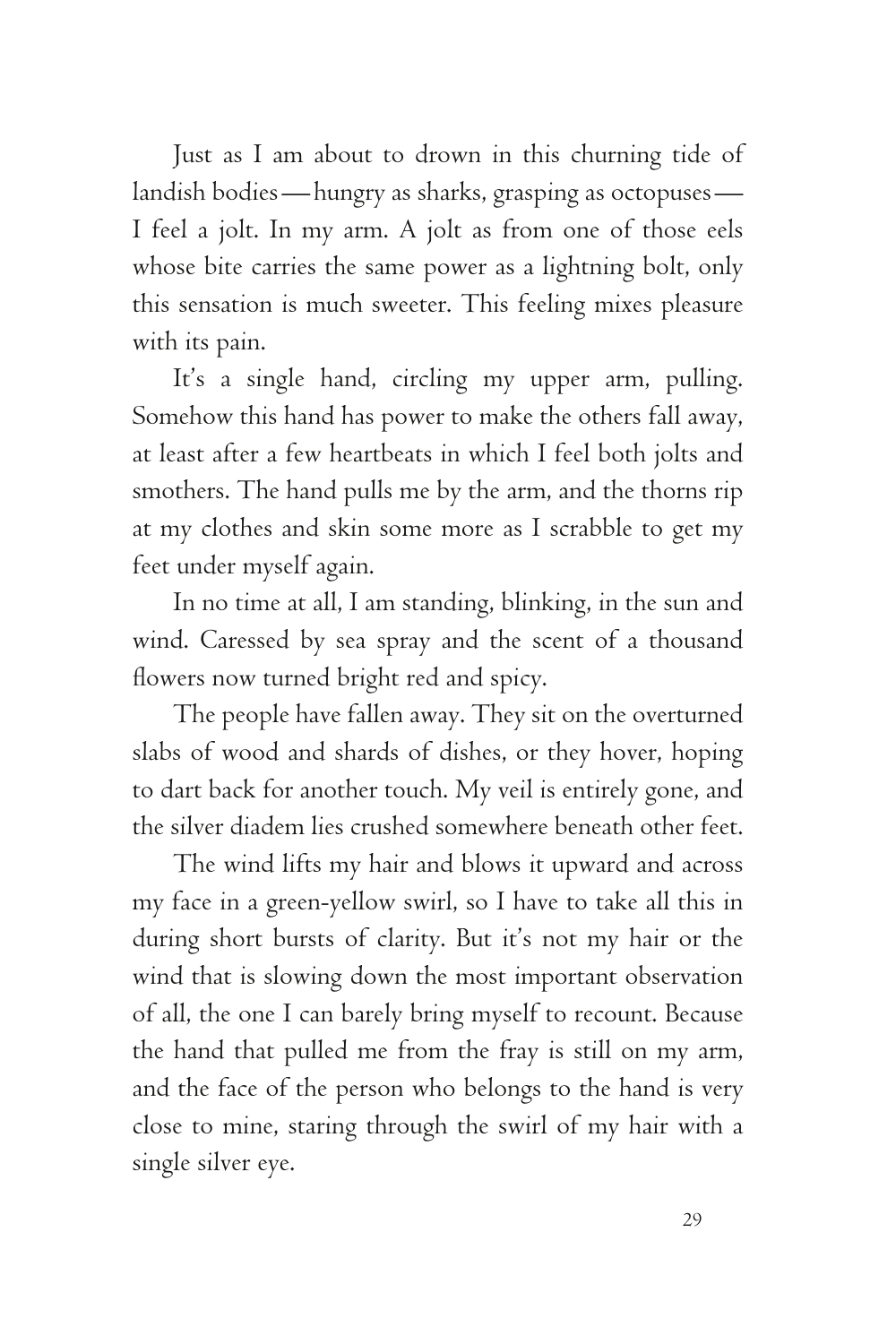I feel a new sort of jolt, a cold shiver. I am Down- Below-Deeply afraid. For a moment I think it would have been better to lie beneath all those landish miracle- criers and hope to sink through the rock than to face this face.

That is because I have now recognized the cause of that first shock and tingle: It came from magic.

The person who grabbed me, the person who still holds my arm, is a person who has magic. And something tells me that she — it is a *she —* is not going to be a friend and teacher to me, at least not at first.

"Who are you," she says in a voice that would freeze a white bear's liver, "and what is your business in my castle?"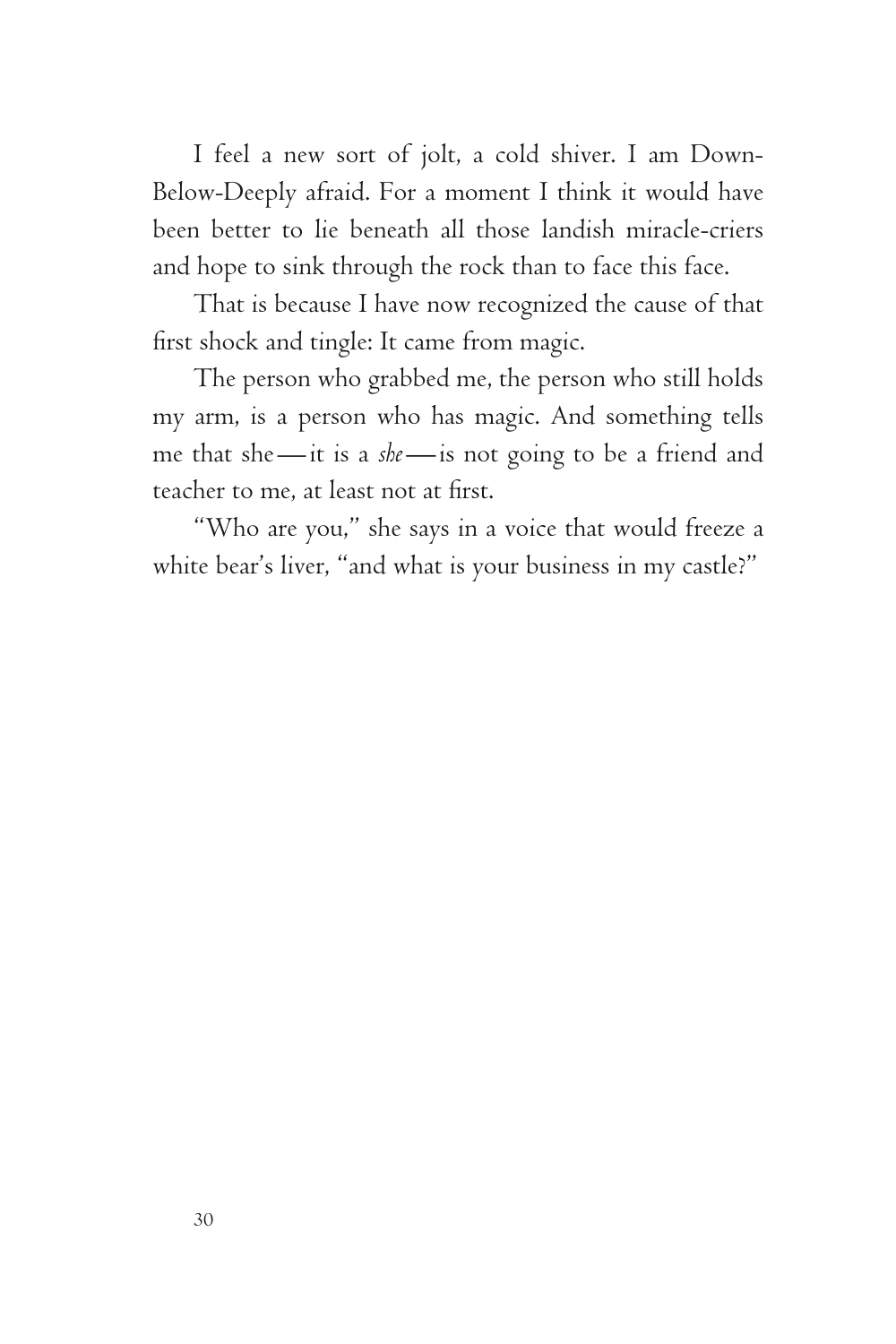**• Chapter 6 •**

*She has always been the Baroness.*

 Growing into herself in a time when the title of Baroness didn't mean much in these isolated islands, Thyrla learned to be cautious, especially when she felt an itch beneath her eye patch. The eye there is hidden for a particular reason. People may assume this is because the eye is blind or maimed in some way, but they're wrong. It is in fact rather *too* sensitive, and Thyrla keeps its messages to herself. An extra tear or two predict sorrow to come; a dry scrape means hardship. An itch is worst of all. It means the unknown.

She feels that itch today. Just before the stranger comes staggering into the yard and flings herself into the roses, just when Thyrla should be her best and strongest, presiding with her son over the annual feast that keeps the village in thrall to her wishes and needs — at this one moment of equilibrium, when light and dark are in balance and Thyrla can feed on her subjects' greed in the name of the Church her secret eye begins to twitch.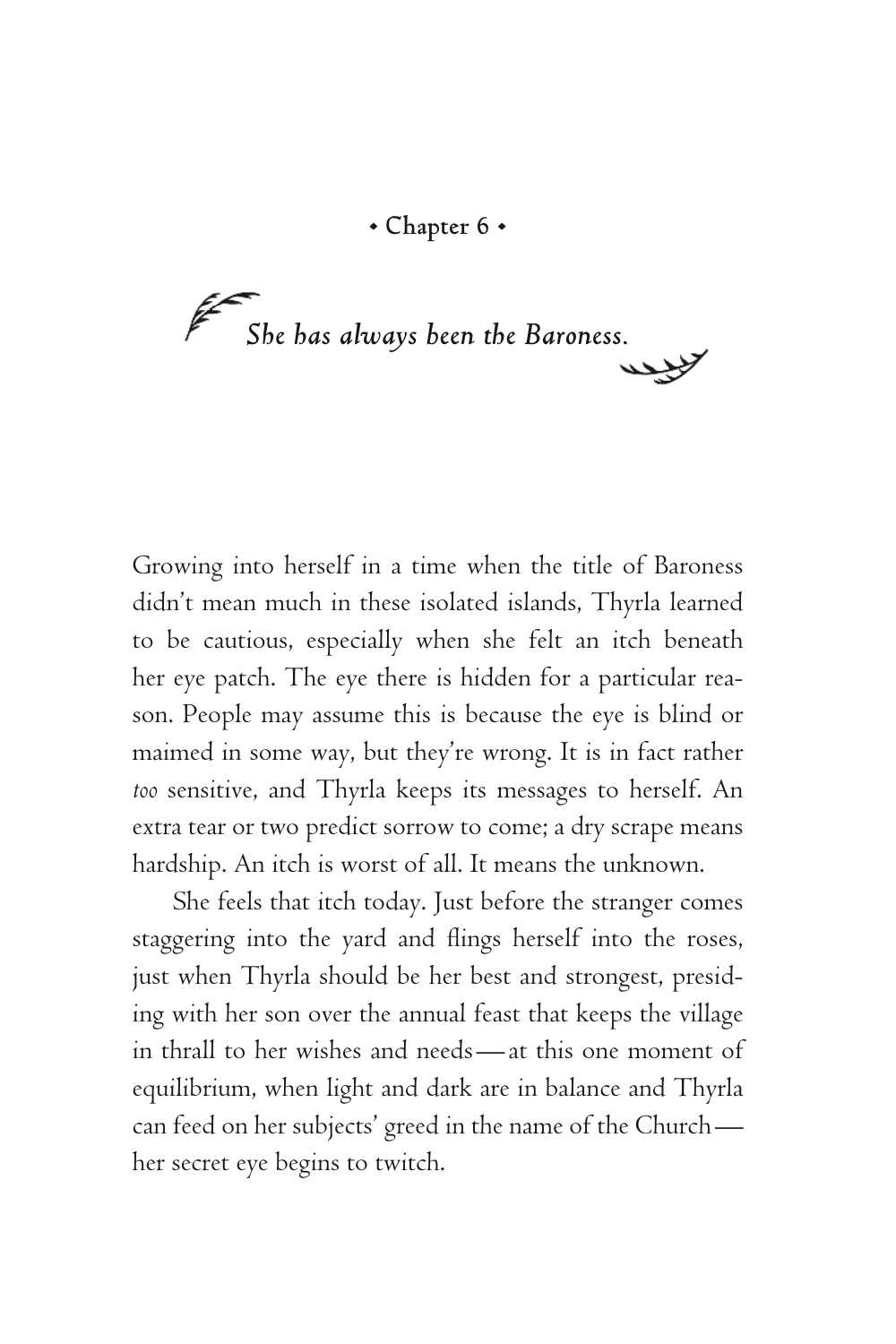She tries to ignore the itch and tickle, tries to will it away. She hates to be surprised. The itch is thoroughly maddening, though, and she thinks she probably sounds sharp when she invites her guests to begin eating. She accompanies her invitation with extravagant hand gestures, all so she can let one little finger slip under the patch, just for a heartbeat, to rub the itch.

With that, she only makes the itching worse. And then the eye's omen comes true. The stranger staggers into Thyrla's carefully arranged courtyard and well-planned life — a life in which for decades nothing has changed, not even the lines on her face — and suddenly she loses her people. Loses her white roses, too, though even she can't say what that means as yet.

Roses. Nothing more than a garden flower, growing from a vine so old and gnarled that its roots reach through the castle rock and tickle the dragon sleeping inside. According to the island people.

 Superstitious village folk and farmers — Thyrla has counted on their stupidity during the many decades of her reign. She has always been the Baroness, as long as any of them can remember, and her power has grown with each annual feast. Soon, she reckons, she will have enough of both power and treasure to leave these Thirty-Seven Dark Islands and set sail for the world, where she will live on her ship like a queen.

 While Thyrla looks into her future, the dragon turns over on its bed of gold and jewels; it heaves a sigh of dream-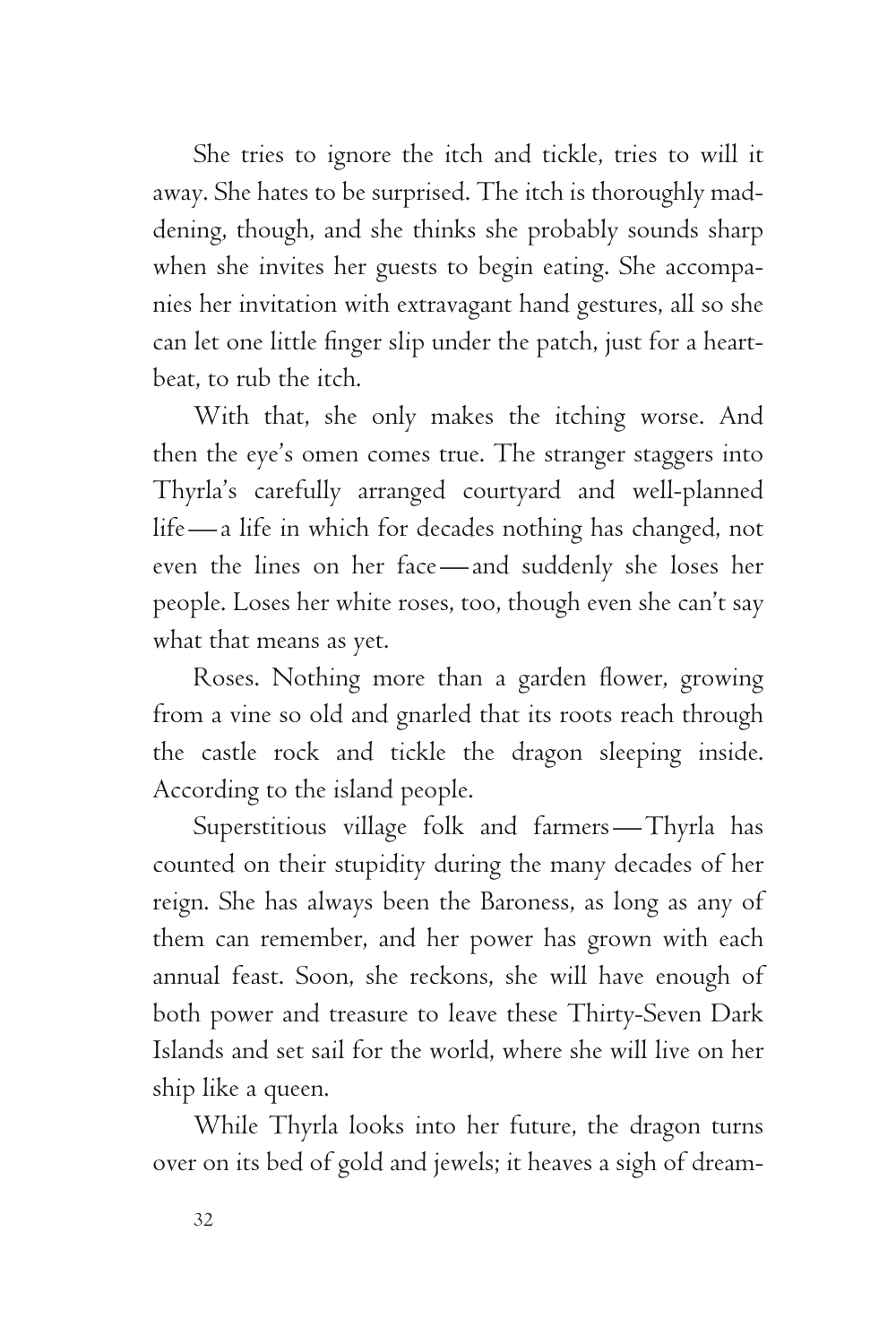inducing breath. The sap that springs through the roses is red now, red as blood. The people gathered for Their Lady's feast day have seen it, and seen who started it, and are completely enchanted with her.

 Thyrla has no choice but to part the crowd and haul the stranger — a girl, a mere young female — to her feet. Her hand feels a spark where it holds the girl's arm.

"Who are you and what is your business in my castle?" It's easiest to be direct; she might catch the intruder off guard.

The girl makes a sort of purring, hissing sound in her throat, then drops her gaze to the scratches and stabs on her hands. She's a pale, muddy slip of a long-legged creature in a blue dress crackling with salt; green-blond hair tangles far down her back. Beautiful, as young girls always are (but not as beautiful as Thyrla — no one has ever been that). A beauty that might fade—yes, like a flower's—unless something else augments it. Talent. Power. Luck.

Always back to flowers. Thyrla can't imagine how this girl managed the trick. Her skin is as white as the petals used to be; her lips are as shockingly red as the roses are now. And her cheeks are flushed with . . . pride? Yes, she's proud of herself — here in the castle where no one should be prideful but Thyrla.

She dares to ask the Baroness, "Who are *you*?"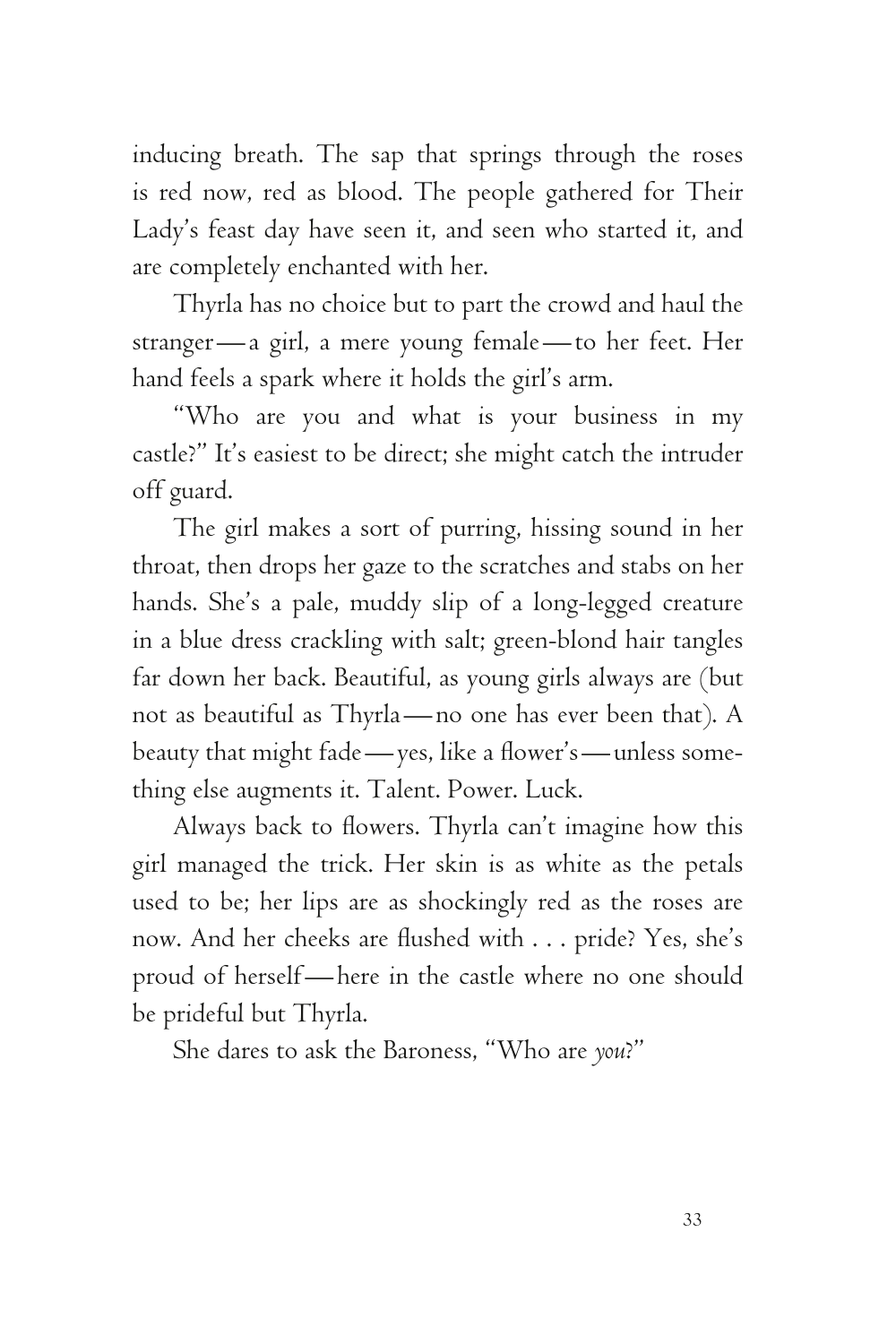**• Chapter 7 •**

*The waterskin singing.*

"Have you heard?"

"Is she there?"

"What *can* you hear?"

All Sanna's cousins and all of her aunts, all the boys and men, too, gather on the green- slimed rocks around Sjældent as if the old fright has a special way of knowing. Which, of course, she does — but Sanna is *her* project, and these girls are the ones who usually shun the two of them, make up silly rhymes about what Sanna and Sjældent "really" do while Sjældent teaches her magic.

 Especially Addra, that haughty beauty with hair like the sunset and scales to match. Not a good voice, but she's fond of telling others that looks are a talent, too, and it's true the others fawn on her for no reason other than the flash of her coloring and the chiseling of her cheekbones, and she has no mother to keep her in check. The others let her sling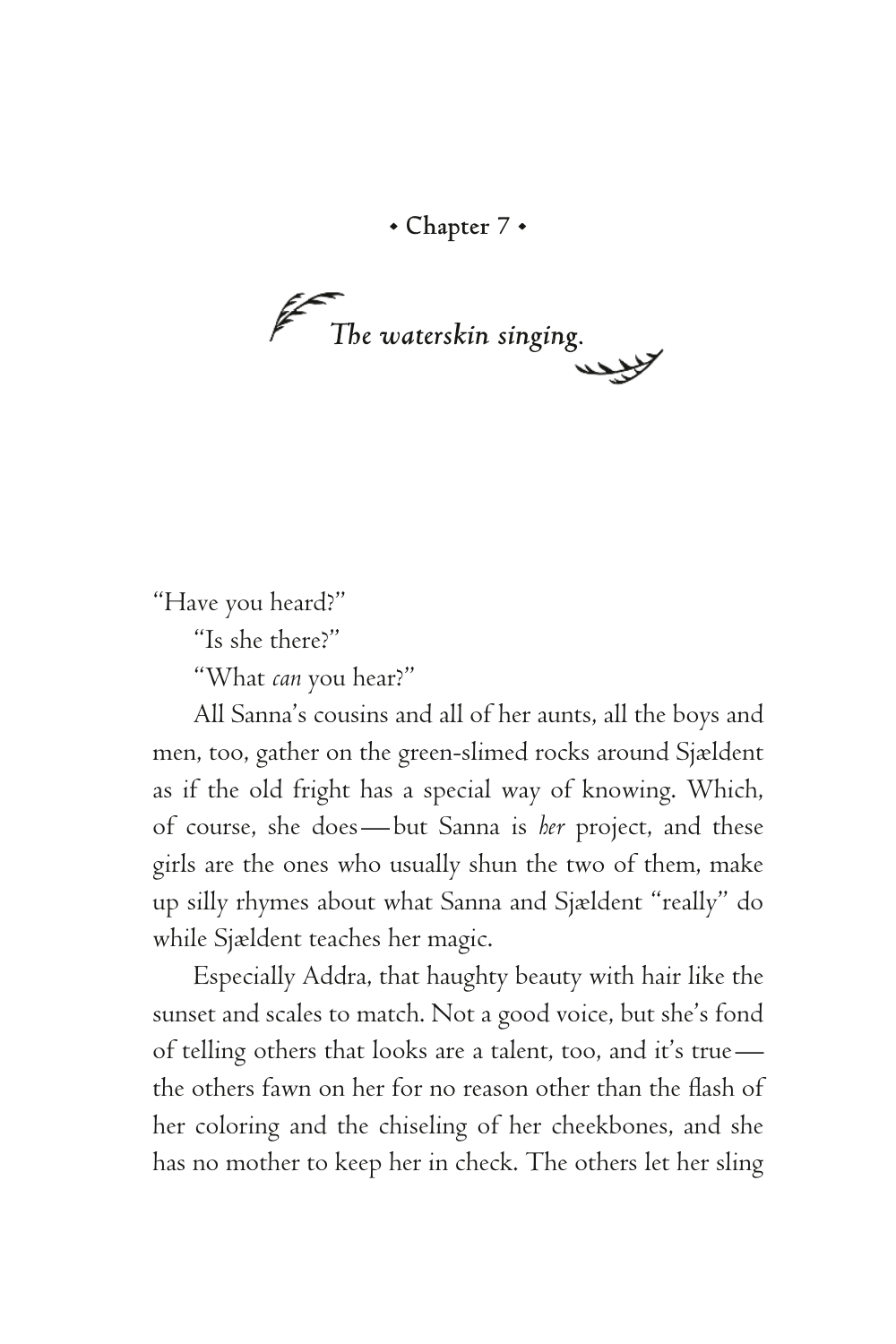herself languidly in the bottom of the O of Ringstone, that formation that rises midway between the bay town and the castle rock and has made a favorite spot for basking while the *flok* is here.

"Don't be a tease, old hagfish!" Addra calls down from her perch now, and the girls (*and* the boys) giggle at her daring. "Tell us everything you know!"

 Addra is combing her hair now with an ivory comb dug out of a shipwreck. For a young girl, there is no pleasure greater than the feel of those tiny teeth scraping her scalp while her hair dries in the sun.

Or almost none greater. Addra feels the joy of admiring attention. Maybe tonight she and another girl will twine their tails together and sleep floating as one on the seaskin.

Now, Sjældent scratches at her own head with nails thick and cracked with time. Sanna used to dig out the barnacles and crabs there, and Sjældent feels the girl's absence very keenly.

"Tell us! Tell us! Tell us!" Addra starts the chant, and the others join in.

 Sjældent has had enough of them. "Yer lot are the ones with good hearing," she says, bouncing her words off the water as if she doesn't care. But if she weren't so eager for news of the land, which she hasn't detected yet, she'd let herself sink down to a cozy crag on the seafloor.

She adds, "*Ye* should tell *me* what's what, for ye can ask me three times and the answer'll still be none of yer knowing."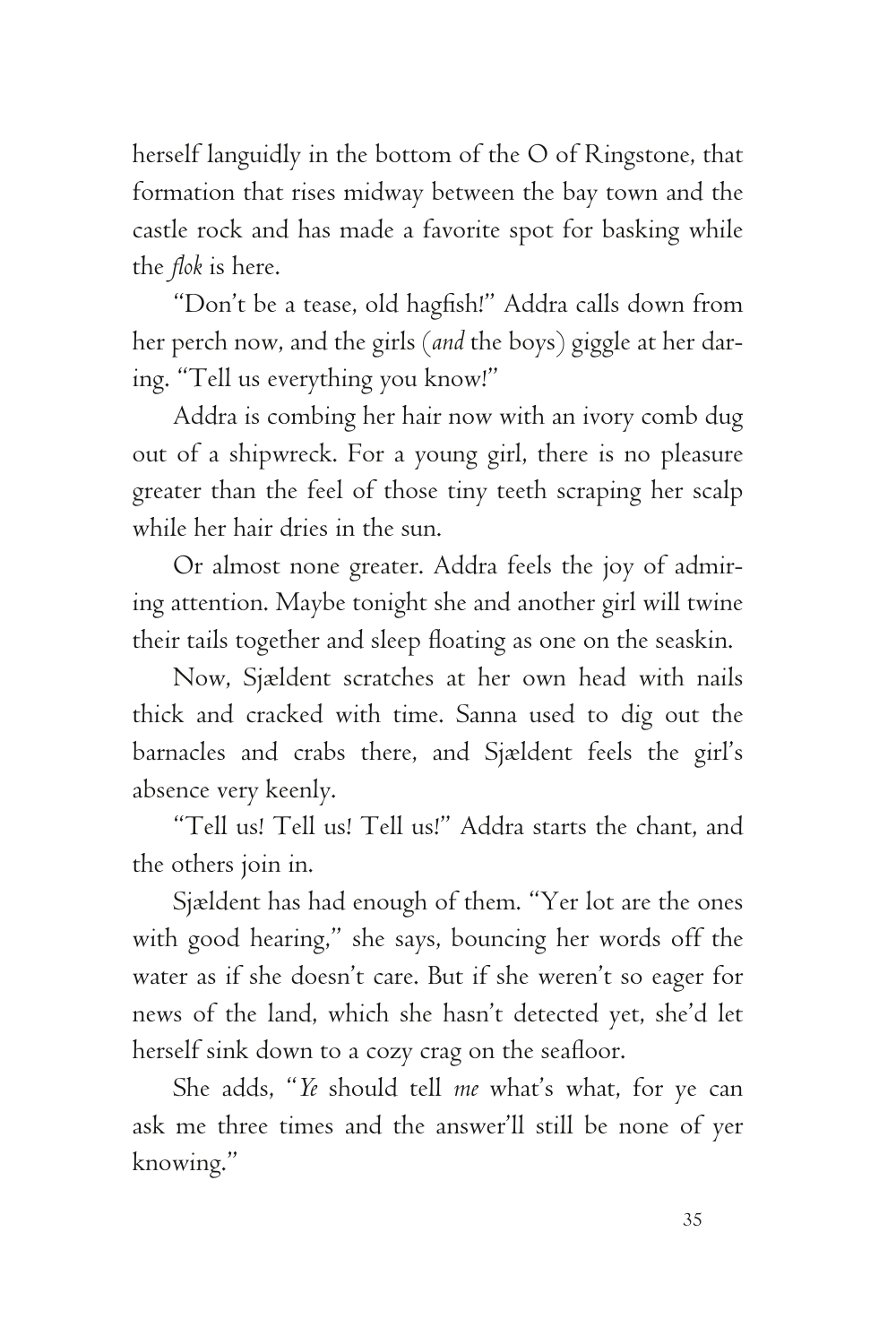("Old biddy," Addra whispers to the girls who adore her — that silly young Frill and lush, sighing La; even Pippa the Strong, who usually puts up with no nonsense. "What an old, shrieking gull.")

"*That* I can hear," Sjældent calls out.

"I meant you to!" Addra preens herself, getting excited giggles from the others.

"If ye be so daring, why not swim to the land yerself and find out?" Sjældent taunts her.

Which of course is impossible.

 Addra ignores Sjældent elaborately and lets cloud haired Frill climb up and start combing the hair down her back, over the small hole in her neck that expels old air while she inhales new. All the girls behave as if Addra's hair is of utmost importance.

But few are actually thinking of Addra. Everyone from elders to infants is waiting to hear how Sanna is managing her quest. Sjældent, for one, has laid all her hopes on the girl's fragile shoulders. She'd scoff at anyone who said that she, one of the greatest witches of her time or any other, loves Sanna — anyone like Bjarl, the girl's father, who swims up with a gift of the pale pink jellies that she does love but the girl is more important than the old witch would ever admit.

"Any ideas?" Bjarl asks, as if in exchange for the gift. "Any visions?"

"I'm not a land- witch," Sjældent snaps. "I can't see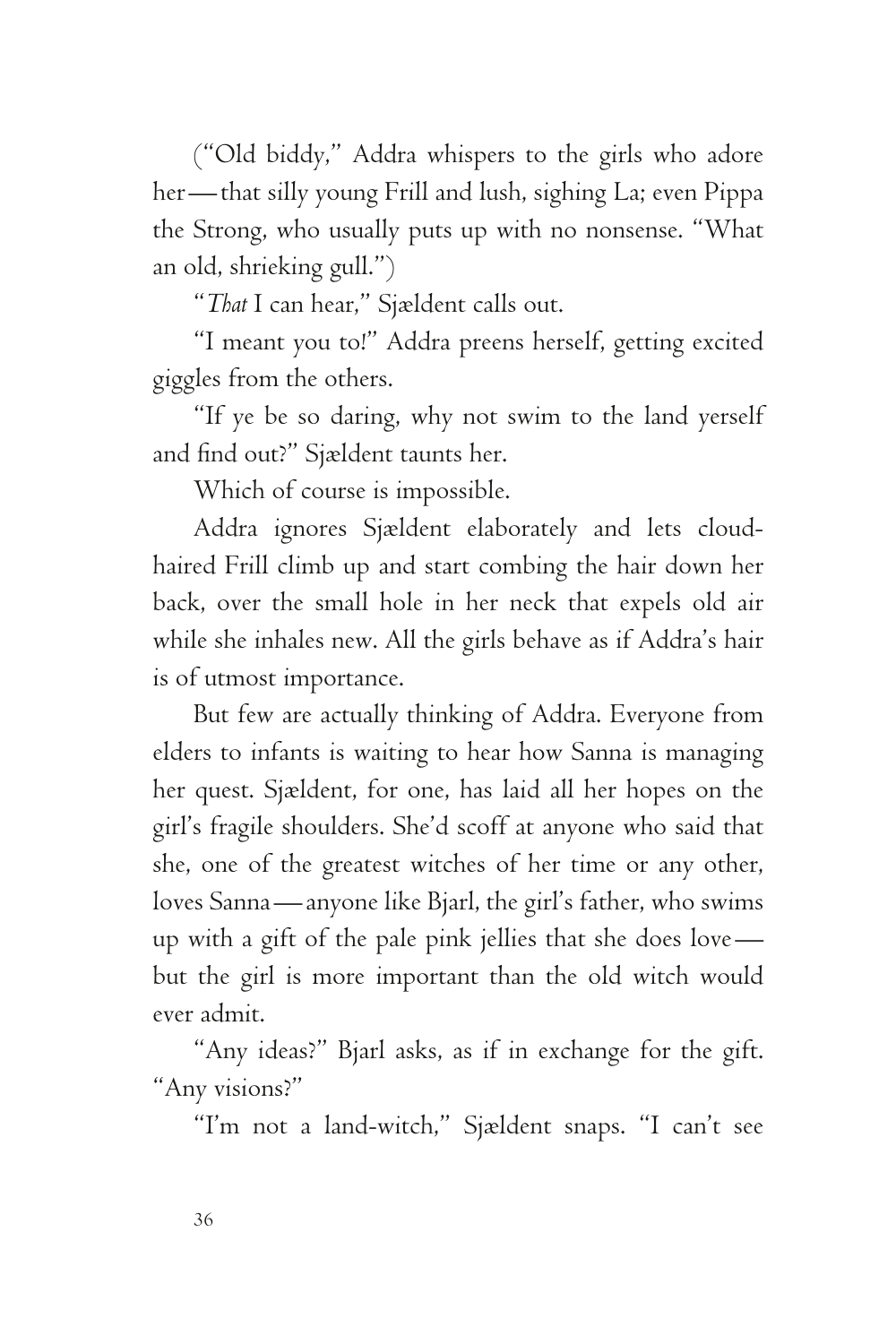everything there." She stuffs an entire jelly into her mouth for a quivering, stinging bite.

 Bjarl watches her enjoy her treat. He sighs. "Well, when you do know something . . ."

 Sjældent twirls another jelly around a knobby forefinger and eyes him, squinting against the sun. "Wish in one hand," she says, "and piss in the other, and guess where ye'll go swimming first."

 After that insult, everyone pretends to be very taken with the sight of a half-dozen dolphins circling the rocks and feeding on fish the girls throw them. The dolphins' happy squeaks and clicks shiver through the *flok's* seavish bones and spread pleasure. There's some speculation as to whether the dolphins will jump through the O, as La swears she saw them do once, and if so whether they'll knock Addra out of it.

But everyone knows what they're really thinking about.

 Sanna. And how she is faring in that strange, rocky land from which the smoky smells of roasted meat are wafting even to the lips of the O.

The clan's elders — aunts and warriors and providers curl into themselves with worry.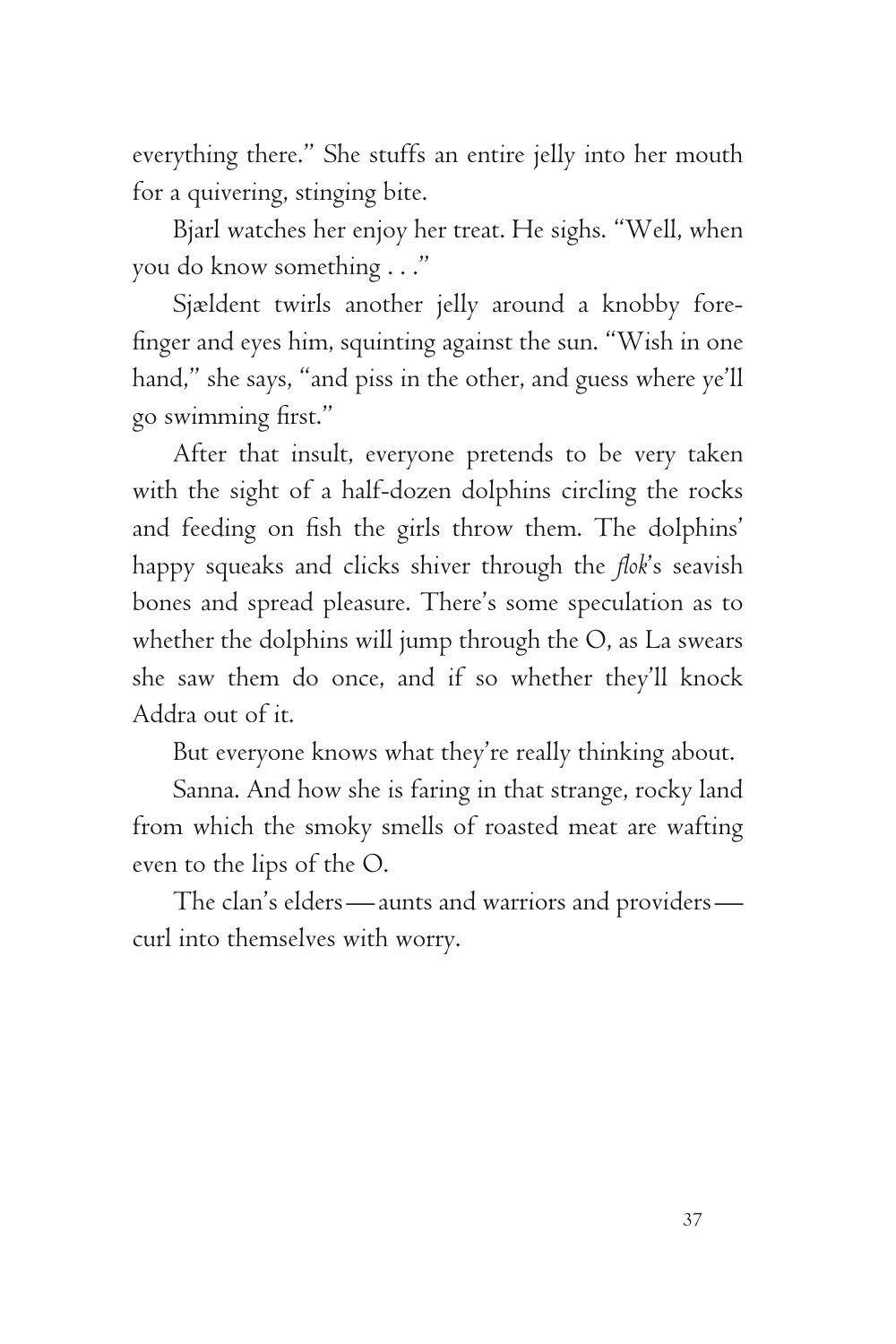**• Chapter 8 •**

 *Tainted time.*

*Who are* you? Who is *she*? Someone who asks questions rather than answering them, that's for certain.

Thyrla's fingers clutch the arm hard, and the spark turns to a jolting sensation. *Magic.* "Tell me your name," she orders.

"My-my name is Sanna," the stranger whispers. She's made that hissing, trilling noise again, but this time it is more distinct, as if it might actually be a name or part of one.

Her voice is all but inaudible, yet the people take up the sound, and it echoes around the courtyard: *Sanna Sanna Sanna Sanna . . .* It seems to make the roses contract, then pulse outward with new petals, like so many beating hearts.

 Thyrla cuts in: "I am Baroness Thyrla of the Thirty- Seven Dark Islands," she says, as curt as she is grand. "You are intruding on our holy feast. Come with me."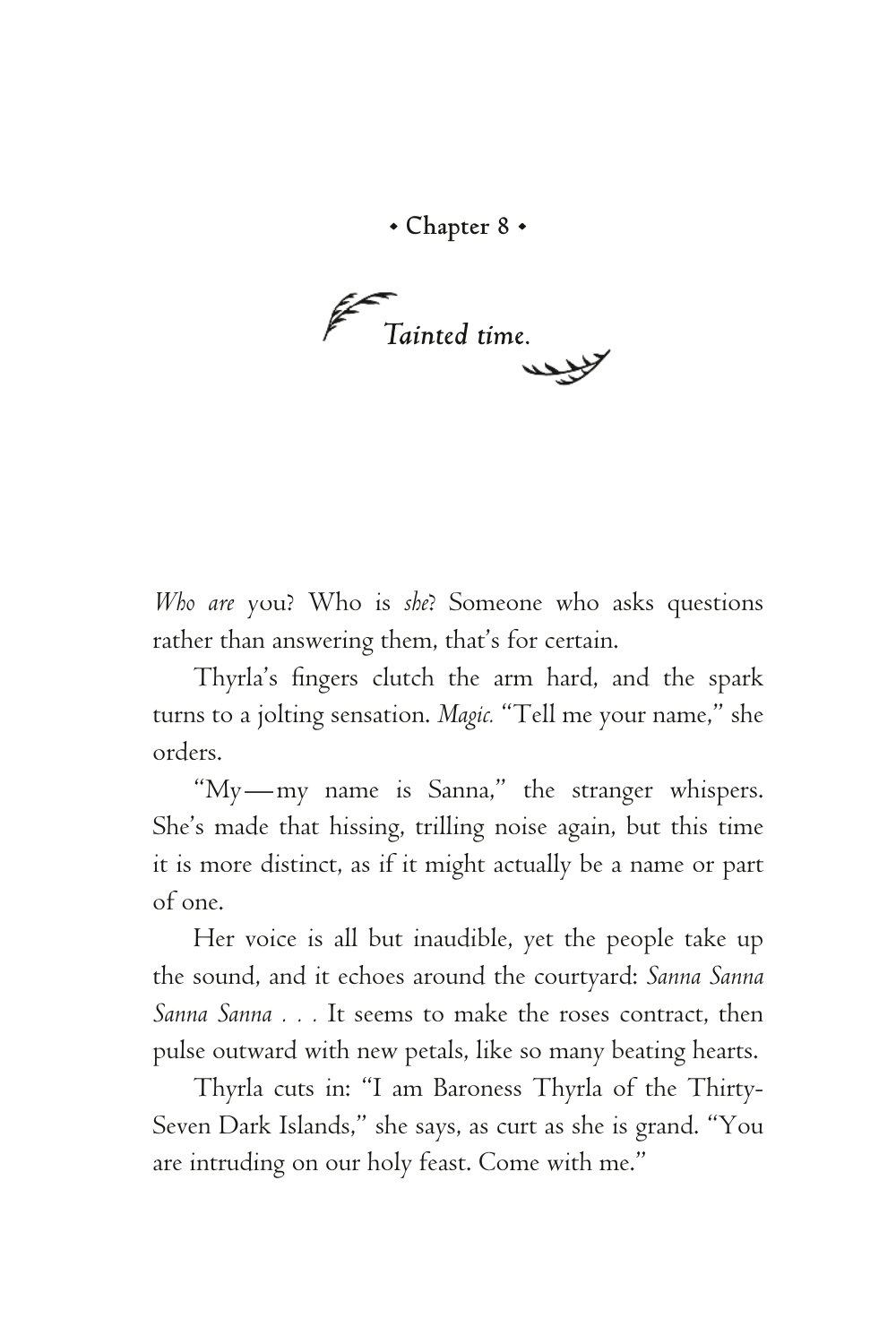The first thing to do is to get this Sanna person away from the town's eyes.

 Thyrla gestures with her free hand, and the castle guards clear a path, though the townspeople cry out in dismay as they see the Baroness and the girl — and Peder, who follows like a brightly clad shadow of his mother, clutching a barely tasted cupful of mead — heading toward an archway that leads from the yard to the castle keep.

The guardsmen may feel every bit as dismayed as the rest to see Sanna go, but they hold the crowd inside the courtyard. And after all there is still food, somewhat crumbled and mixed together, nibbled by animals and stepped on by feet, but still in all likelihood delicious.

The people settle down to enjoy their feast. They bask in the deep red smell of roses, under the pink- cheeked, cockeyed gaze of their beloved Lady of the Sea.

 Thyrla propels Sanna to her most private chamber, which she rarely opens to anyone. She needs it now because for her it is a place of strength. They go up several stairs (on which Sanna stumbles as if she's never encountered their like —  *Holy oxtails, the girl is clumsy*), through a series of storerooms and sleeping rooms to a place where the walls narrow and one window looks over the courtyard and out to the sea, the other toward the town. Here is a heavy door that's as much strap iron as it is wood, and there are no fewer than seven locks running from floor to ceiling.

"Open it," Thyrla orders Peder. Her hand is still a vise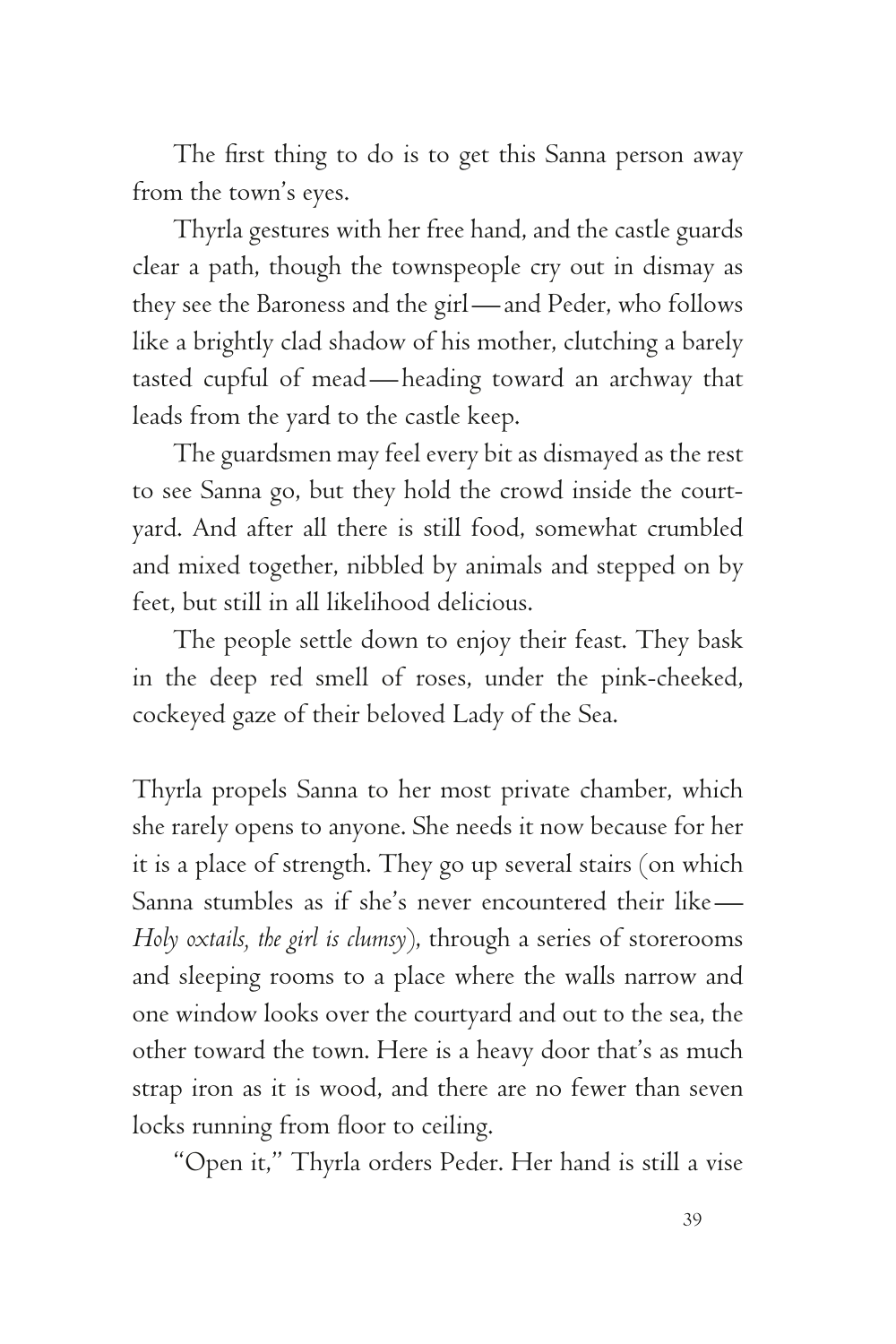on the stranger's arm, pain pulsing through from the touch of her. *Magic.*

He sets his cup (now empty) on the floor and unhooks the big iron ring from Thyrla's belt, then tries one key after another till he finds the right fit. He does this with a great show of importance, as if he's already lord of the castle (which he won't be until and unless Thyrla has lived a long, long time beyond this day). And he acts dramatically casual, as if he wants Sanna to think that he's simply opening a door he uses all the time, though in fact his mother rarely lets him visit her here.

As he works the locks, Peder is conscious of the mysterious girl's eyes upon him. She is bound to be impressed (he thinks) by meeting such a boy as he is, around her age and very good-looking, with his bright gold hair and silver eyes and a suit of clothes and jewels to match. Even if she's of high rank wherever she's from, even given her trick with the roses, she must be in awe of what she's found here.

"I'm her son," he introduces himself, feeling very important as he turns the fourth key. "Call me Baron Peder."

"Just Peder," Thyrla says sharply, and although he's not surprised she's putting him in his place, he does think it would be nice if she'd let him keep up appearances around a girl.

As he inserts the fifth key, Peder thinks over the name Sanna and starts fitting it into one of the songs he sings to the village girls. He might add new verses especially for her: *Sanna, wanna, shanna* (Will it be clear he means "shall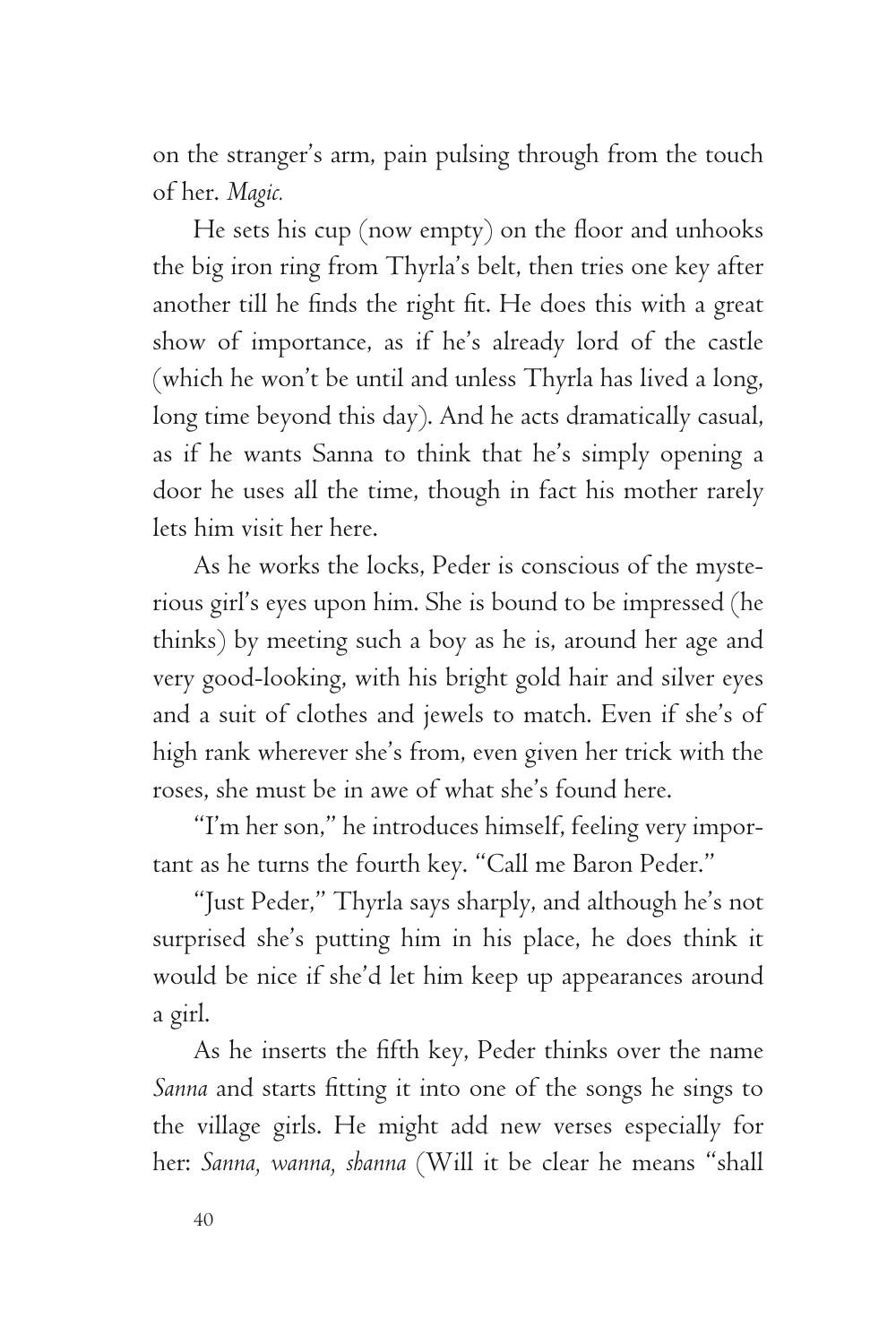not"? Is "shall not" appropriate for a wooing song?), *canna*  ( Again, "cannot"), *manna* (from heaven) . . . Imagine, a girl who performs miracles! He will have to be his most creative to compose the right song for her. But in the end, he is almost entirely sure, she will topple into love like any other  $\chi$ girl  $\ldots$ 

"Oh, hurry it up, boy," Thyrla says impatiently, as if Peder is one of her servants instead of her son. He applies himself to key the sixth and tries not to think, because when his mother is in such a mood, she can actually hear his thoughts.

With seven, he has the door open, and Thyrla pulls Sanna inside.

"Lock us in," she orders.

She doesn't say whether Peder should enter the room or stay outside, so he steps boldly in and does up the mechanisms, then sits on his mother's green- draped bed, feet dangling. He wants to see what happens.

It's as if he's on a raft at sea, he thinks, as the mattresses cup his bum and the coverlets and bed curtains billow out, then in with his settling. The walls and even the ceiling are draped in green damask, too, so in a way it's more like being *in* the sea, the green part that you see on top when you're in a boat.

And that thought ignites his fear of drowning. Thyrla has warned him many times about the dangers of boats, so he can count on the fingers of one hand how many times he's been in one, though he would dearly love to see more of the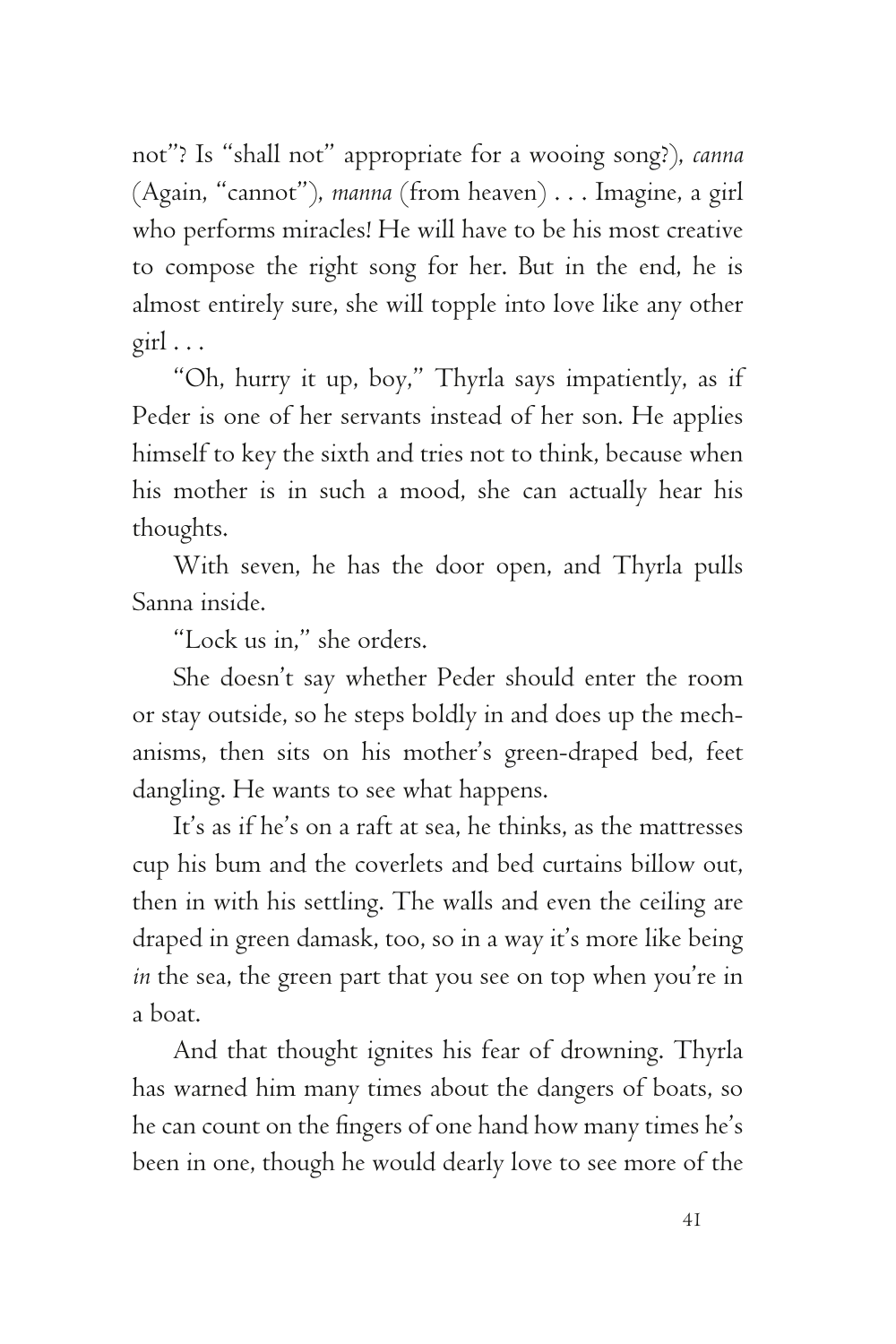world than these thirty-seven islands. Thyrla occasionally speaks of taking a journey . . .

 Somewhere Peder hears a kind of knocking, as of small objects afloat; the draperies all around the room billow, though Thyrla has closed the shutters. He shivers. To be honest (as he rarely bothers to be), Mother's room has always made him feel unsettled and small.

By contrast, now that she's here, Thyrla seems to grow larger. She fills the room, in fact; there's hardly space for him or the strange girl or the bed or table or chair and chest where Thyrla does the sums and subtractions that govern her business.

 Ignoring Peder, Thyrla grasps the girl by the shoulders and turns her this way and that. The scent of roses intensifies, as if Sanna carried it in with her, as if it's oozing from her pores with her blood.

 Thyrla asks of a sudden, so as to catch her prey off guard, "Why are you here?"

The girl says, "I came . . . for you? Or I think I did."

Why does Thyrla get the sense that this is not a complete answer? She detects an accent she's never heard before, not in decades of trade with ships from every country in the known world. The eye she keeps hidden under the patch, the eye that itches when it meets something unknown, plagues her fiercely now.

"For me?" she asks, inviting elaboration, but Sanna doesn't speak.

Thyrla's mind tumbles over itself. It's obvious by now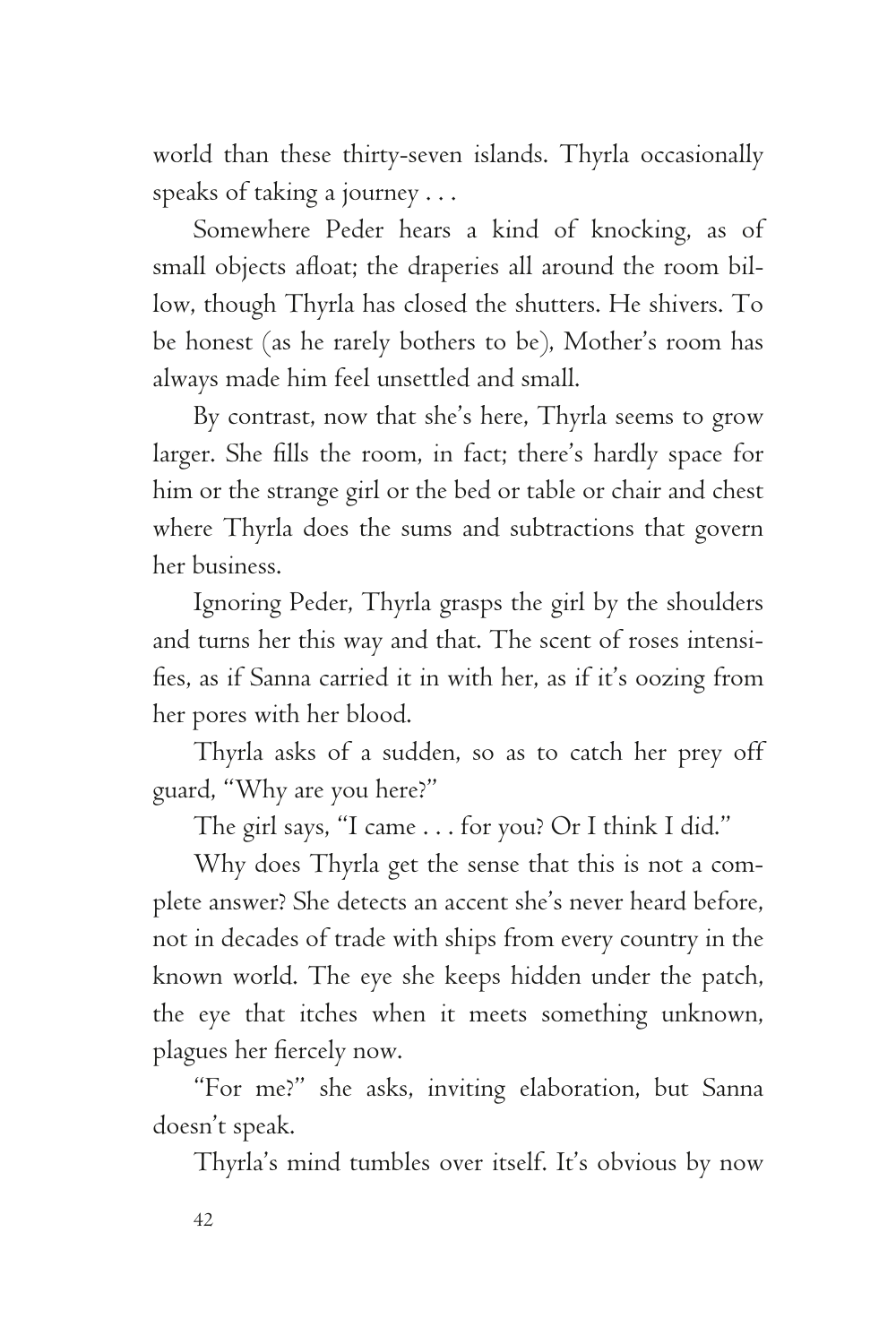that the girl has magic. The change in the roses wasn't a fluke; nothing makes a tingle and burn in another witch's flesh like the flow of magic. But does Sanna know how to *use* this power, or is it simply moving through her? And how can Thyrla turn all this magic to her own advantage?

She lets Sanna's arm go. There's nowhere for the girl to scurry to anyway, unless she can sprout wings and fly from three flights up. Thyrla gnaws her lip, thinking, plotting, and tries to shake feeling back into her hand. If she felt Sanna's magic, how much of Thyrla's did Sanna detect?

It's the boy, Peder, who breaks the silence.

"What sort of name is *Sanna*?" he asks. "Do you come from *very* far away?"

 Thyrla darts him a look that says to hold his tongue. He's a stupid boy whose name means *rock,* as out of rock he was born and as foolish as a rock he's remained. Which is her doing, but still.

 Sanna doesn't answer. Thyrla thinks she's feeling around the room for magic, too, but Peder seems to think she didn't understand him.

"I mean, what *land* are you from?" he clarifies, oblivious to his mother's unspoken command. " Denmark? Sweden? Lithuania? Probably fell off a ship, didn't you?"

The timid idiot is afraid of boats — well, Thyrla made him fear them on purpose, so he never would leave her.

"I was in the sea a long time," Sanna says, almost as if she's confessing a secret.

 *Caution,* Thyrla reminds herself. She'd be a fool to think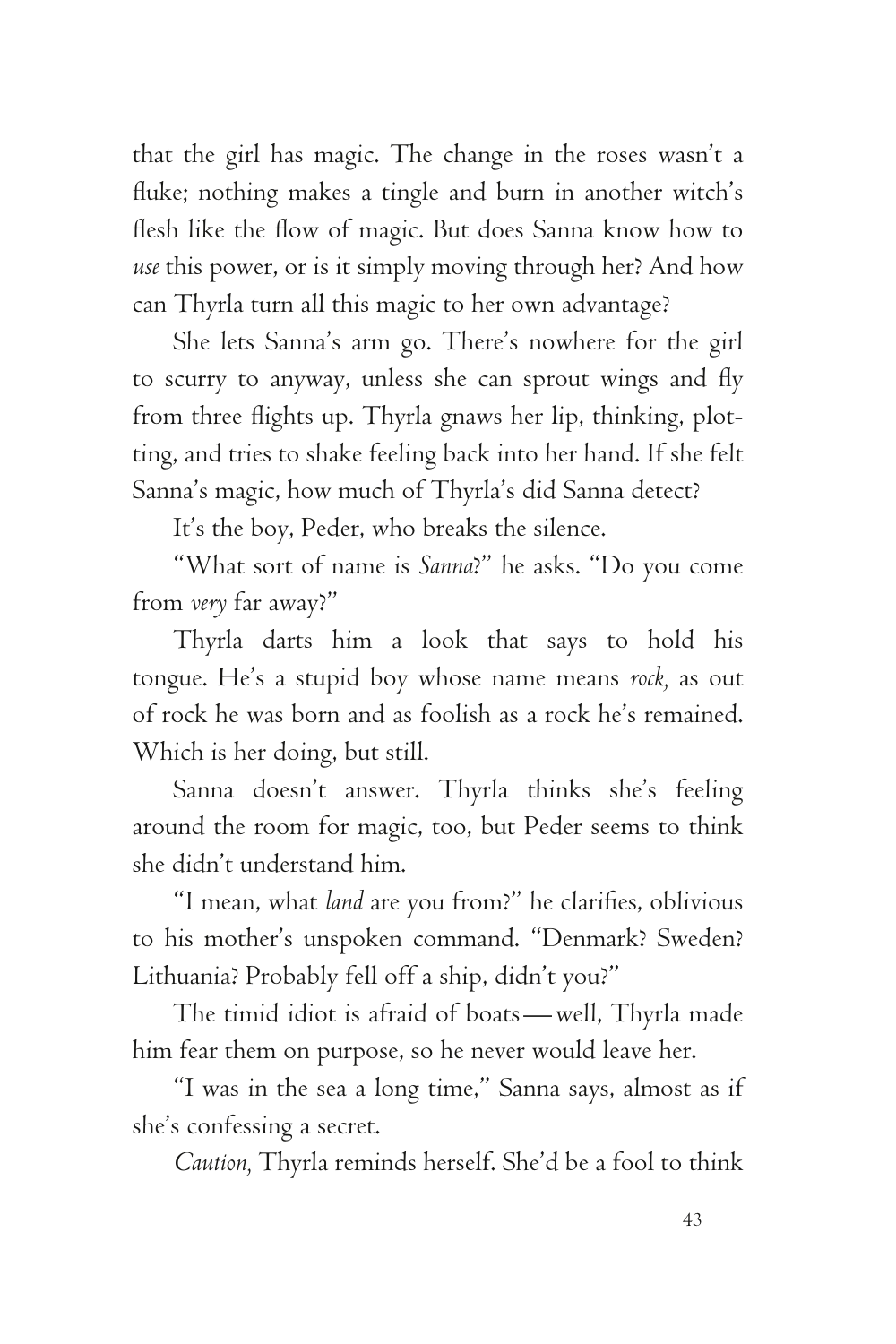Sanna doesn't feel magic coming from her as well. She says nothing for now; silence can be powerful, too.

She touches Sanna's arm again, as if assessing a leg of veal. It is hard and muscled — the arm of a laborer rather than a lady. And yet the girl acts more like a lady than a maid, but not enough like either one to be sure.

 Thyrla speaks: "Let's see how worse for wear you are." Both hands numb now from magical sparks, she turns Sanna right, left, forward, back, all under the pretext of examining her wounds. She finds nothing special, other than the drops of blood that glitter as they harden.

And yet the itch in Thyrla's eye is all but unbearable. She wants to scratch and pluck the eye out—but won't, of course. The eye is warning her.

The girl may be special, may be not; it remains to be seen. She might not even know her own strength. She could be under an enchantment. There's no telling what the tides might wash ashore on these islands, or how it can be used.

 Around the room, a gentle clatter, as of branches knocking together in winter. Thyrla ignores it.

She says on a note of finality, "My maid will bring some salve for your wounds. And you should have a bath."

 Thyrla takes a step back. The girl stands like a pillar of salt. In her once- beautiful blue dress, with her yellow hair almost long enough to sit on and streaked with light green that might even be algae; with her green eyes blinking more than other eyes blink, though the light in the cabinet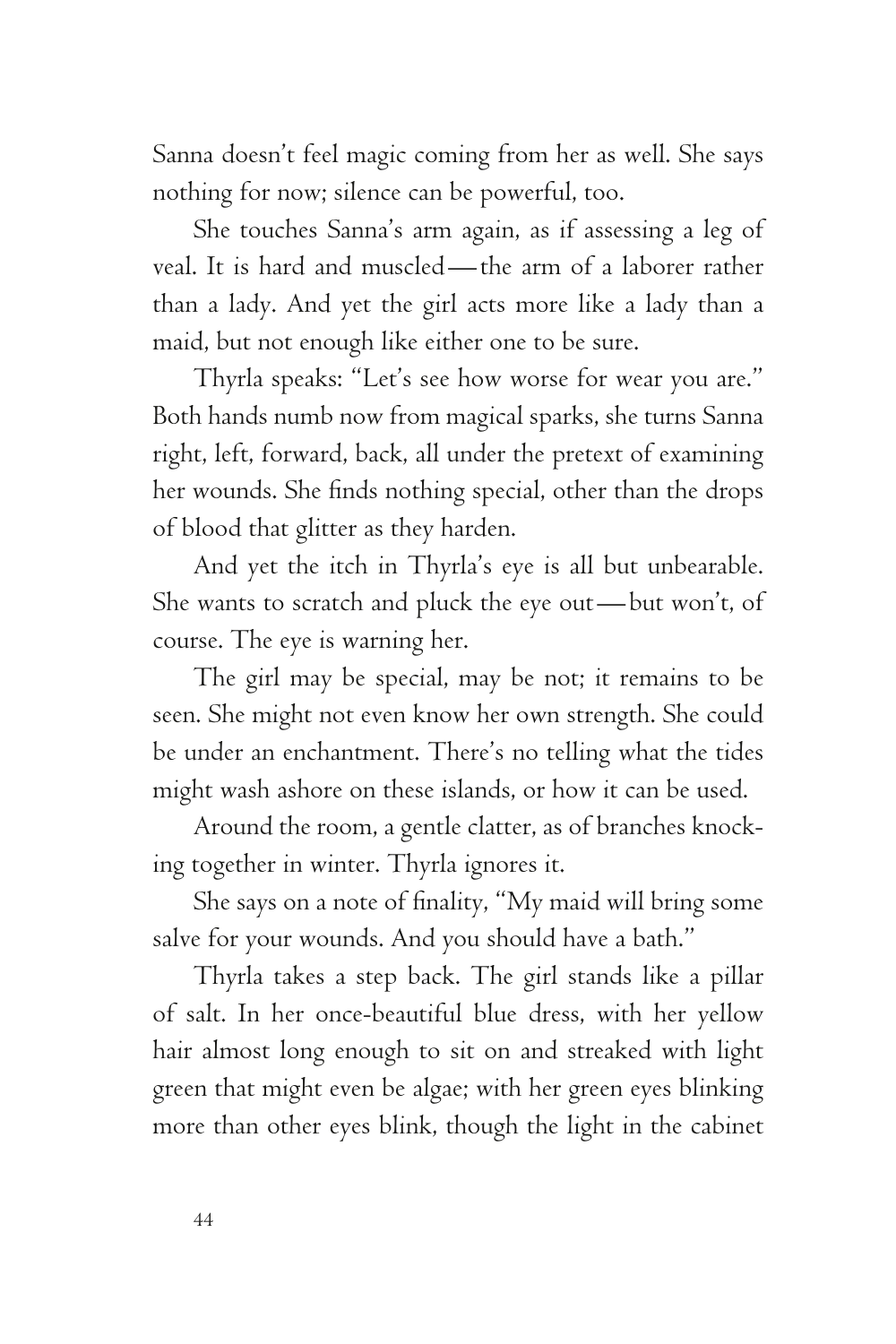is dim and the draft almost nothing, thanks to well-fit shutters.

"But before we send you to the bath" — Thyrla changes her mind—"we must have a test. A proving."

"To prove what?" Sanna asks.

Can the girl really be so innocent — so stupid?

 Thyrla can't stand the itch any longer. She grabs the ring of keys from her son's limp fingers. She unlocks the chest by the courtyard window, lifts the heavy lid, and takes out a nacreous vial. Breaks the wax seal, then tips the contents over her index finger so a bubble of thick white liquid forms. At last she pulls off the silk patch with the embroidered wink, and with her back to both her son and the stranger, she rubs the unguent on her special eye. It stings, but she'll feel better soon.

She turns around, keeping that eye shut, though it leaks some of the unguent. If she opened the eye, it would pierce Sanna like a pin and hold her bleeding out answers, but there's more to gain by keeping its powers a secret. She slides the patch back down.

" Where do you get your magic?" Thyrla asks abruptly. "Are you a woman of the Church or a witch?"

" The . . . Church?" The girl acts coy, brushing at her hands, shedding those bright bubbles of dried blood. Coy and anxious, or so she seems to want Thyrla to see her. A heartbeat too late, she asks, " Magic?"

Thyrla recognizes a certain knowing behind the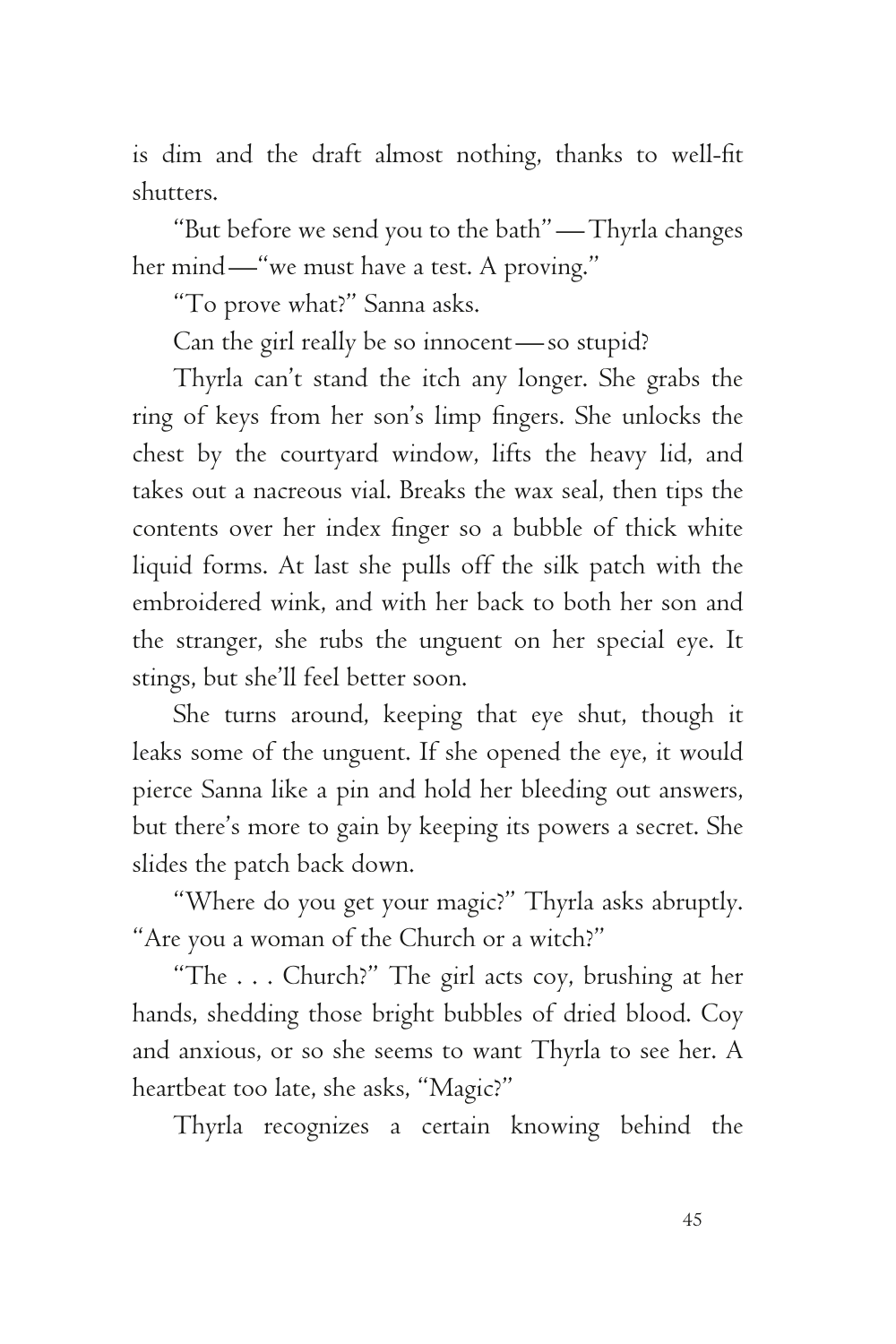innocence. She begins — almost — to read the stranger's thoughts, and already her eye itches less.

"The roses didn't change on their own," she says, as if it's an established fact. "Not in over a hundred years not since far, far back in my family's history, that is — have the flowers been any color but white. As far as I know, no other color is possible. *Roses are white.*"

Sanna flushes as red as one of the new blooms, and the air crackles as more magic streams off her. It's as good as a confession.

From the ceiling comes the subtle clatter again, as if the castle itself applauds Thyrla's reasoning.

The Baroness decides to attack. "Do you presume to be both godly and witchly?" she asks. She blinks both eyes fast, trying to reach through the girl's skull and see everything there, though the special eye sees nothing but the darkness of the patch. "Do you make both miracles and dark spells — or rather, do you try? It's never been done. Just ask Father Abel at the village church. He'll dunk you as soon as look at you, if there's even a hint of witchcraft about. Not that dunking would work in your case; you look to have been thoroughly soaked and none the worse for it."

The ceiling knocks once more, louder this time. *Shh, Uncle,* Thyrla thinks with the full force of her personality.

The ceiling quiets down.

 Peder sits tense on the edge of the bed, hanging on the girl's next words. He looks to Thyrla like a mooncalf, besotted by something new.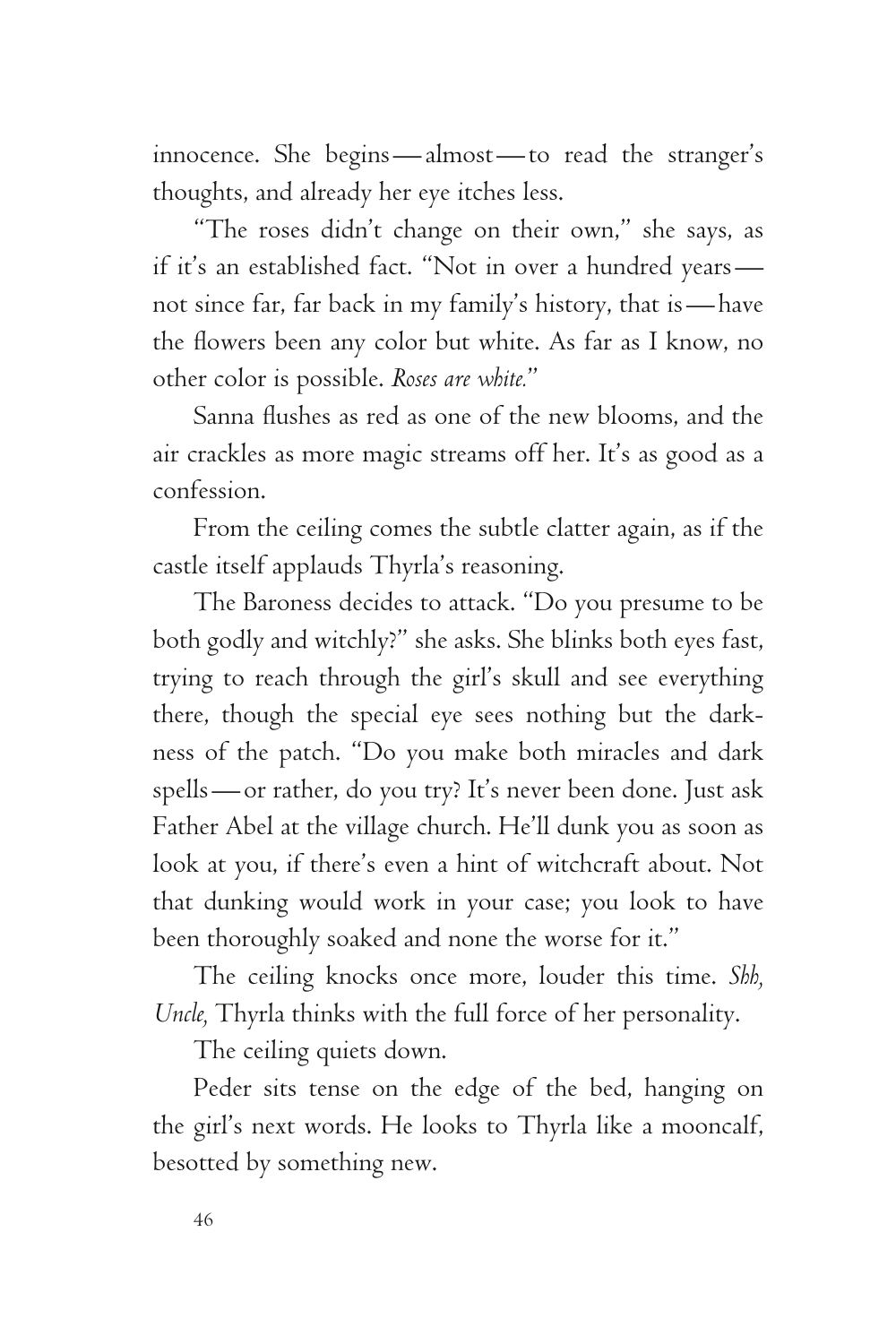"I already told you I was in the sea a long time," Sanna says.

Thyrla tries another line, hoping to pull this fish in. "Very well. That's answered. But what else can you do? Are you a flower-witch only, or do you know other tricks?"

"Wh-what do you want me to say?" the girl stammers. "What do you need?" Her hands are bleeding again, staining her dress with kisses of blood. She looks like someone who has not planned ahead. She seems *out of her element,* so to speak.

When it comes to witches, as Thyrla knows well, looks are almost always deceiving. It will take a well- devised test to show just what kind of witch she's dealing with.

She decides to be blunt.

"I want you to do a spell," she says lightly, then laughs. Lesser people are always more frightened when threats come with laughter. "*Your* magic, your best magic."

The stranger hesitates. She looks from Thyrla to Peder, the wastrel boy lounging on his mother's bed. Thyrla expects her to lie and say she has no magic, can't do a single trick; the red-rose miracle was an accident. But that is not what she says.

She says, "I'll do magic, on purpose, if you do some first." A half breath, and then she adds, "Please."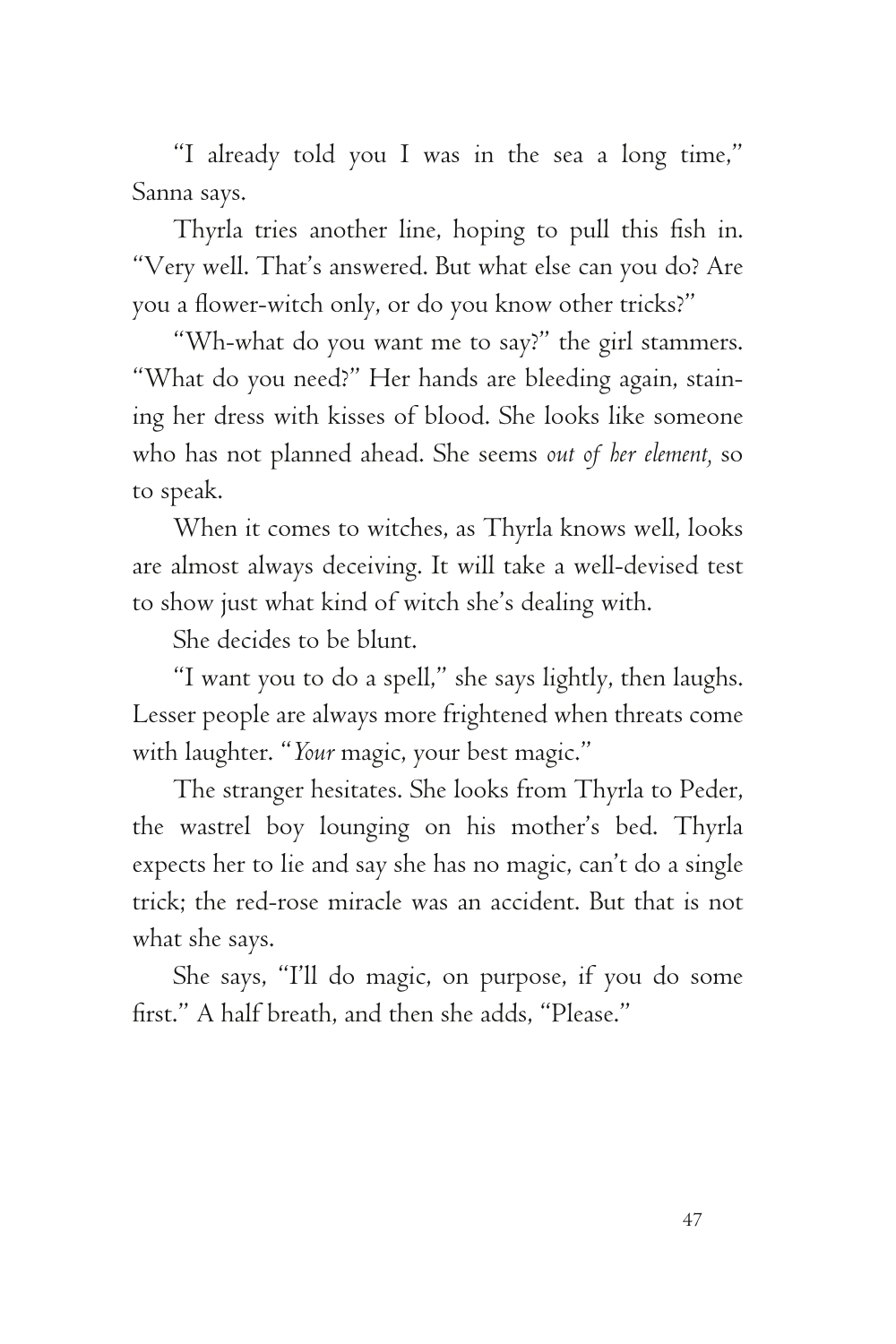**• Chapter 9 •**



It has all gone so wrong, so fast!

 Maybe I can forgive myself for being careless with the magic that lingered in my blood (I had no way of knowing about that, and I'll guard against it in future), but how did I let myself be caught — *caught,* as we say in the sea, meaning the worst possible fate — by this woman? I, who have eluded sharks and squid and fishermen's nets since the day I was born, who have sung sailors to their death lest they violate me or a girl of my people: I failed to plan for a danger. A beautiful danger, for the woman and her son are very beautiful; and in the ocean, we learn early that the prettiest and most tempting creatures carry the most lethal poison.

This Baroness Thyrla, as she calls herself, is clearly —

"What kind of witch are you?" I ask her. I'm blunt. "What kind of magic do *you* have?"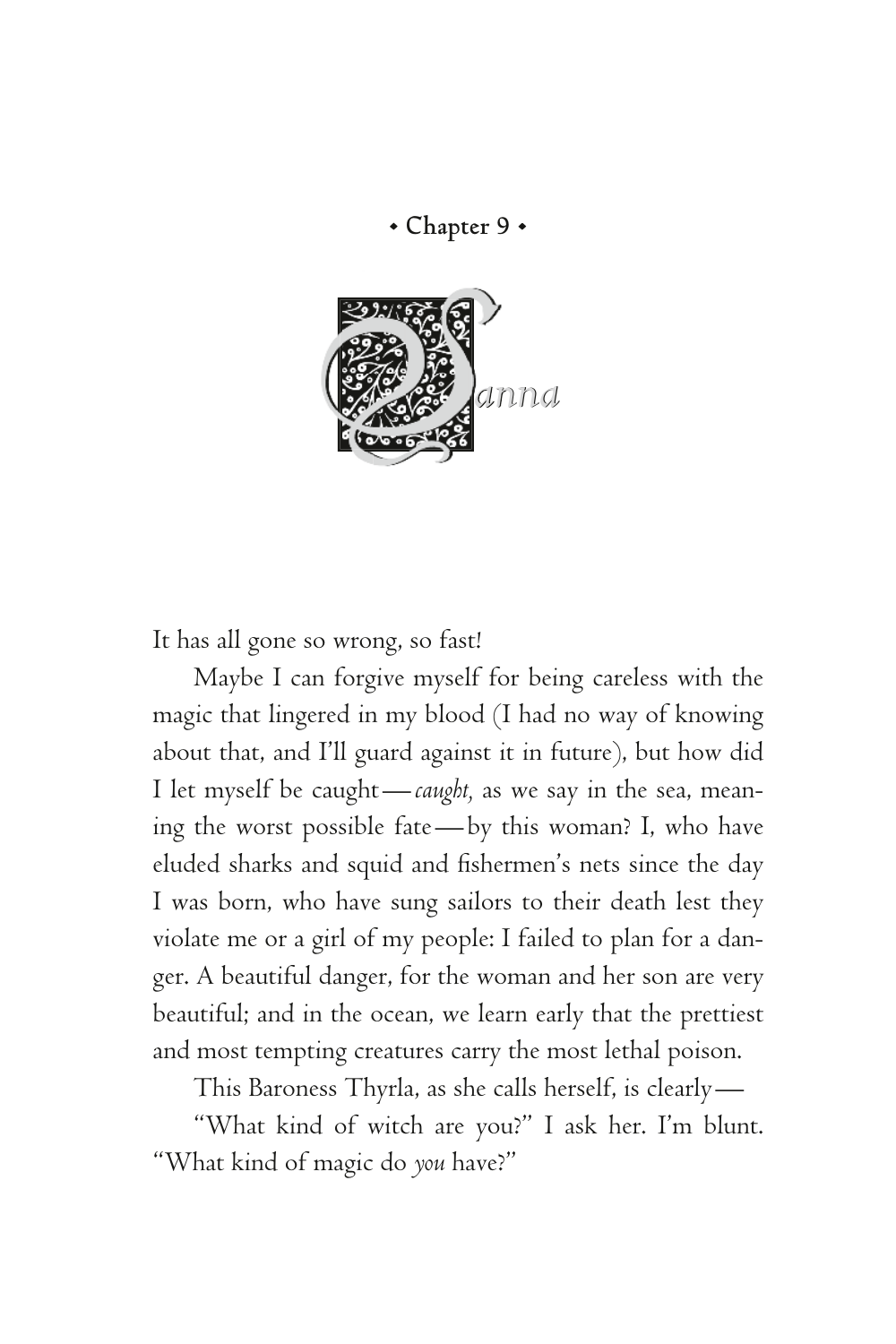As soon as I say the word — *magic —* there comes a hissing sound, a howl, and a series of knocks, though Thyrla doesn't move so much as an eyelash. Then a silence as heavy as stone.

 Silver and gold, shining in the half dark, Thyrla glares at me. From all the noises, including the not-noise of her silence, I conclude that she is a witch of the air, as I'm one of water. Which is why she's taken me somewhere so high and windy that the traces of my own element have evaporated.

The boy, Peder, is also staring, though the weight of his gaze feels quite different. Could he be a witch, too, perhaps of a different sort?

 Sjældent and Father and all of the aunties told me that in this place, men are superior to women, and women must do as men say, even boys. I wonder if they are mistaken, or if the Baroness is simply an exception. She with her castle and her feast and her rose vine, ordering this boy about she's no more docile than Sjældent or Addra.

But then, too, there's the strange way Peder looks at me: as if he owns me, the way someone might own a necklace or ring. I think I feel him already deep in my bones, owning me . . . and smiling.

"Careful, Mother," he says in a slow, drawling voice. "Our visitor could be planning a trick."

 Thyrla doesn't look away from me. She doesn't even blink.

I don't think Peder means what he says, or else he's decided never to appear sincere for some reason. When I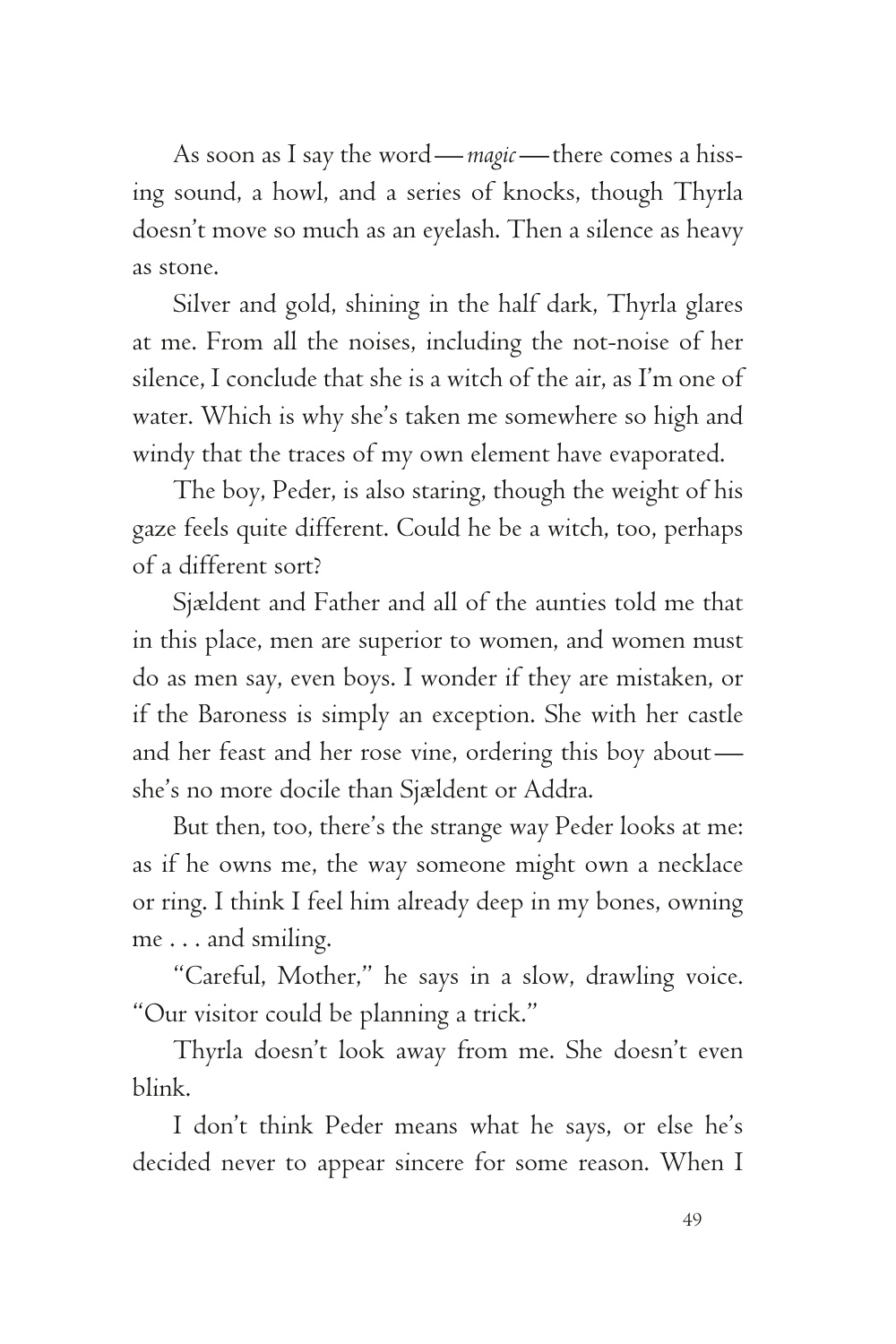look at him, he winks at me as if we're sharing a joke — or as if he's imitating the silken eye his mother is wearing over her real one.

"Like that trick with the roses," he adds. "It could be no more than any sailor would pick up in a port to the east."

I wouldn't have known a rose to nod at, if I hadn't fallen into them. Now I can't get their scent out of my nose; it's a bright- dark smell of air and sap, as far from salt depths as can be. Completely unexpected.

A test of magic wasn't in my plans, either-and now I've turned it into a *contest,* in which Thyrla and I will battle each other. This is surely not what Sjældent intended when she said I'd find a woman on these shores to help me. No one could possibly know of this Baroness and still expect help, let alone help finding a mother. It's hard enough to believe she's a mother herself, the way she orders Peder around so harshly.

 Except now. Now she's guarding her silence and letting him speak.

"Mother," he says, "I think you should go first. Sanna wants to find your weakness."

"Then I'll have to show her my strength." The Baroness, finally speaking, is a little less frightening. Just a little. Her tongue is very sharp, and when she talks I feel that tingle of magic, even without a touch.

She says, "I have just the thing." She goes to the table, picks up a silver jar, and spills sand over the surface. She does this till the table is covered, and then she smooths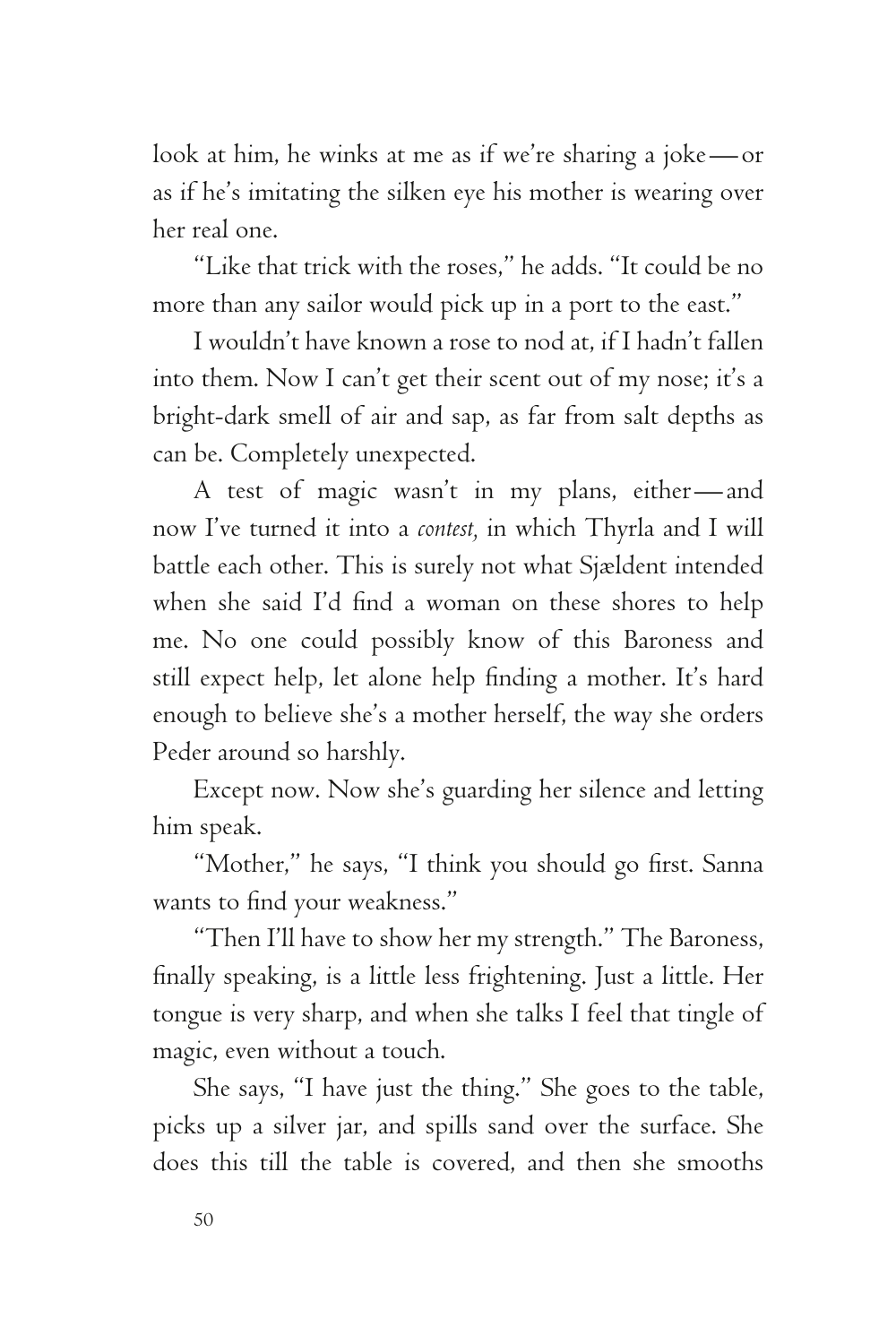the sand out; and when *that* is done, she begins to make marks in it. Her finger draws a series of lines that form sixteen squares:



 Peder laughs — that sound of landish bells borne through the air — and says, "Oh, Mother."

He says *Mother,* but I get the impression he's speaking to me. Showing off: He knows something that I do not; he knows this magic, too.

"Name a number," Thyrla says to me. "Any number. I will find it for you among others I write in this sand, beginning with one through twelve and conjuring the rest."

My *flok* hasn't much use for written numbers-there is no point in writing on water. But we know about them, as they are often found on things we keep because they're pretty. And of course, we know how to count; we count fish, waves, ships, each other.

"Thirty-seven," I say.

She seems pleased; her eye is bright. "Ah. For the Thirty- Seven Dark Isles. A very nice gesture from a guest. Well, remember your number, and my son will be our witness."

Thyrla bends to the tablet and, pushing her right sleeve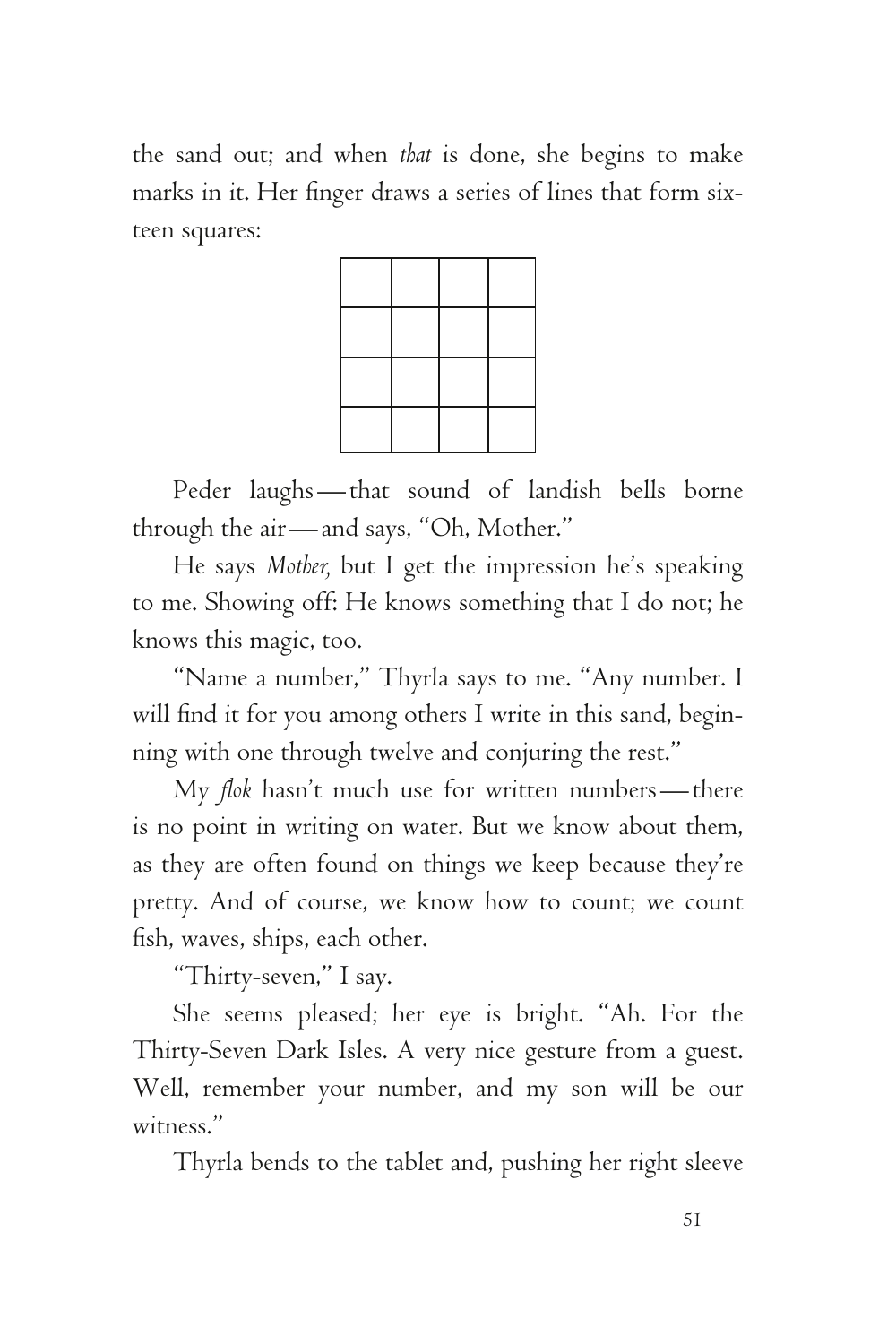up at the elbow, begins moving the sand around with her smallest finger, making numbers within the squares.

|                | I |                |                |
|----------------|---|----------------|----------------|
|                |   |                | $\overline{c}$ |
| 5              |   | $\mathfrak{Z}$ |                |
| $\overline{4}$ |   | 6              |                |

It doesn't look like magic to me so far, but I watch. I know the looks of numbers up to a dozen or so; anything beyond that might be pure puzzle.

 Thyrla pushes the sand around some more, dotting the squares with more numbers.

|    | I  | 12 | 7              |
|----|----|----|----------------|
| 11 | 8  |    | $\overline{2}$ |
| 5  | 10 | 3  |                |
| 4  |    | 6  | 9              |

I think I hear laughter, or something more like teeth rattling against each other. I realize I'm frowning, and I tell my brow to unwrinkle. I wish my landish clothes didn't scratch so much. And that I could guess what Thyrla is doing before she finishes.

"It's very simple," says the Baroness. " These are all the numbers to a dozen, yes? And now we'll find your thirtyseven in every direction."

She fills the other squares with numbers bigger than I'm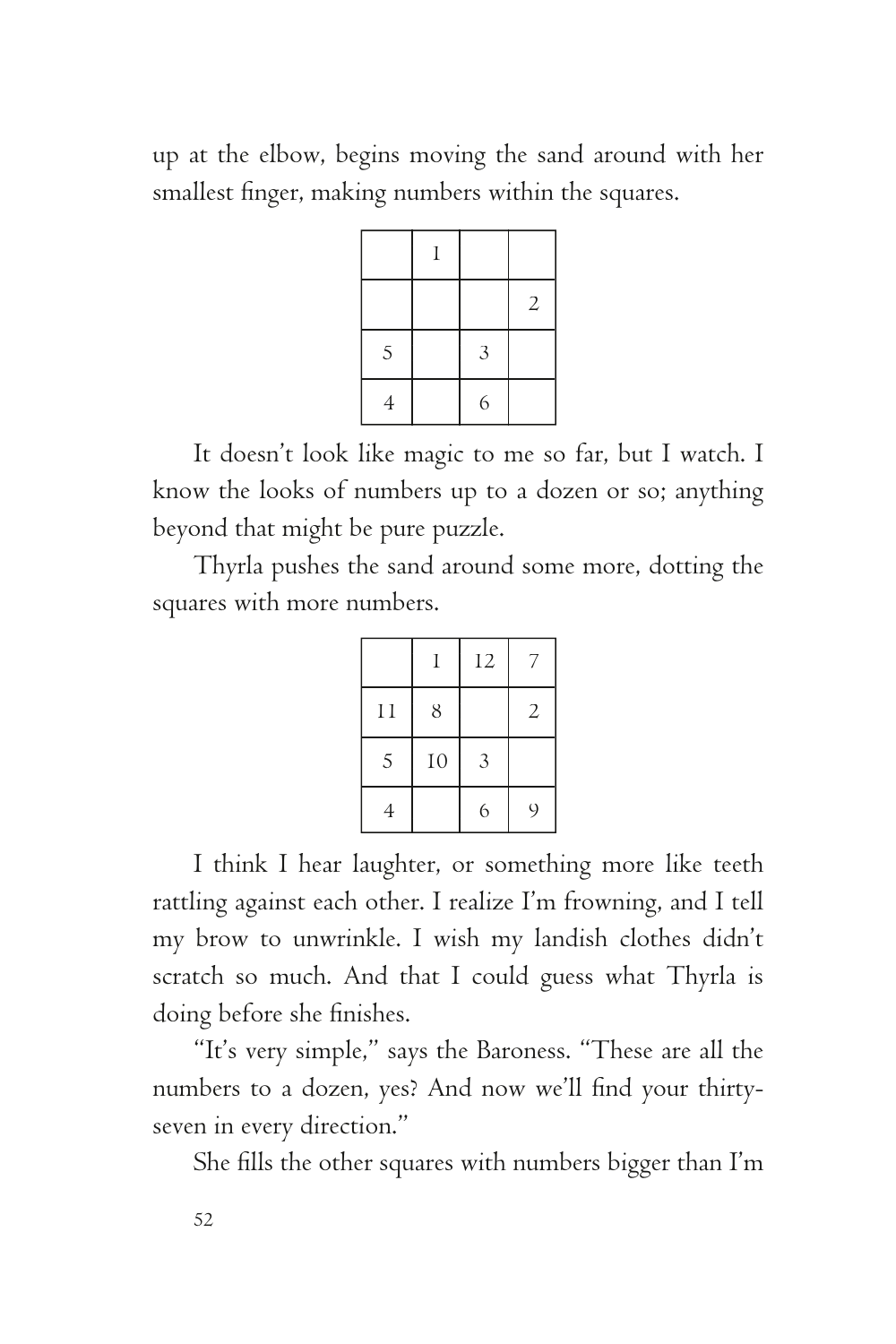used to seeing. I think, *Sjældent never told me about number- witches.* I know only of elemental witches: sea, land, air, fire, time.

My early self-assurance, whatever there was of it, has entirely vanished. But that's no magic feat.

"And there we are!" Thyrla steps aside to let me see even better.

The figure is now complete, with a number for each square in a seemingly haphazard pattern:

| 17 | I  | 12 | 7              |
|----|----|----|----------------|
| 11 | 8  | 16 | $\overline{2}$ |
| 5  | 10 | 3  | 19             |
| 4  | 18 | 6  | 9              |

No number 37, though. I gaze down and let my face scowl if it wants to.

The Baroness knows I'm nonplussed. "Now try this," she says, with an air of command more than invitation: "Add them in any direction, up, down, or sideways, and you'll have thirty-seven each way."

" Diagonally, too," says Peder. He sounds excited. " Start in any corner and work toward its opposite, and you'll have . . ."

"Thirty-seven," they say together.

They are very pleased with themselves, mother and son. I check their sums and see that they are right; the number adds up in each place they say it will.

As I work the arithmetic, the rattling behind the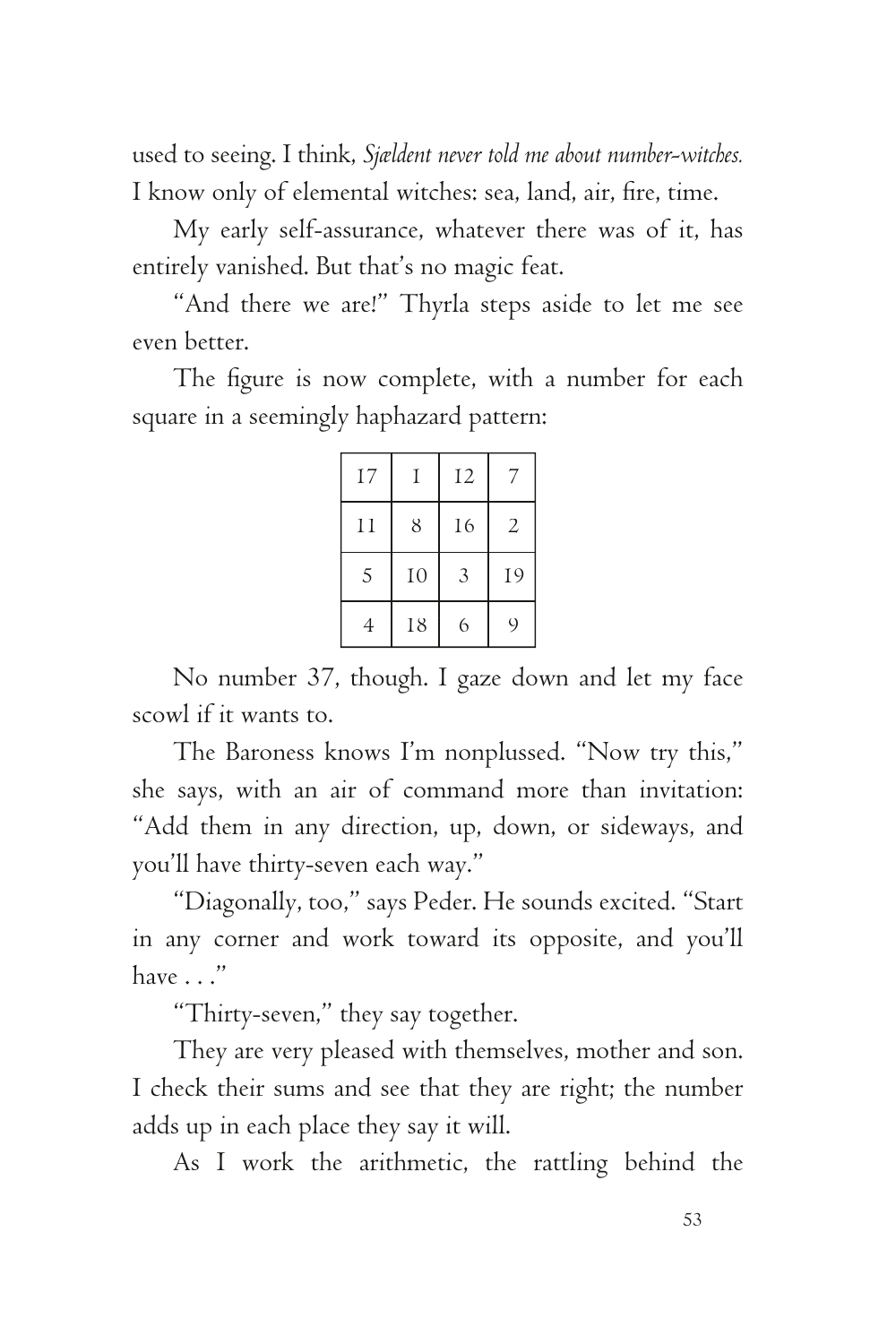tapestries builds, along with the scent of roses still blooming in the courtyard. The smells of the guests, too, and the sound of their jaws grinding away at the food we left behind. I even think I hear my clan, bobbing around the rocks just beyond the bay and talking about me. My senses are overwhelmed.

But . . .

"I don't think that's magic," I say, after careful consideration and a little more addition of my own. "If the first twelve numbers stay in their places, I can use the four spots that are left to create many different numbers. Forty or sixty or eighty- nine. And so can you, and so can anyone who knows arithmetic. And I believe I can make more if I move the digits around."

If I have disappointed them by not being as green a girl as they expected, they don't show it. Their smiles grow wider, and the ceiling sounds like a volcano about to bubble over.

"So you've guessed it's a common dodge," Thyrla says to me. "Aren't you a clever one?"

She doesn't seem to mean it, but she does seem to expect an answer. I think a silence will be more provocative.

And I'm right. "Well," she says, "we've proven we both know some tricks — but as to *magic . . .* What are you really able to do, my dear? Would you like to walk on water, or shall I order some loaves and fishes brought up for you to multiply?"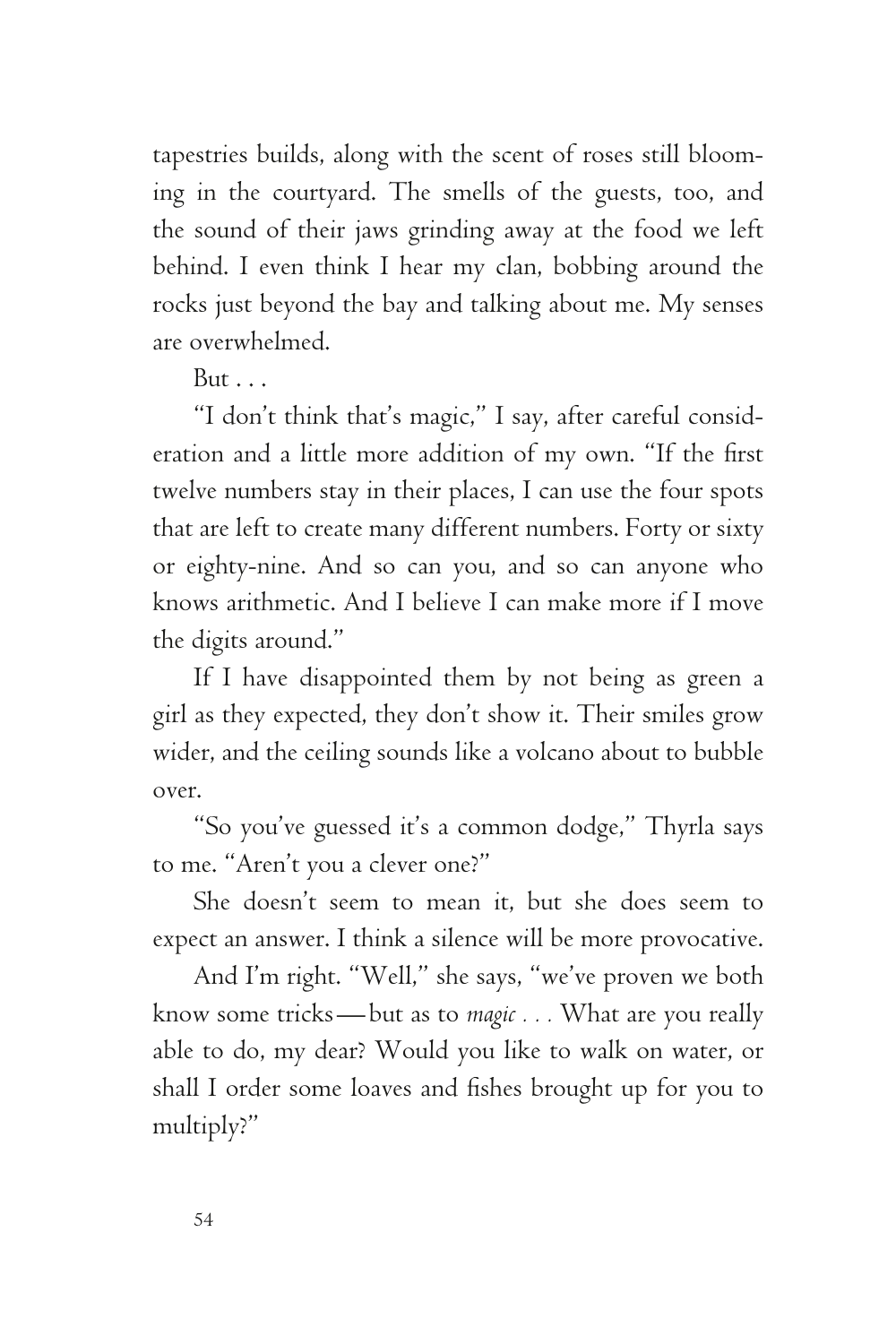I'm confused. My mind is tired of clevering, and my body is sore with spells. What could these two expect of me now?

"I'm still waiting for *your* magic," I say.

"And perhaps this as well?" Between her thumb and forefinger, she holds a golden ring with a green stone. My father once gave that to me, saying the stone was the color of my eyes, and I wore it ashore for good luck. I didn't feel her taking it from me.

I make a little lurch to grab it back.

"Now you have it — and now you don't," she says smugly. She slips the ring onto her own little finger and gazes at it with a show of admiration, though when compared to the other stones on her hands, my little emerald is nothing.

" Sleight of hand," I say. "You probably took it when we were climbing those"— I hesitate; for a moment I can't remember the word, and I want to say *snail —*"*stairs* to get here."

"Hmm." She sniffs at me. She looks very beautiful and very vexed. Then her sniff leads to a cough, and a puff of smoke from each nostril.

Her cough deepens, her body hunches over, and I worry she's having a fit. Maybe I should leap over there and thump her on the back; maybe she needs some healing magic, and if I heal her she'll be kind . . .

Her white skin is going blue; her gray eye is turning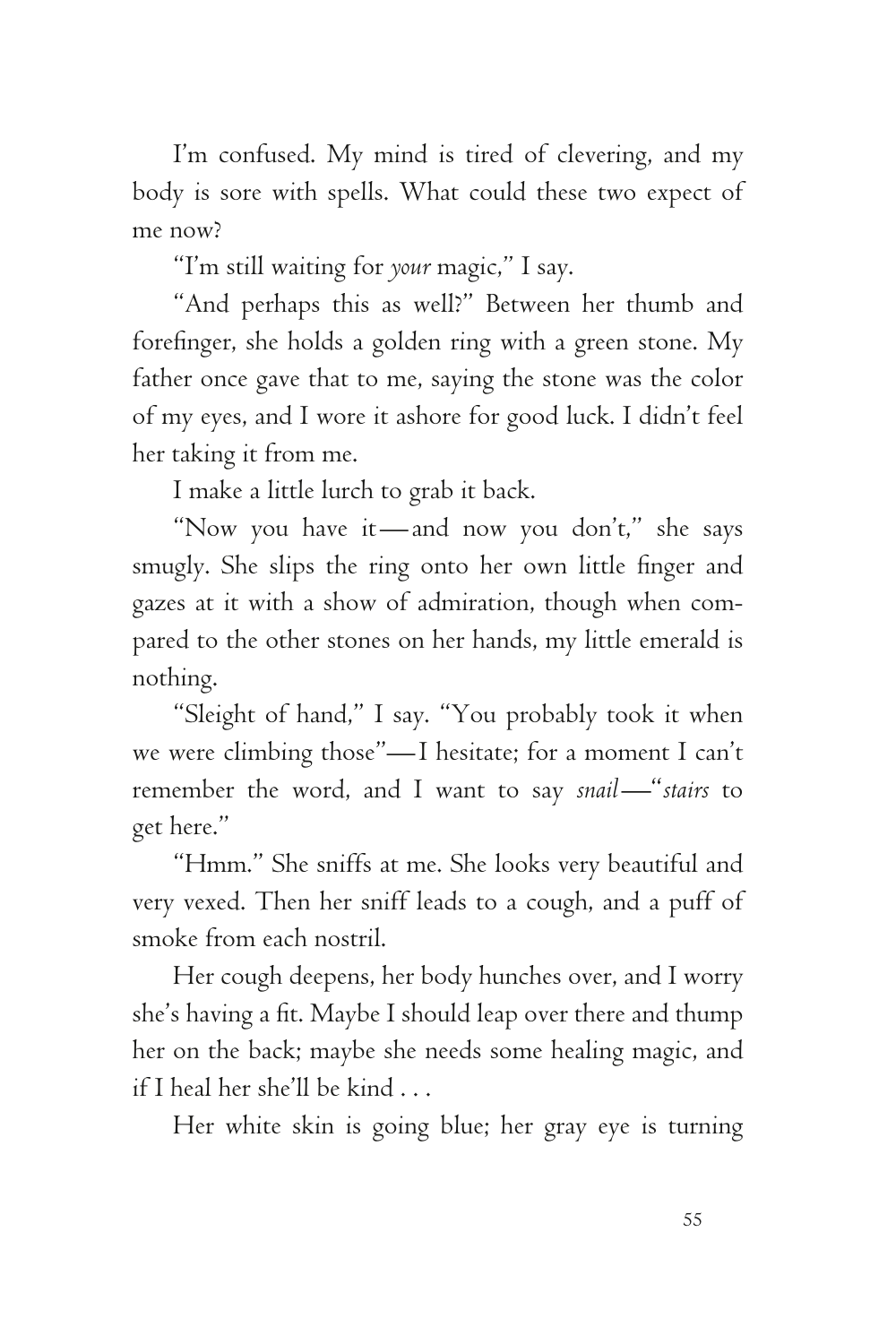black. I wonder why her own son continues to sit on her bed and doesn't get up to help. He could be just another part of the draperies for all he's doing.

Then Thyrla's lips stretch wide, and out of her mouth pops a lizard.

It lands with a dry skid on the table, blurring the numbers in the sand. Smooth and brown, with slotted yellow eyes rolling this way and that. Its legs are stiff, but its heart beats visibly in its throat.

Thyrla picks it up in a curl of her fingers and holds it toward me, coated with sand, to admire.

"See what a sweet little thing this is," she says raspily, through what must be a very sore throat. "My baby"— with a flick of the gaze to Peder, who laughs uncomfortably while the whole room seems to rattle. " There's magic for you, Sanna! I didn't have *him* inside me a moment ago."

I watch while a tiny tongue of flame blows from each of the lizard's nostrils and then is gone. The lizard's gone, too, as his legs find their strength and he leaps toward a wall.

 Peder slaps his hands together. The sound echoes through the room with more of that dizzying clatter. I look around, more confused than ever, wondering where the lizard could have gone. And where he came from, really. I don't have the magic to make a creature out of nothing; I don't think even Sjældent can do that.

"Don't worry a bit," Thyrla says, with one of her easy smiles. " There are a thousand of his kind around the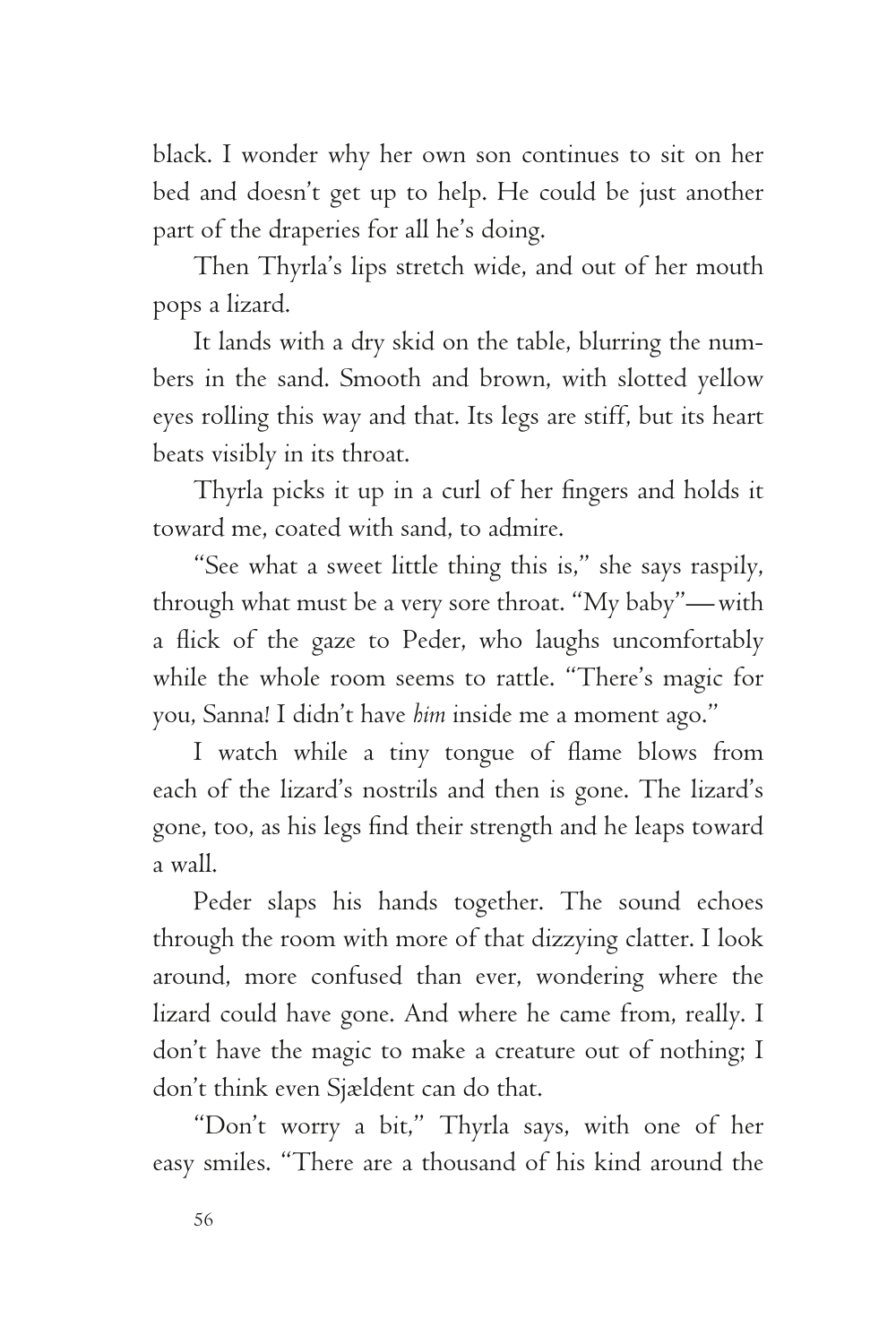place; he'll find them. Now, Sister Sanna, it's time for you to show me —"

She's cut off when the green cloth behind her catches fire. The little lizard is at the edge of it, coughing flames to make it burn more quickly.

"Oh, bother." Obviously irritated, Thyrla removes her shoe and uses it to smash the lizard to pulp. She moves so fast, it would be easy to miss, except for the mess on the floor.

" Never mind him," she says again, beating the green drape against the wall to extinguish the flame. "Really, this time. A miscalculation on my part. Now, Sanna, you must demonstrate your kind of magic. It's only polite."

 Having seen what she does to lizards, I am rightfully afraid of displeasing. And I have learned one important fact: Thyrla can conjure, but she can't always control her conjurings. And the element of fire can hide within her breathy tricks.

She must be a powerful witch, indeed, to command two of the elements (though one rather poorly).

Then my ears fill with that odd knocking sound, and I am overwhelmed enough to swoon.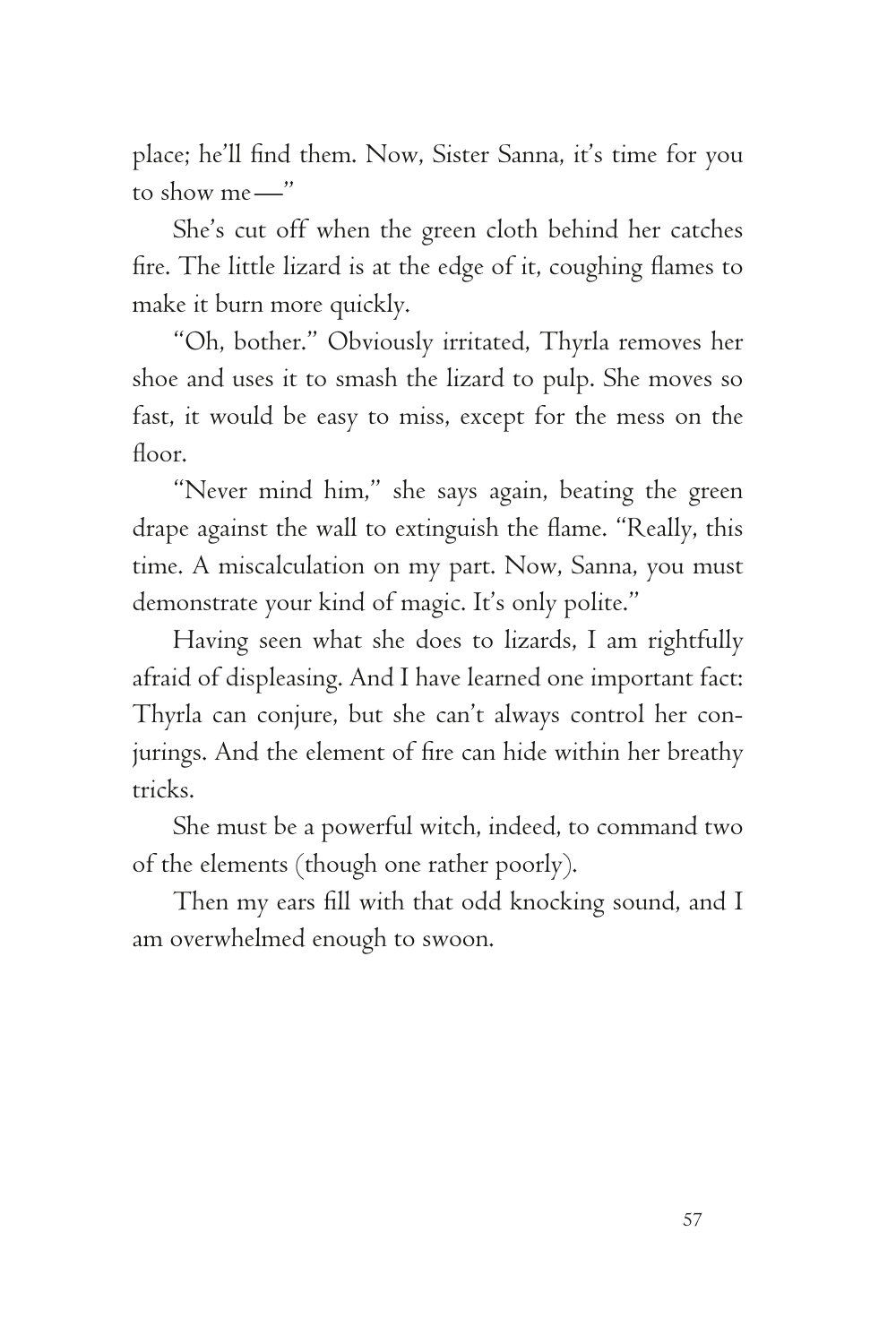**• Chapter 10 •**

*The land shakes; the sea remains.*

Addra's head swivels, flashing red fire that confuses the dolphins. She beats her coppery tail against Ringstone's bottom.

"Did you hear that?" she calls down to the *flok*.

"You have the best vantage point," says Pippa the Strong, accusingly, for she thinks Addra's selfish.

But Pippa has heard, too, or at least felt the tremble in her bones that is even better than hearing and helps make her a great huntress.

"The islands are shaking," La guesses, round-eyed as a baby seal. "Something has happened."

"I smell smoke," says Ruut, a light- bearded young man; but since he is only a man, they ignore him.

The elders exchange looks that express more than words. Some of them are Sanna's relations by blood or bond — Gurria One Arm, Shusha the Logical, Mar of the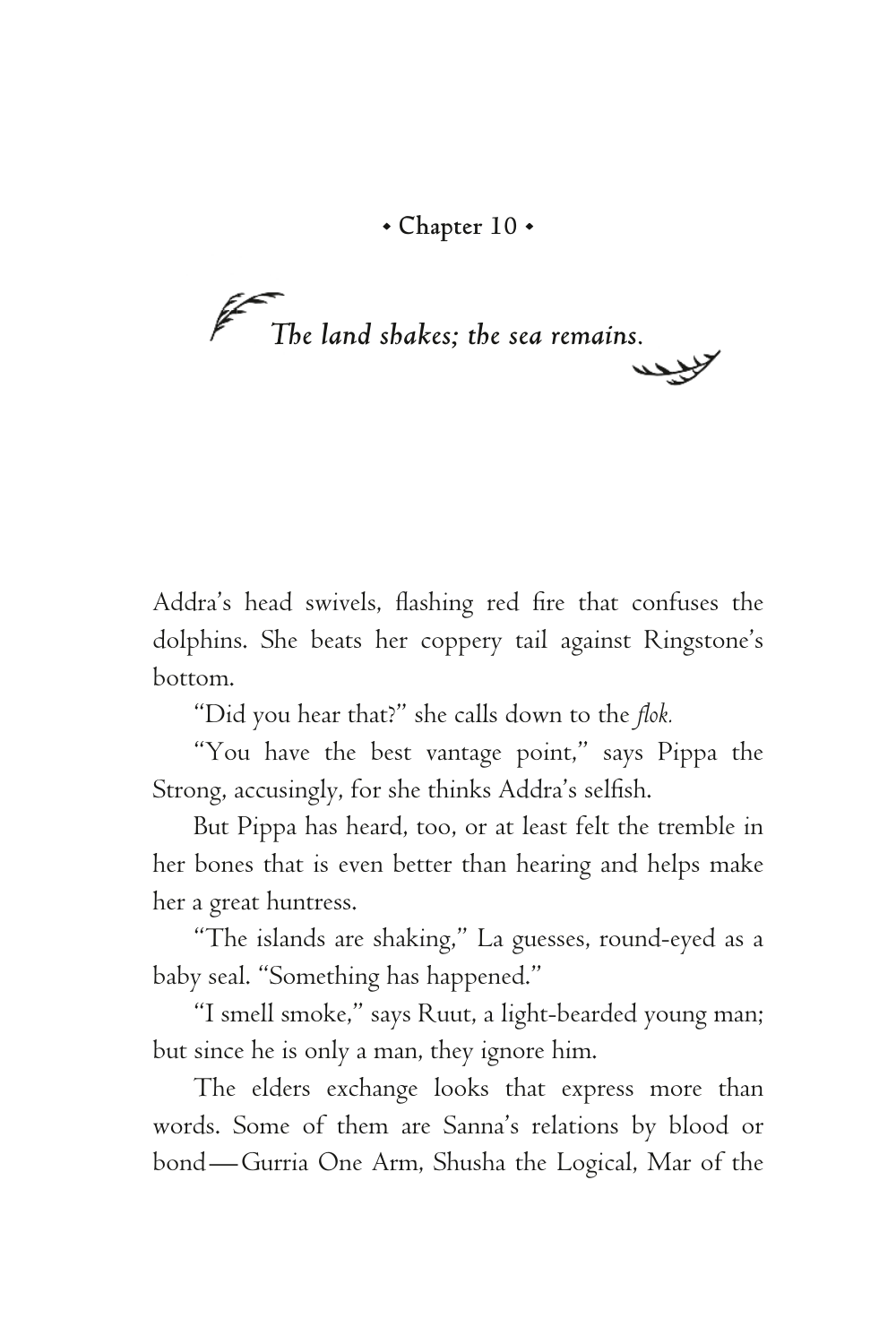Long Reach — and all of them predict that this venture onto land will have profound consequences for the *flok*, though they are not sure what those consequences will be.

"A something that happens can be good," says cloudy-haired Frill. No one pays much attention to her, either.

"Is Sanna safe?" asks her father, Bjarl. "Can anyone tell?"

The entire gathering listens hard. The dolphins chitter to each other and swoop off to sea, without jumping through Ringstone's O. Frill, suddenly hopeless, bursts into tears, though as yet no one knows whether tears are warranted.

At the sound of weeping, Sjældent shudders as if someone has poked her. She comes out of her doze and coughs to clear her throat; then an assortment of wee crabs and worms, which had been settling in comfortably among the gaps in her teeth, goes flying into the waves.

"No telling, no seeing," she says, running her tongue around to feel for more. "Just ye hope our girl keeps some sense about her, and a grip on her magic."

"She'll sing us the story tonight," says Gurria.

"If she's alive," Sjældent agrees.

 Bjarl ducks beneath the waves, lest he slap the old witch for leading Sanna into these islands. And for casting the spell that made all of them forget Sanna's mother, his love, in the first place.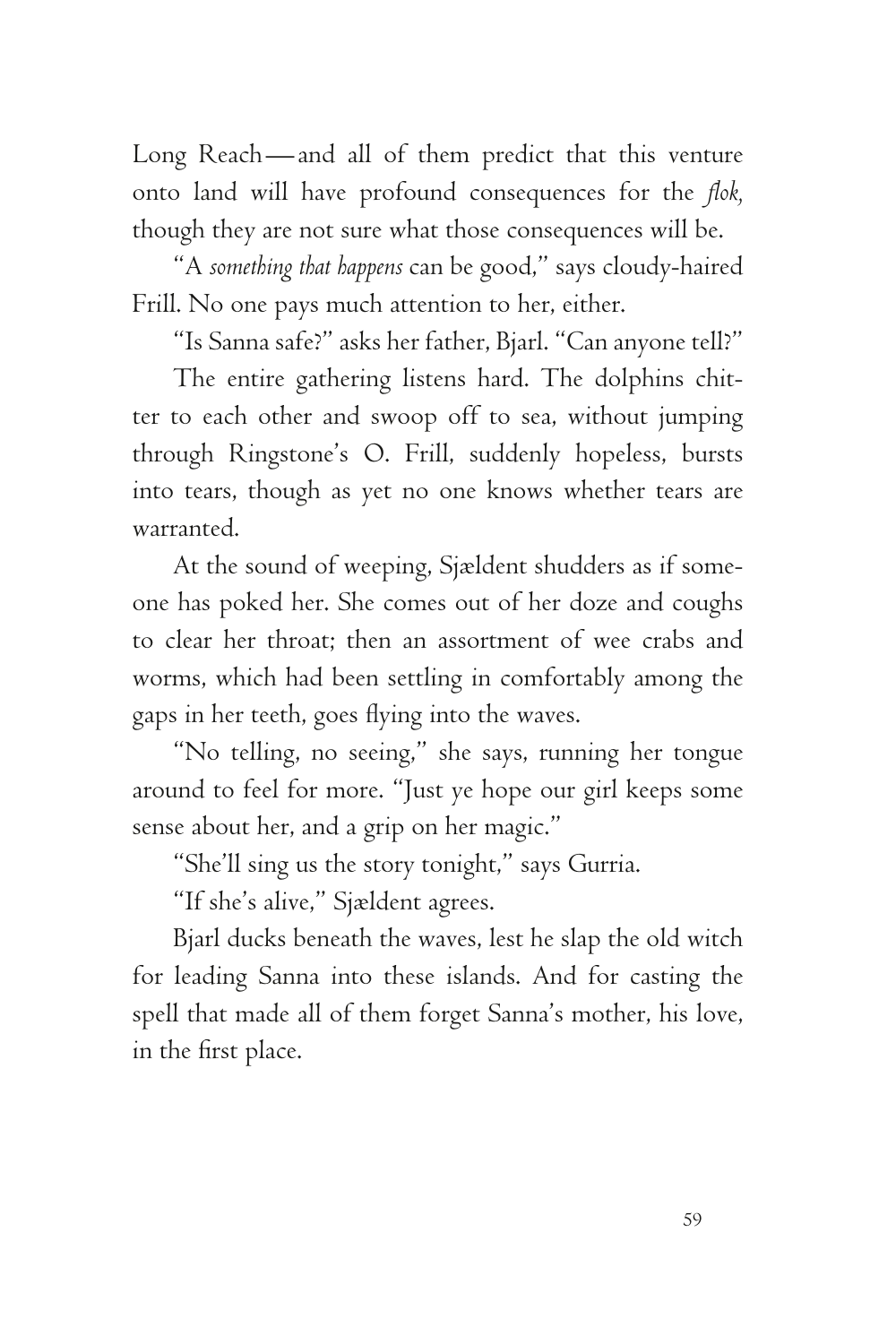**• Chapter 11 •**



I do not swoon, because I must not; I know in my bones that I have to stay wary around Thyrla, even if she is the person Sjældent said would help me. I see now that if I'm going to get anything from her — if I'm even going to ask — I have to know when to hold my tongue. I certainly won't bring up my mother; I won't even think her name (my most treasured secret, or one of them) in the presence of this Baroness.

"Your turn, Sanna," she says again, not minding the lizard's pink and gently smoking carcass behind her. "Show me your own kind of magic. Shall I order up those loaves and fishes? Or perhaps an old man you can raise from the dead?"

I think hard. I can't do anything she's mentioned so far, and I suspect she knows it; she's aiming to embarrass me. Perhaps she guesses my true nature and that's why she keeps offering fishes.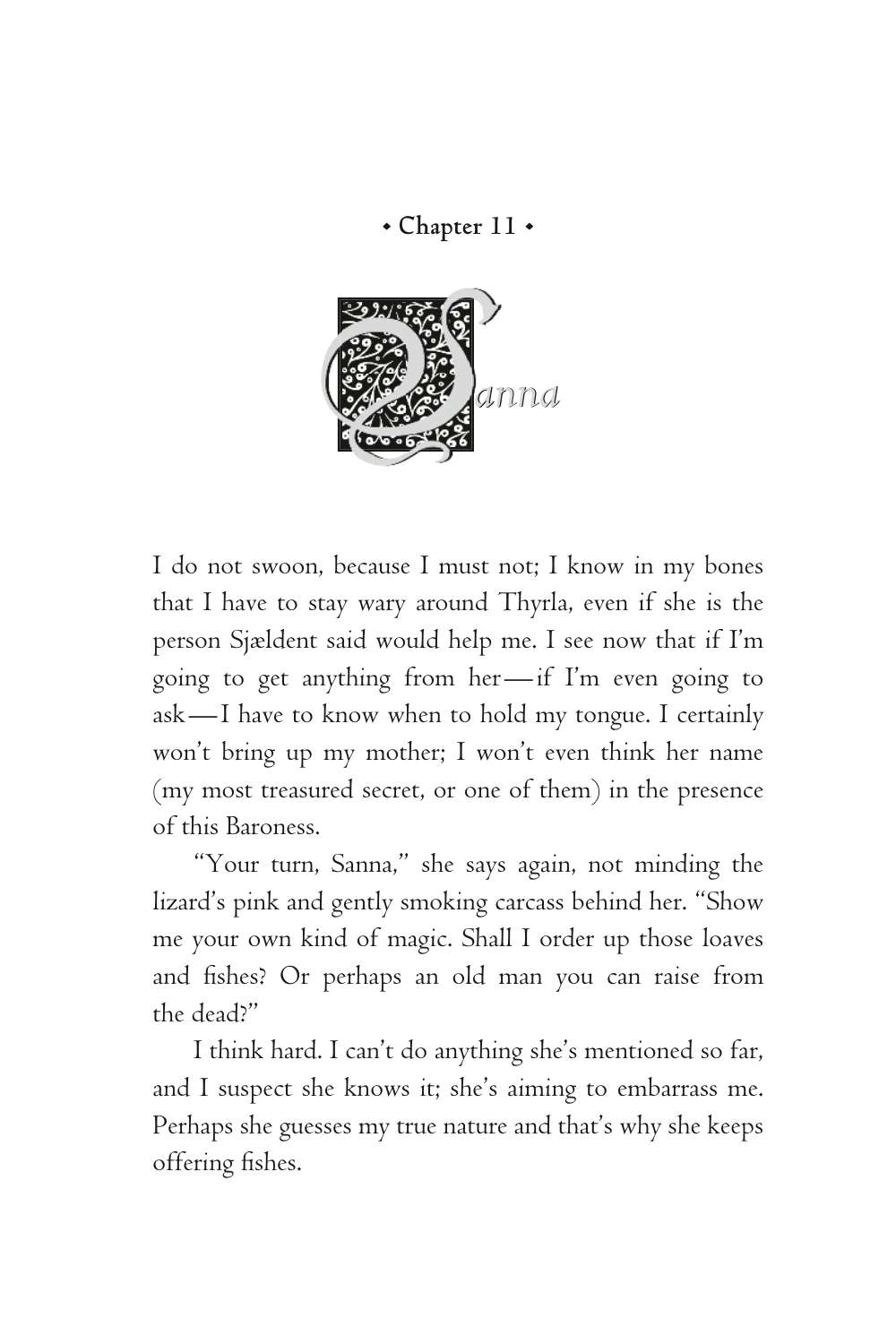What am I sure I can accomplish to protect myself and keep my place here? I must appear strong but not too strong; I am certain that anyone either too weak or too strong will be crushed, like the lizard, with the wrath of the Baroness.

My eyes fall upon the table, where the sand still bears traces of numbers and of the poor lizard's feet.

*Sand.*

I know what to do.

I breathe in very gently, very slowly. My eyes flutter; my blood tingles. The sand begins to move.

For as long as I am able to inhale with my shrunken landish lungs, the sand lifts itself upward. The last scratches of numbers and lines are finally erased as the sand becomes first a mist, then a cloud, then a column.

I hold my breath, and the sand continues to move in place. Swirling around the edges and falling into itself, renewing at the bottom and spiraling up again.

A sand-twist is one of the simplest spells; it can be performed on land or in the sea, probably in the midst of a fire. Almost any seavish person, witch or not, can learn to make one, but I believe it's still a marvel to the landish. The twist shimmers in the space between the three of us, in the midst of a pure, surprised silence.

 After the initial shock, Thyrla's eye turns from the sand to me to the sand again. Peder's mouth gapes open quite foolishly. I suppose he has none of his mother's gifts.

 After a time, my lungs begin to ache, and so does my blood. I can't hold the magic much longer. So I make my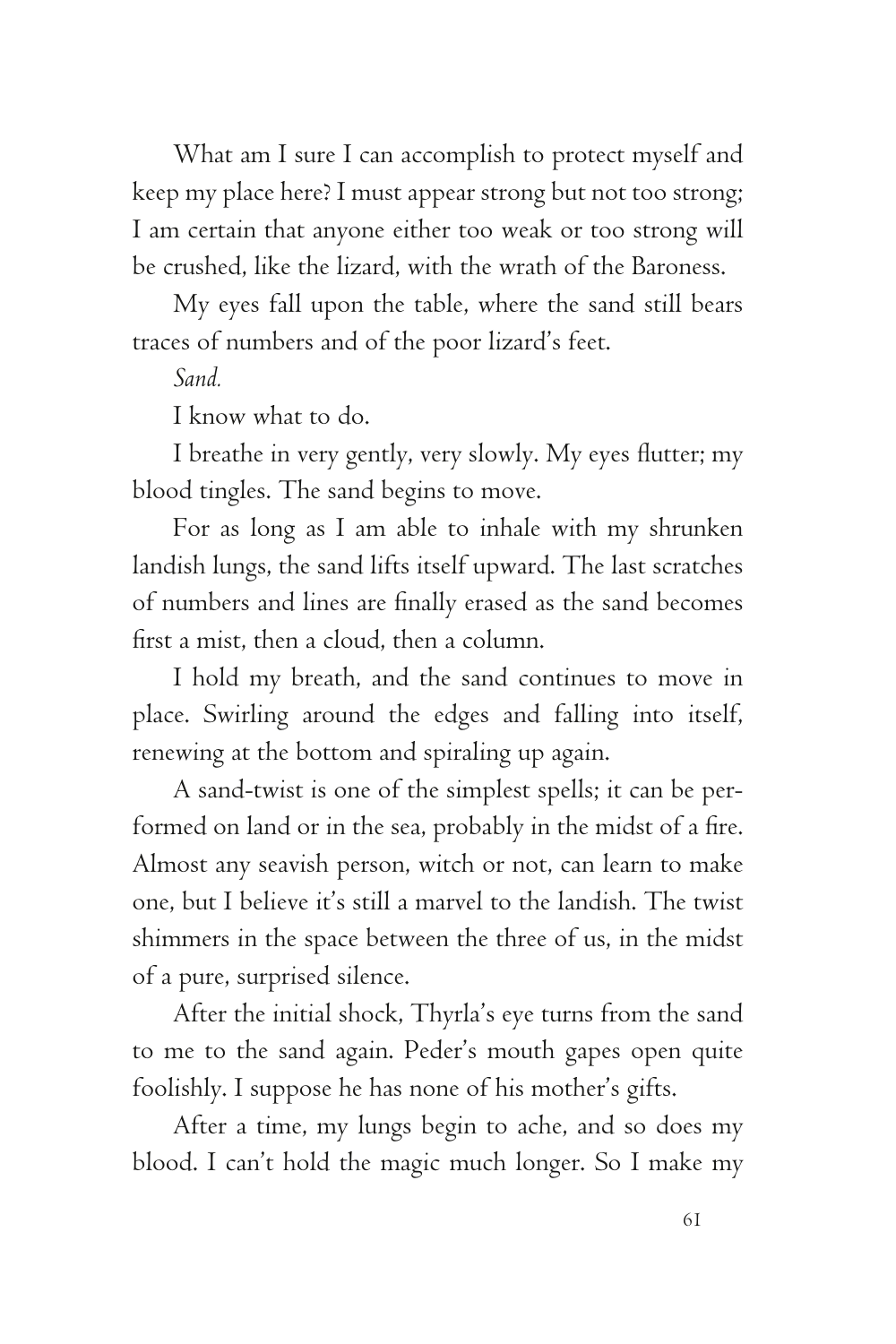lips into a ring and puff out my cheeks, and I blow the sand toward the window, where it knocks open the boards that have kept the light out. It sparkles a moment just beyond the wall and then falls like a whisper over the thick-scented roses and the insects humming among them.

"Holy hops and barley," Peder says, and looks at me with the round eyes of admiration. "You really can do something!"

 Thyrla says, brisk and brittle, as if she has to hide some feeling, "Very good, then. Very well."

"Very well what?" I seem to have missed something. What she says next is the biggest shock of the day: "You and my son can marry."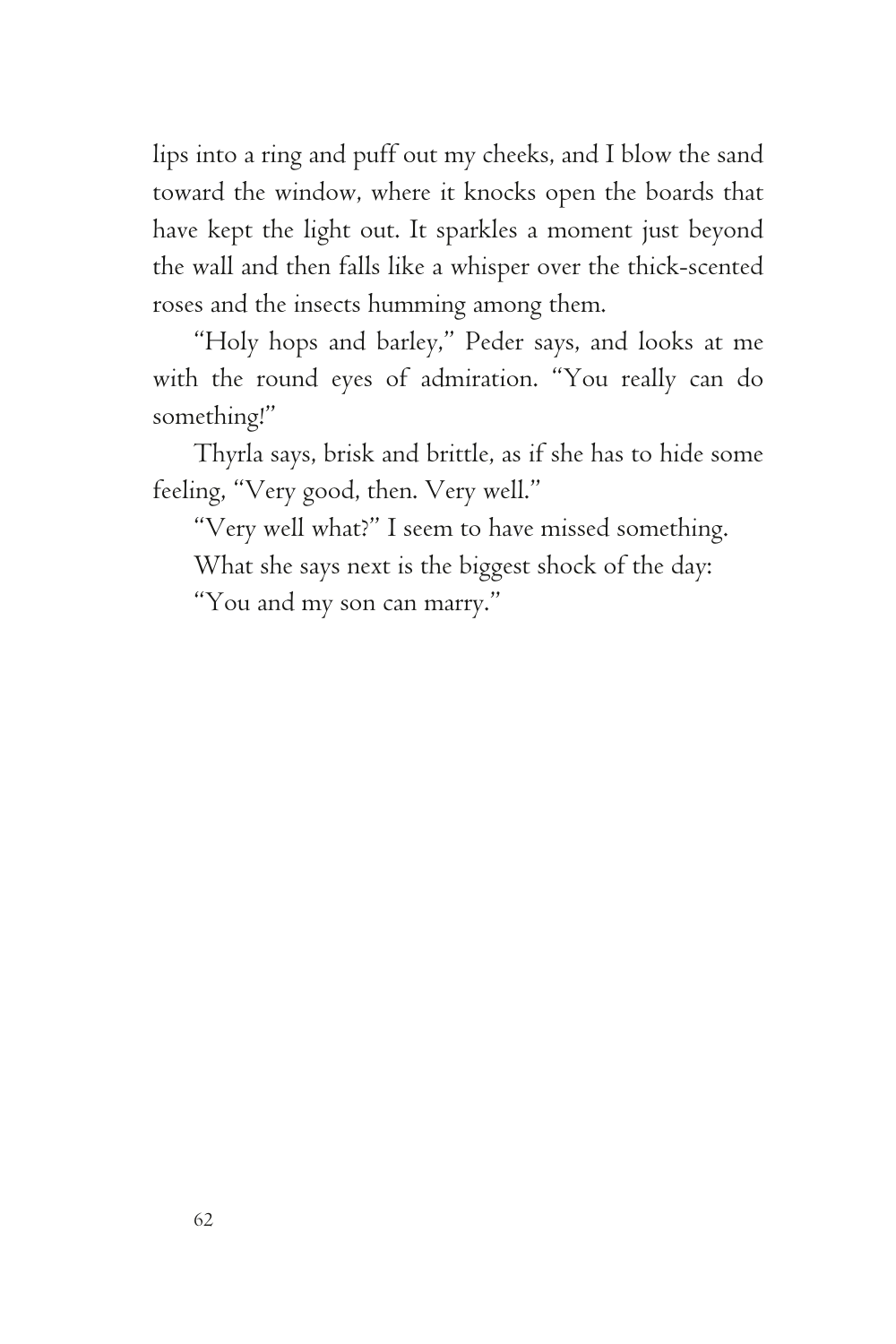**• Chapter 12 •**

*Hope is a bee.*

In the courtyard, the broken feast (as it will come to be called) has been the finest in memory. It is less rushed, less *desperate,* than these meals usually are. Broken food actually tastes better than the elaborate concoctions first served, and with the Baroness busy, the people have all the time in the world to enjoy themselves.

" Flavors taste better blended," pronounces Harald the butcher, who knows more than anyone else about food.

" Hunger's the best sauce," adds his wife, Maria, who is never wrong.

" Nothing tastes as good as hope," says one of many Eriks who go to sea to fish. He is the closest to truth of them all.

The farmers, the fishers, the craftsmen of Dark Moon Harbor-everyone who saw the roses change- is now aware that magic wells up through the unlikeliest of channels. This feast is not just from the Baroness. It is a sign of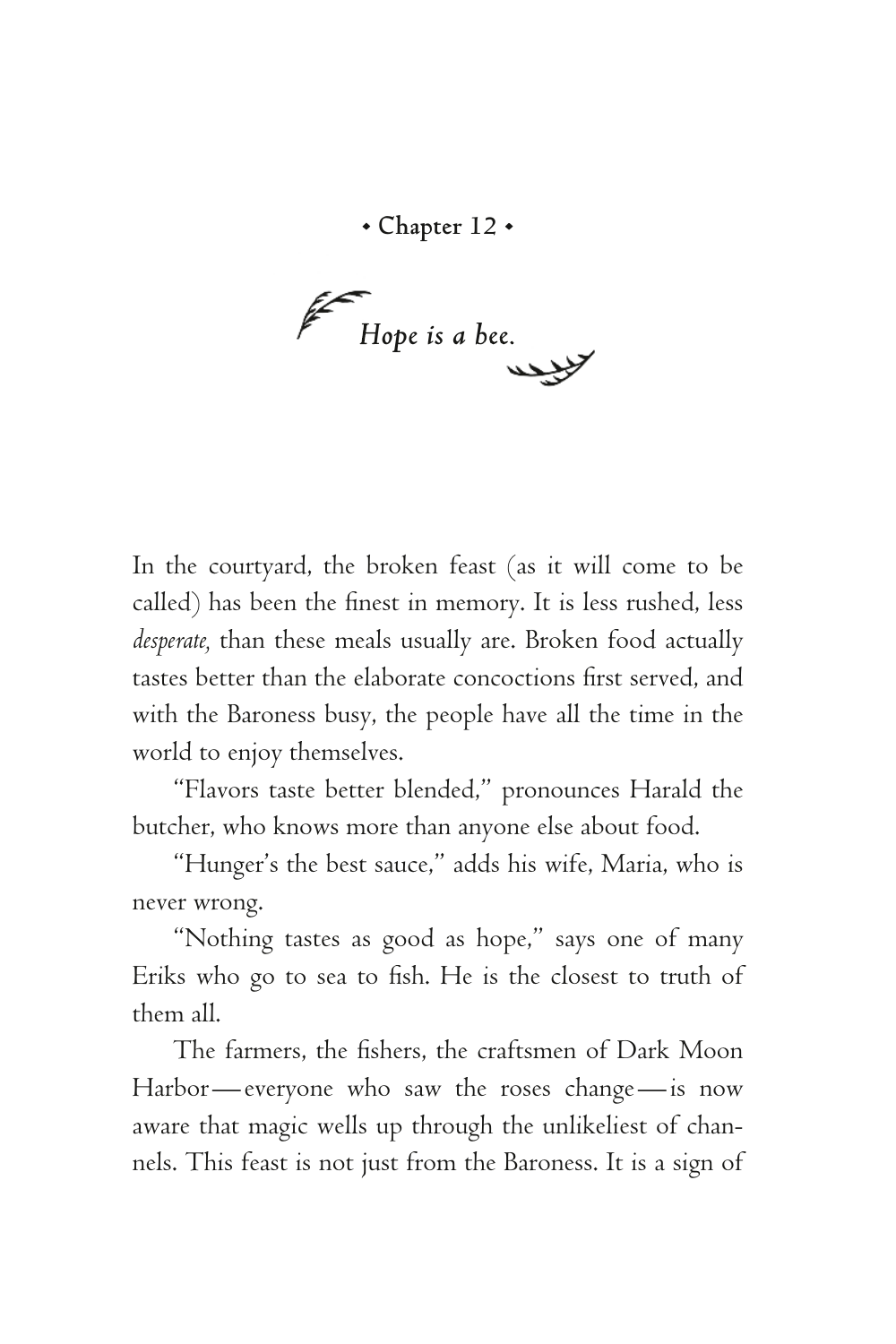the promise that the Lord and His representatives on earth offer to even the humblest soul who is capable of trust.

For once, Father Abel leaves the Bible and the dais to sit down among the common people, on benches they've righted and at tables remade. He sits beside Old Olla, Thyrla's beekeeper, and shares her plates of pewter and wood, a trencher of bread, a cup of wine.

Of the tables' abundance, the people eat quietly. Simply, like the butterflies and bees that pleasure themselves in the heady red bowls of the blooms.

All this, too, the people know without discussing. They are sure of it in their souls. Only the tiniest children feel a need to speak, and they just make sounds such as *"Fa"* and *"Foo,"* whatever those syllables mean.

The mothers of the children smile and give them tasty morsels usually reserved for the fathers. The fathers smile, too, and think of the happy futures their offspring will have. The boys will harvest unheard-of numbers of fish; they'll pull astonishing crops from the ground. The girls will marry these prosperous young men and will not die from childbirth or overwork but will raise good families and share in what makes the Dark Islands famous in other lands.

Whatever that is . . .

 These children will see those other lands, too. Other castles, some with golden roofs. Barns as big as islands. Churches so grand that they glow with colored glass as with jewels, with figures carved and painted both inside and out to tell happy stories from the Bible and the lives of the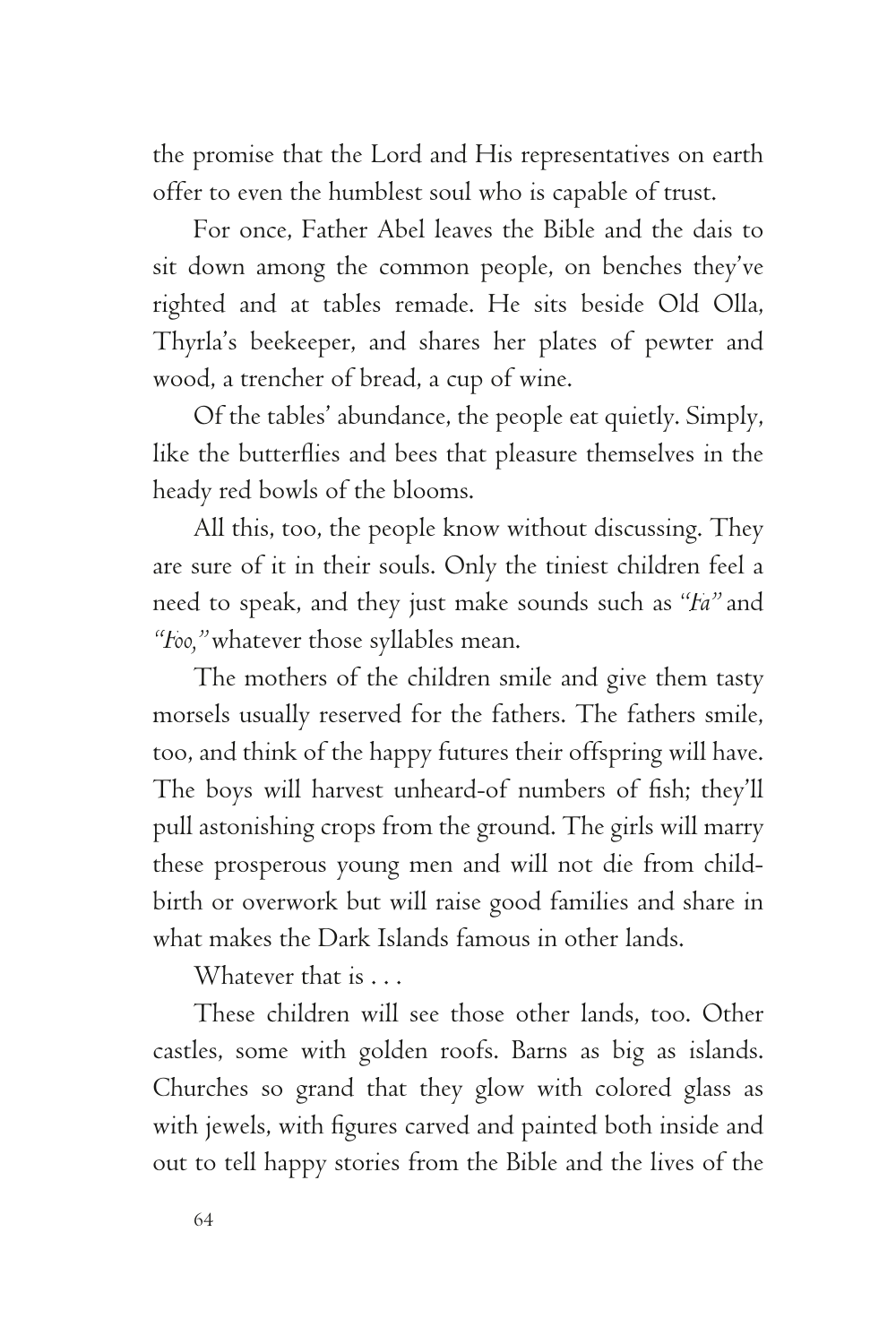saints, rather than cautionary tales. Everything the people have heard about from sailors who stop in the bay for provisions: All this, the children will see for themselves.

The people plan these wonders without pride. Hope is not prideful; hope is trust that all of creation will sort itself out as it should. Hope is (Father Abel thinks it, helping Olla's spotted fingers pull a fish pie apart) a bee—a bee that creates even more goodness than it finds. The future is dripping with liquid-gold sweetness.

 Above the feasters' heads, and as if approving of the grand plans and the people themselves, Our Lady of the Sea smiles with her rough pink lips and off-kilter eyes. Is it only in the imagination that her white skin and yellow robe shine brighter now than before? Is it just a fancy that has her cheeks even pinker than when the stranger fell softly into the blossoms?

No, none of this is imagined. It cannot be.

Our Lady's eyes see everything at once. They follow each man, woman, and child in the courtyard, and she beams at seeing how they offer one another bits of pie, slices of beef, morsels of honey- cured fruit.

The scent of red roses soaks the air like a sponge, and Our Lady's wooden arms seem to spread wider, and wider still, welcoming every glad soul into her embrace.

Then, all at once, the bees rise up from the flowers and swarm.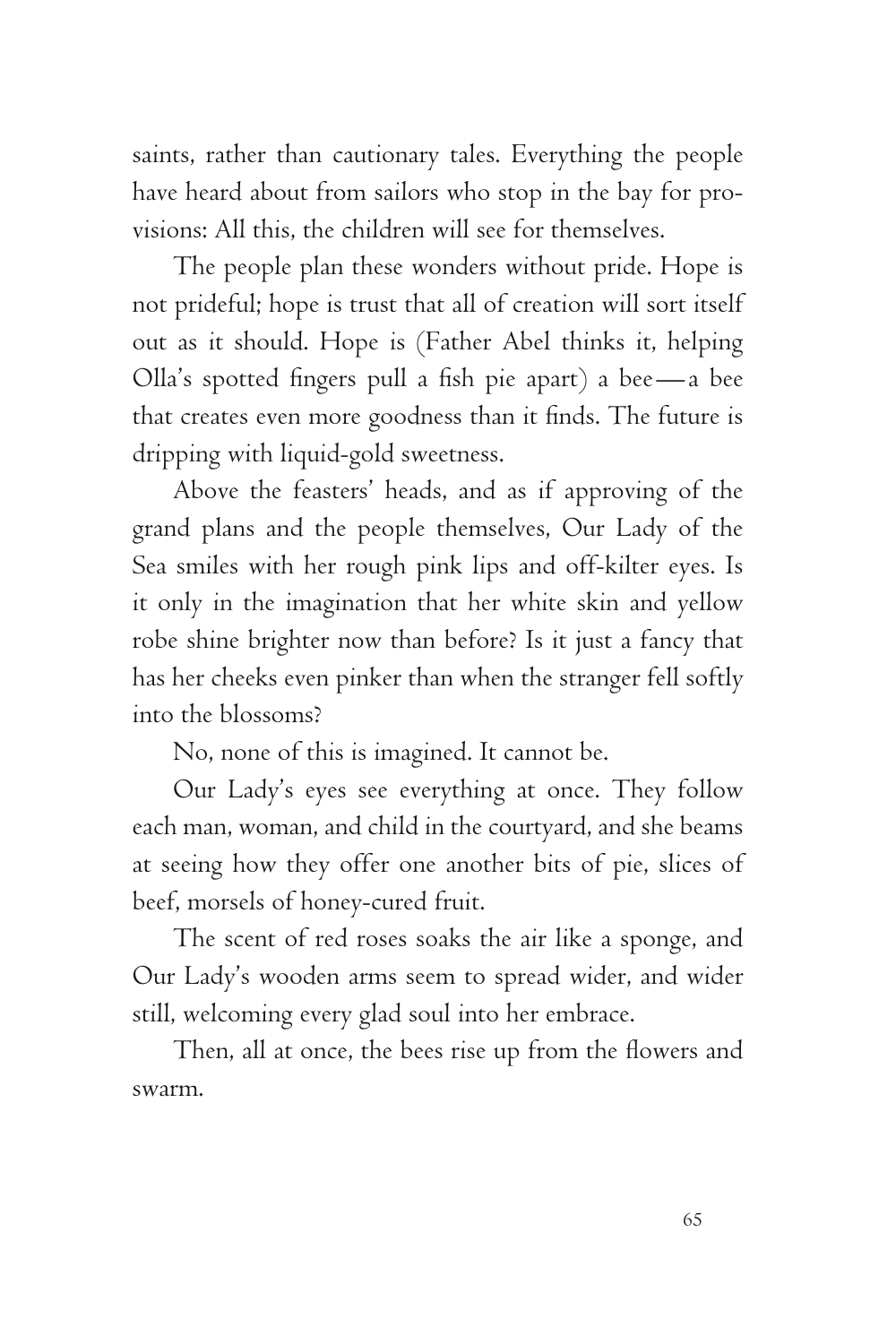**• Chapter 13 •**



At that word, *marry*, the sand comes flying back in. Or rather, the sand that flew out returns in the form of an insect swarm, thin wings beating furiously and a deafening buzz sucking the air from the room.

They attack the Baroness and her son, stinging, but for the moment they leave me alone. I don't know why this is; I didn't conjure them, and I doubt Sjældent is close enough to have done it.

I'm alarmed to see these two, at first so superior and sneering at me, now running back and forth and beating themselves with their own arms and hands, trying to kill the creatures that still smell of the flowers. Such tiny, loud things — I think their hum is a sort of song like the whales', full of stories and information, only none of us can understand.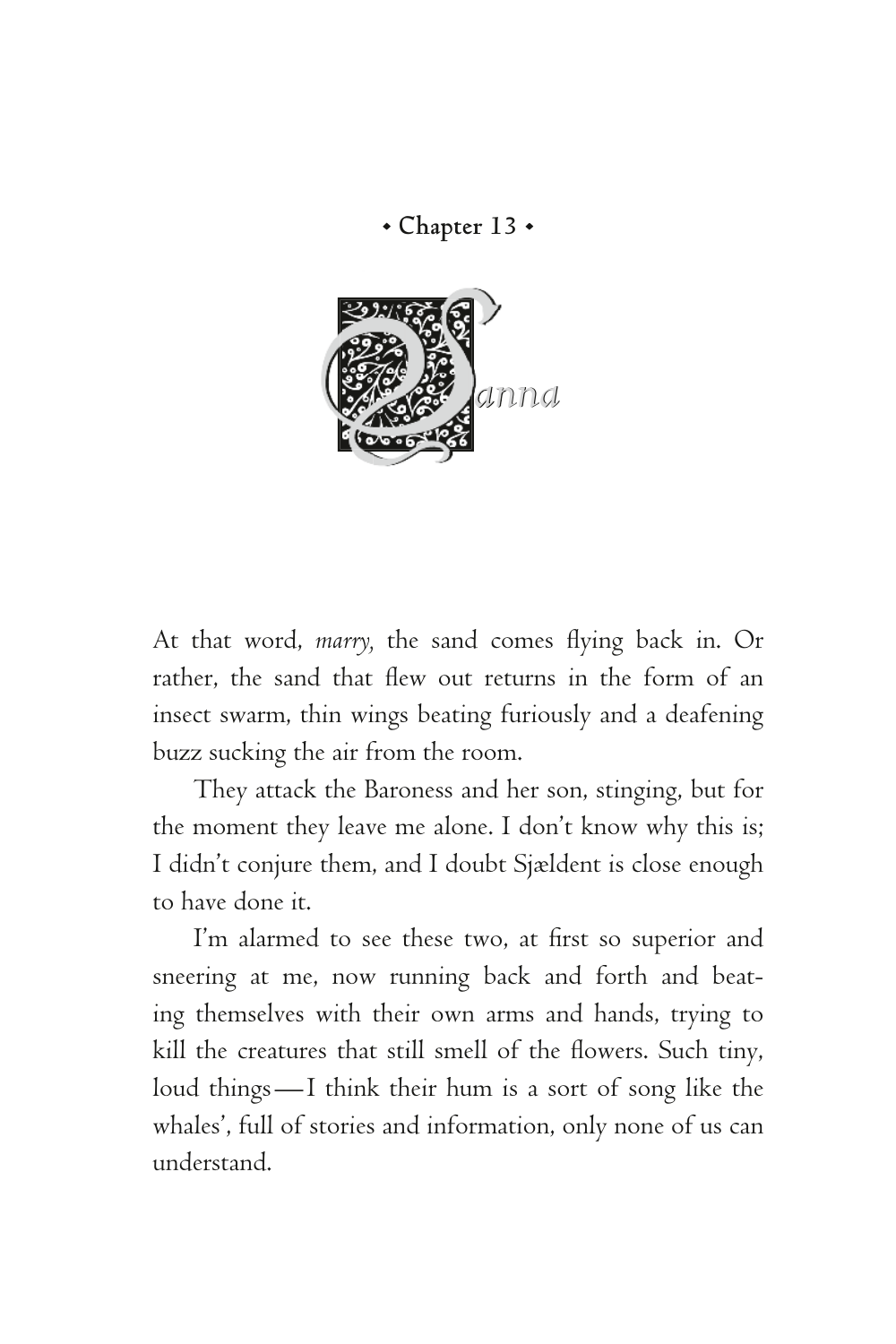The Baroness shrieks, and it's a horrible sound, like a dolphin being devoured by a shark. Small things cause much pain.

 Honestly, what did Sjældent have in mind when she sent me here? Had she any idea at all what I'd find? Will Thyrla really help in my quest, or has this been a mistake?

"Marry?" I say, but they're too busy to answer me. "You want me to marry *whom*?"